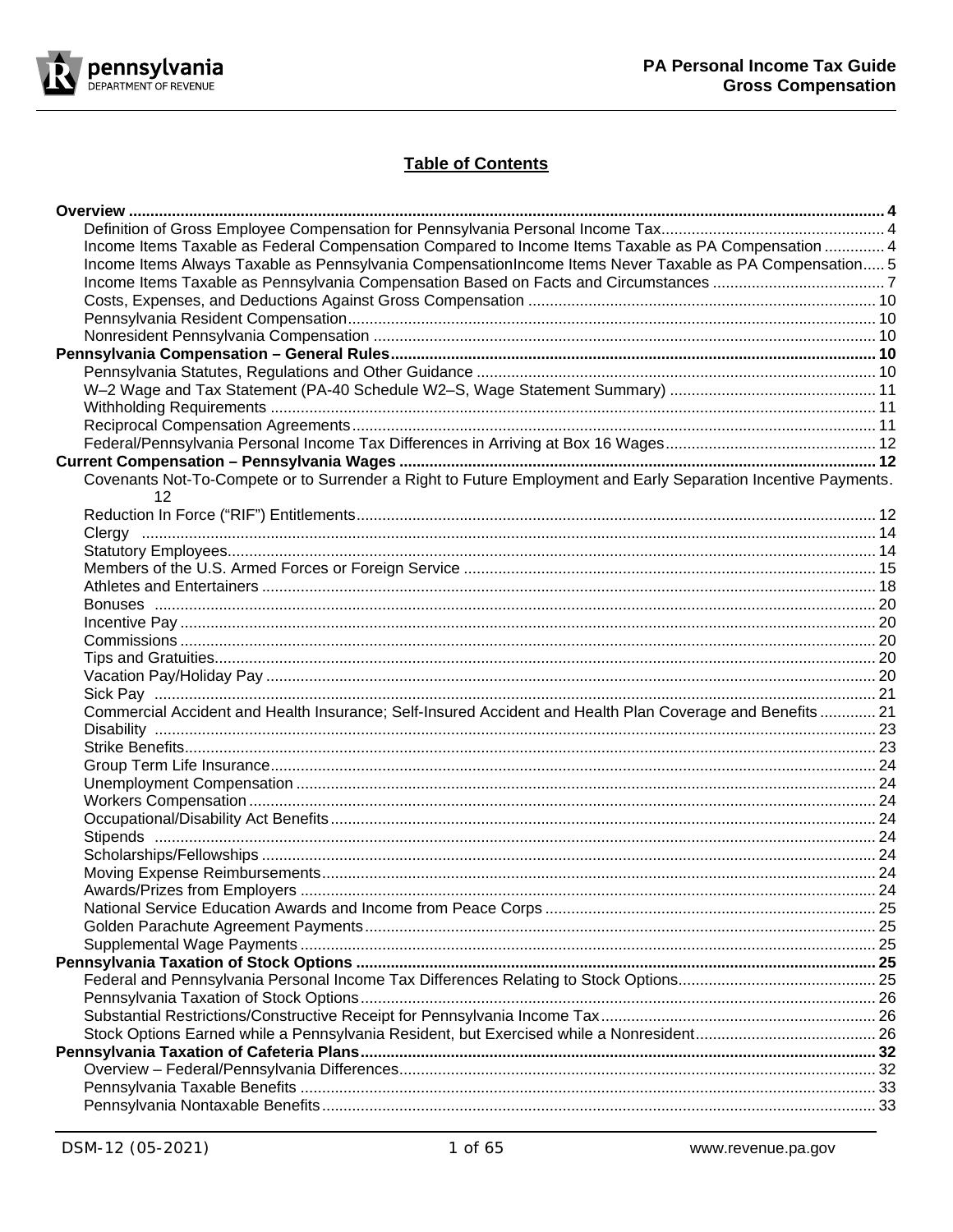

| Unreimbursed Employee Expenses on PA-40 Schedule UE, Allowable Employee Business Expenses 34                   |  |
|----------------------------------------------------------------------------------------------------------------|--|
|                                                                                                                |  |
|                                                                                                                |  |
|                                                                                                                |  |
|                                                                                                                |  |
|                                                                                                                |  |
|                                                                                                                |  |
|                                                                                                                |  |
|                                                                                                                |  |
|                                                                                                                |  |
|                                                                                                                |  |
|                                                                                                                |  |
|                                                                                                                |  |
|                                                                                                                |  |
|                                                                                                                |  |
|                                                                                                                |  |
|                                                                                                                |  |
|                                                                                                                |  |
|                                                                                                                |  |
|                                                                                                                |  |
|                                                                                                                |  |
|                                                                                                                |  |
|                                                                                                                |  |
|                                                                                                                |  |
|                                                                                                                |  |
|                                                                                                                |  |
|                                                                                                                |  |
|                                                                                                                |  |
|                                                                                                                |  |
|                                                                                                                |  |
|                                                                                                                |  |
| Compensation Paid on a Daily, Weekly, Biweekly, Semimonthly, Monthly, Quarterly, Semiannual or Annual Basis 44 |  |
|                                                                                                                |  |
|                                                                                                                |  |
|                                                                                                                |  |
|                                                                                                                |  |
|                                                                                                                |  |
|                                                                                                                |  |
|                                                                                                                |  |
|                                                                                                                |  |
|                                                                                                                |  |
|                                                                                                                |  |
|                                                                                                                |  |
|                                                                                                                |  |
|                                                                                                                |  |
|                                                                                                                |  |
|                                                                                                                |  |
|                                                                                                                |  |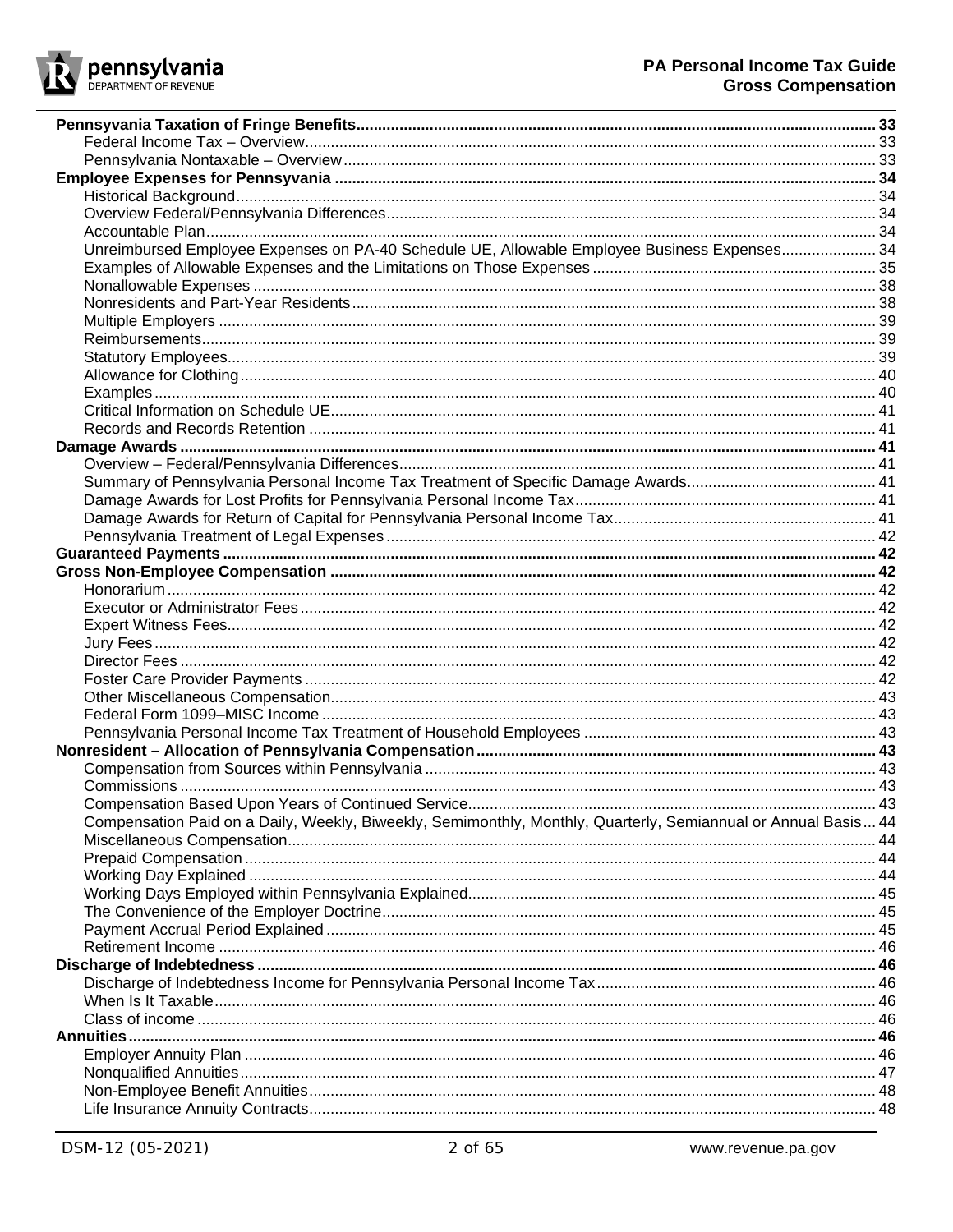

| Pennsylvania Taxation of Contributions to and Distributions from Eligible Pennsylvania Retirement Plans 51 |  |
|------------------------------------------------------------------------------------------------------------|--|
|                                                                                                            |  |
|                                                                                                            |  |
|                                                                                                            |  |
|                                                                                                            |  |
|                                                                                                            |  |
|                                                                                                            |  |
|                                                                                                            |  |
|                                                                                                            |  |
|                                                                                                            |  |
|                                                                                                            |  |
|                                                                                                            |  |
|                                                                                                            |  |
|                                                                                                            |  |
|                                                                                                            |  |
|                                                                                                            |  |
|                                                                                                            |  |
|                                                                                                            |  |
|                                                                                                            |  |
|                                                                                                            |  |
|                                                                                                            |  |
|                                                                                                            |  |
|                                                                                                            |  |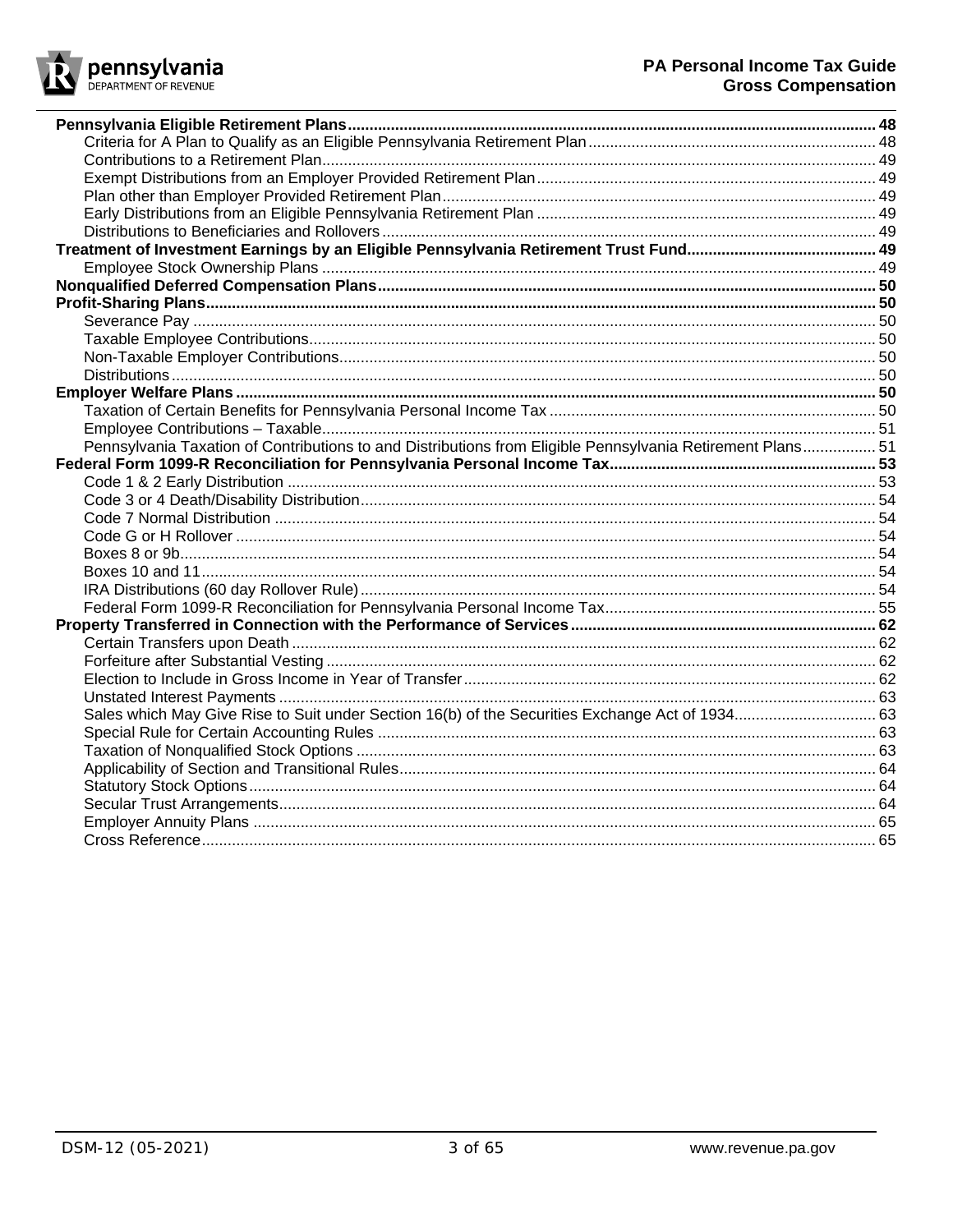

# <span id="page-3-0"></span>**OVERVIEW**

## <span id="page-3-1"></span>**Definition of Gross Employee Compensation for Pennsylvania Personal Income Tax**

For Pennsylvania personal income tax purposes, the term "compensation" includes salaries, wages, commissions, bonuses and incentive payments whether based on profits or otherwise, fees, tips and similar remuneration received for services rendered as an employee or casual employee, agent or officer of an individual, partnership, business or nonprofit corporation, or government agency, whether directly or through an agent, and whether in cash or in property.

Compensation paid in any medium other than cash is valued at its fair market value. Examples of a medium other than cash include, but are not limited to:

- Foreign currency;
- Check or other negotiable instruments;
- Freely transferable readily marketable obligations or other cash equivalents;
- Property interests;
- Below-market-rate loans; and/or
- Discharge of liabilities.

Taxable employee compensation is not limited to remuneration received for positive action, remuneration that is contractually enforceable or remuneration paid directly by the employer. Taxable employee compensation may also include:

- Tips and other amounts, over which the employer does not have the control, receipt, custody, or payment;
- A sum in excess of salary given an athlete for signing with a team or other bonus;
- Payments to current and former employees for a covenant not to compete; and/or
- Back or front pay for a period of time during which an individual was wrongfully separated from his job and front pay paid in lieu of reinstatement.

Certain items are excluded from the definition of taxable compensation. These items include, among other things:

- Income received for active duty military service outside the Commonwealth of Pennsylvania;
- Income received for active State duty for emergency within or outside the Commonwealth of Pennsylvania;
- Periodic payments for sickness and disability other than regular wages received during a period of sickness or disability;
- Disability, retirement or other payments arising under workmen's compensation acts, occupational disease acts and similar legislation by any government;
- Payments commonly recognized as old age or retirement benefits paid to persons retired from service after reaching a specific age or after a stated period of employment;
- Public assistance or unemployment compensation payments by any governmental agency;
- Payments to reimburse actual expenses;
- Personal use of an employer's owned or leased property or of employer-provided services; or
- Compensation does not include guaranteed payments to a partner even if they are for services.

The lists above are not exhaustive. Refer to the sections that follow for detailed rules regarding specific items of compensation.

## <span id="page-3-2"></span>**Income Items Taxable as Federal Compensation Compared to Income Items Taxable as Pennsylvania Compensation**

There are significant differences between Pennsylvania personal income tax (PA PIT) and federal income tax. Certain income items that are not taxable for federal income tax are taxable for Pennsylvania personal income tax. Certain income items that are taxable for federal income tax are not taxable for Pennsylvania personal income tax.

Please refer to the following tables for differences between federal and Pennsylvania: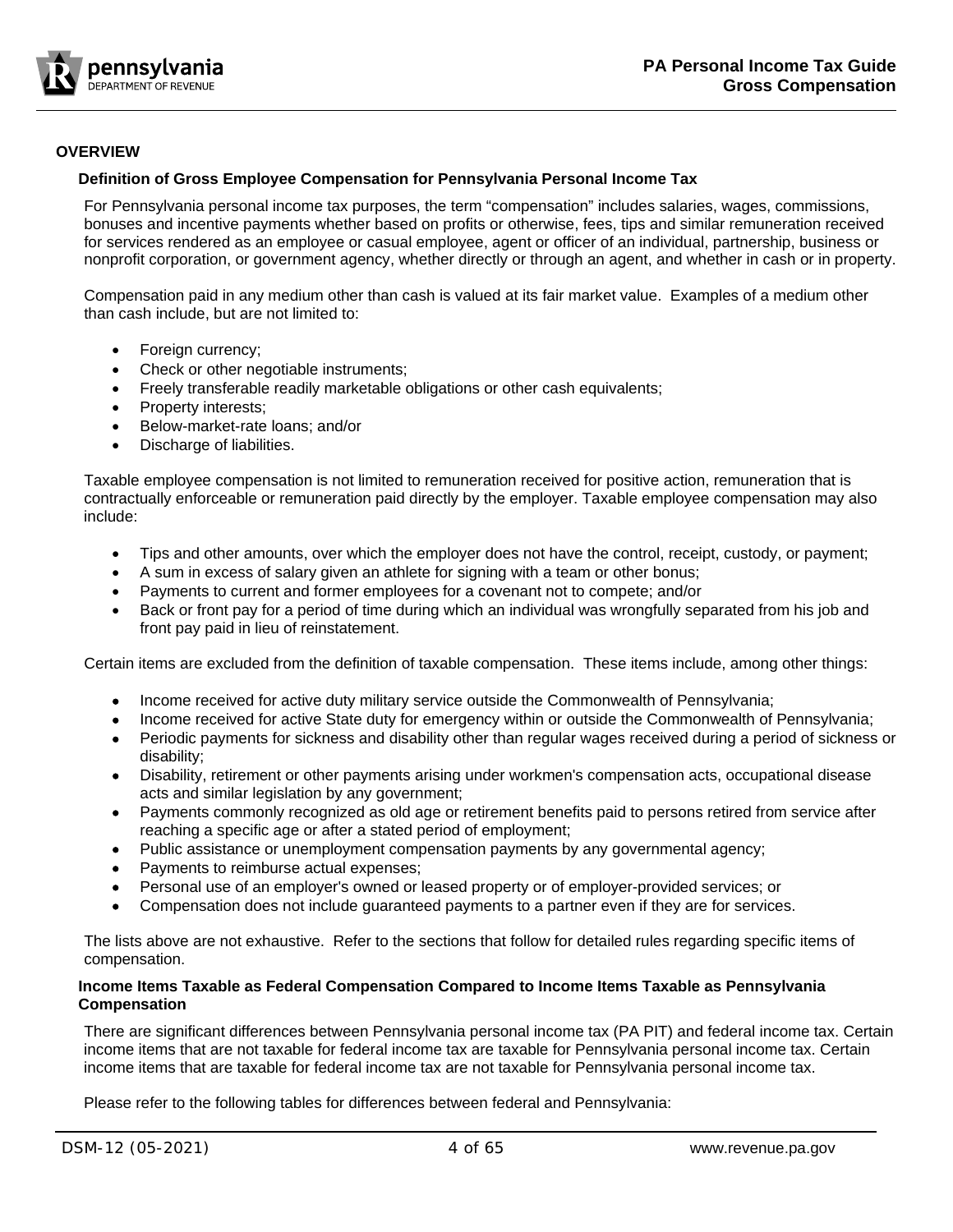

- [Income Items Always Taxable as Pennsylvania](#page-4-0) Compensation illustrates what items are included in compensation for Pennsylvania personal income tax purposes.
- [Income Items Never Taxable as Pennsylvania](#page-4-1) Compensation illustrates what items are not included in compensation for Pennsylvania personal income tax purposes.
- <span id="page-4-1"></span>• Income Items Taxable as Pennsylvania [Compensation Based on Facts and Circumstances on the following](#page-6-0)  [pages for descriptions](#page-6-0) of these items illustrates what items may be taxable based on the facts and circumstances of the item for Pennsylvania personal income tax purposes.

# <span id="page-4-0"></span>**Income Items Always Taxable as Pennsylvania Compensation**

| <b>Type of Compensation</b>                                                                                                                    |
|------------------------------------------------------------------------------------------------------------------------------------------------|
|                                                                                                                                                |
| Salaries                                                                                                                                       |
| Wages                                                                                                                                          |
| Tips received directly by the employee or through his or her employer                                                                          |
| <b>Gratuities</b>                                                                                                                              |
| Commissions                                                                                                                                    |
| <b>Bonuses</b>                                                                                                                                 |
| Incentive payments                                                                                                                             |
| Vacation/holiday pay                                                                                                                           |
| Termination/severance pay                                                                                                                      |
| Payment incentives for early retirement                                                                                                        |
| Reimbursements and allowances in excess of allowable business expenses                                                                         |
| Directors' fees (will constitute PA-40 Schedule C income if one's profession is a director for multiple organizations or                       |
| corporations)                                                                                                                                  |
| Jury fees                                                                                                                                      |
| Witness fees (will constitute PA-40 Schedule C income if testifying as an expert in a field which is considered one's line of                  |
| business)                                                                                                                                      |
| Eligible reimbursed moving expenses in excess of allowable expenses on PA-40 Schedule UE                                                       |
| Honoraria (will constitute PA-40 Schedule C income if one's profession is being a professional speaker)                                        |
| Executor's or administrator's fees (will constitute PA-40 Schedule C income if one's profession is being an executor or                        |
| administrator)                                                                                                                                 |
| Covenant not-to-compete or payments received as consideration for refraining from the performance of services                                  |
| Proceeds from an employee stock ownership plan to extent of excess computed under cost-recovery method                                         |
| Cash allowances for rent, utilities, or other expenses received by ministers                                                                   |
| Reimbursements made by an employer for dependent care, legal services, or other personal services                                              |
| <b>National Service Education Awards</b>                                                                                                       |
| Income from Peace Corps, VISTA Job Corps and Americorp                                                                                         |
| Household employees pay                                                                                                                        |
| Employee contributions to an eligible Pennsylvania retirement plan and or contributions to a qualified deferred                                |
| compensation plan                                                                                                                              |
| Distributions from a nonqualified deferred compensation plan (unless the deferral was previously taxed under rules prior<br>to Act 40 of 2005) |
| Medicare waiver payments or difficulty of care payments                                                                                        |
| Student loan debt forgiveness/payment if provided as employment incentive                                                                      |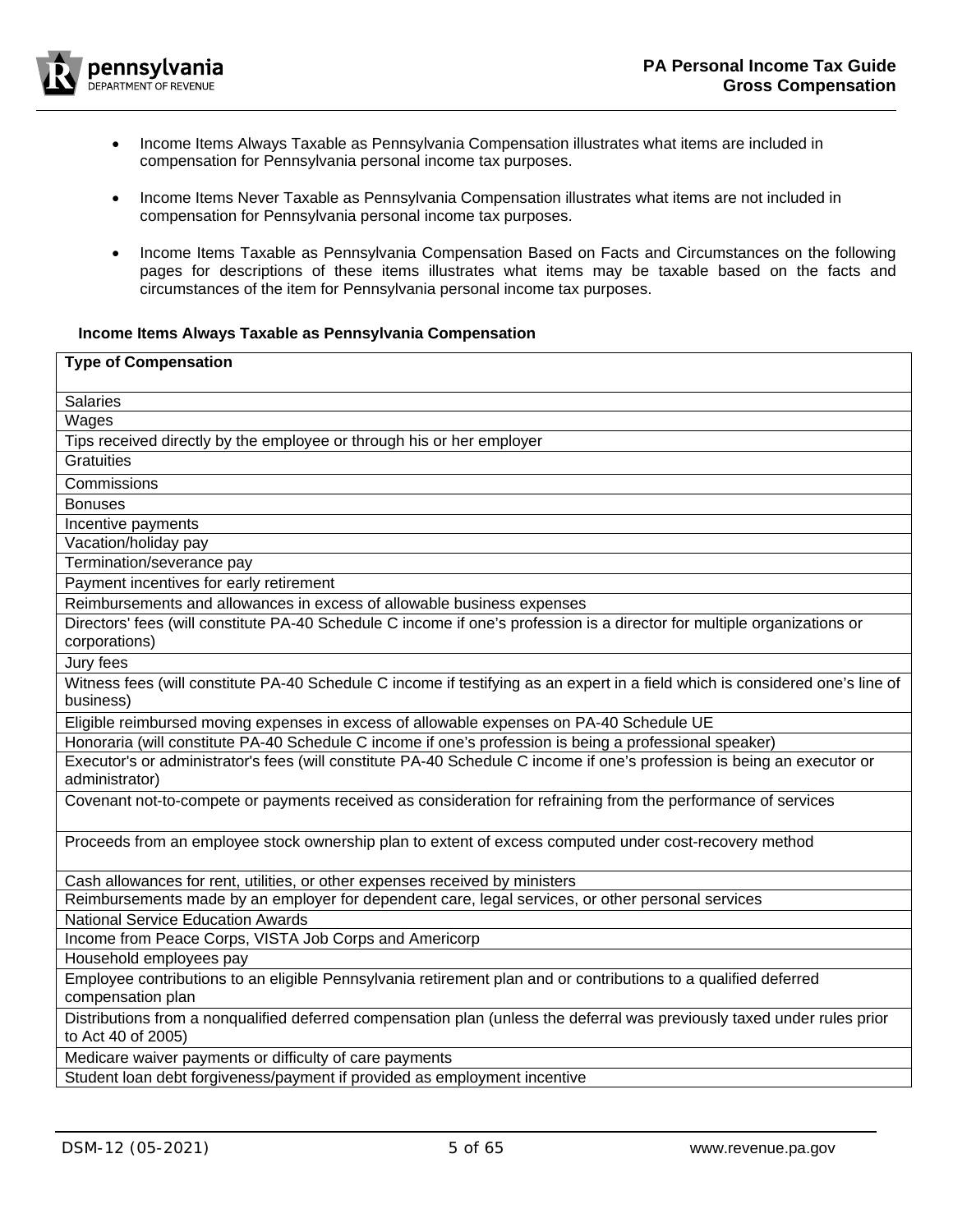

# **Income Items Never Taxable as PA Compensation**

| <b>Type of Compensation</b>                                                                                                                                                                                                                                                                                                                                                                                                                                                                                                                       |  |
|---------------------------------------------------------------------------------------------------------------------------------------------------------------------------------------------------------------------------------------------------------------------------------------------------------------------------------------------------------------------------------------------------------------------------------------------------------------------------------------------------------------------------------------------------|--|
| Federal active-duty pay earned outside Pennsylvania                                                                                                                                                                                                                                                                                                                                                                                                                                                                                               |  |
| GI Bill benefits including tuition and living expenses                                                                                                                                                                                                                                                                                                                                                                                                                                                                                            |  |
| Alimony                                                                                                                                                                                                                                                                                                                                                                                                                                                                                                                                           |  |
| Child support                                                                                                                                                                                                                                                                                                                                                                                                                                                                                                                                     |  |
| Income in respect of a decedent                                                                                                                                                                                                                                                                                                                                                                                                                                                                                                                   |  |
| Inheritance                                                                                                                                                                                                                                                                                                                                                                                                                                                                                                                                       |  |
| <b>Social Security</b>                                                                                                                                                                                                                                                                                                                                                                                                                                                                                                                            |  |
| Railroad retirement benefits                                                                                                                                                                                                                                                                                                                                                                                                                                                                                                                      |  |
| Public assistance                                                                                                                                                                                                                                                                                                                                                                                                                                                                                                                                 |  |
| Unemployment compensation                                                                                                                                                                                                                                                                                                                                                                                                                                                                                                                         |  |
| Occupational Disease Act benefits (if included on the W-2 form attach explanation)                                                                                                                                                                                                                                                                                                                                                                                                                                                                |  |
| Meals and lodging provided to an employee by the employer                                                                                                                                                                                                                                                                                                                                                                                                                                                                                         |  |
| Personal use of employer-owned or leased property and/or services, at no cost or at a reduced cost. Personal use of<br>company automobile, airplane or other employer-owned or leased property. These amounts are not taxable fringe<br>benefits for Pennsylvania personal income tax                                                                                                                                                                                                                                                             |  |
| Employer-provided parking facilities. These amounts are nontaxable fringe benefits.                                                                                                                                                                                                                                                                                                                                                                                                                                                               |  |
| Employer-provided professional services paid for directly by the employer. These are nontaxable fringe benefits.                                                                                                                                                                                                                                                                                                                                                                                                                                  |  |
| Premiums paid by an employer for group term life insurance (no limit)                                                                                                                                                                                                                                                                                                                                                                                                                                                                             |  |
| Rental value of parsonage owned by the congregation and required to be occupied by the cleric                                                                                                                                                                                                                                                                                                                                                                                                                                                     |  |
| Foster care                                                                                                                                                                                                                                                                                                                                                                                                                                                                                                                                       |  |
| Employer-paid group term life insurance premiums                                                                                                                                                                                                                                                                                                                                                                                                                                                                                                  |  |
| Amounts received for permanent loss of body function, disfigurement, or reimbursed medical expense                                                                                                                                                                                                                                                                                                                                                                                                                                                |  |
| Disability payments paid by employer arising under occupational disease acts or other legislation                                                                                                                                                                                                                                                                                                                                                                                                                                                 |  |
| <b>Strike benefits</b>                                                                                                                                                                                                                                                                                                                                                                                                                                                                                                                            |  |
| Life insurance proceeds or settlements                                                                                                                                                                                                                                                                                                                                                                                                                                                                                                            |  |
| Employee contributions or deferrals to a nonqualified deferred compensation plan (all IRC Section 409A plans and some<br>IRC Section 457b plans where the deferrals made are subject to a substantial risk of forfeiture or the employee deferrals<br>made to the plan are not funded by the employer)                                                                                                                                                                                                                                            |  |
| The State Employees' Retirement System, the Pennsylvania School Employees' Retirement System, the Pennsylvania<br>Municipal Employees Retirement System and the U.S. Civil Service Commission Retirement Disability Plan are eligible<br>Pennsylvania retirement plans and all distributions are exempt from Pennsylvania personal income tax. Retired or<br>retainer pay of a member or former member of a uniform service calculated under Chapter 71 of Title 10, U.S. Code as<br>amended is also exempt from Pennsylvania personal income tax |  |
|                                                                                                                                                                                                                                                                                                                                                                                                                                                                                                                                                   |  |

income tax is not controlling for Pennsylvania personal income tax purposes.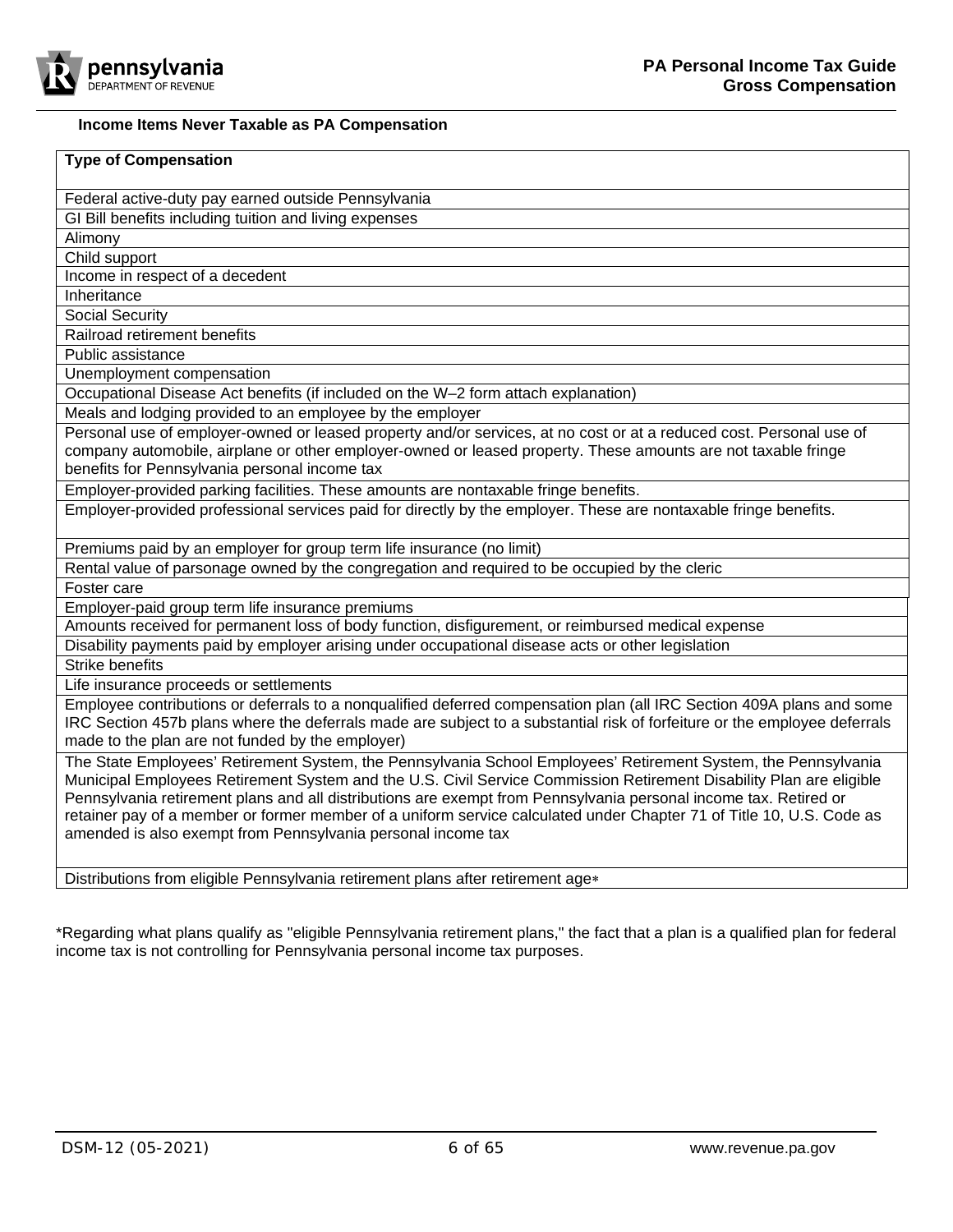

<span id="page-6-0"></span>

| Type of                                                                                                                                                                                                                                                                                                                                                                         | <b>Taxable</b>                                                                                                                                                                                                                                                                                                                                                                                                                                              | Non-Taxable                                                                                                                                                                                                                                                                                                                                                                                                                                                                                                               |  |
|---------------------------------------------------------------------------------------------------------------------------------------------------------------------------------------------------------------------------------------------------------------------------------------------------------------------------------------------------------------------------------|-------------------------------------------------------------------------------------------------------------------------------------------------------------------------------------------------------------------------------------------------------------------------------------------------------------------------------------------------------------------------------------------------------------------------------------------------------------|---------------------------------------------------------------------------------------------------------------------------------------------------------------------------------------------------------------------------------------------------------------------------------------------------------------------------------------------------------------------------------------------------------------------------------------------------------------------------------------------------------------------------|--|
| Compensation                                                                                                                                                                                                                                                                                                                                                                    | <b>Description</b>                                                                                                                                                                                                                                                                                                                                                                                                                                          | <b>Description</b>                                                                                                                                                                                                                                                                                                                                                                                                                                                                                                        |  |
| Sick pay, sick leave                                                                                                                                                                                                                                                                                                                                                            | Sick pay and sick leave are taxable<br>compensation when representing<br>regular wages. The employer must<br>include them as compensation and<br>withhold Pennsylvania tax. Request<br>REV-634, Employee Fringe Benefits<br>and Wage/Salary Supplements.                                                                                                                                                                                                    | Payments, not representing regular<br>wages, including payments made by<br>third party insurers for sickness or<br>disability, are not taxable income for<br>Pennsylvania purposes.<br>Your employer should not include<br>periodic payments for sickness or<br>disability in Box 16 of your federal<br>Form W-2.<br>If your employer includes this income<br>and withholds Pennsylvania tax, you<br>must obtain and submit a corrected<br>federal Form W-2 or a statement<br>from your employer explaining the<br>error. |  |
| Disability benefit payments, including<br>payments made by third party<br>insurers for sickness or disability                                                                                                                                                                                                                                                                   | Taxable if paid by employer.                                                                                                                                                                                                                                                                                                                                                                                                                                | Nontaxable if paid by third-party<br>insurer.                                                                                                                                                                                                                                                                                                                                                                                                                                                                             |  |
| A premature withdrawal from a<br>regular IRA or Roth IRA                                                                                                                                                                                                                                                                                                                        | A premature withdrawal from a<br>regular IRA or Roth IRA is taxable<br>compensation to the extent that the<br>taxpayer receives an amount that<br>exceeds his or her previously taxed<br>contributions. The cost-recovery<br>method of accounting must be used<br>to determine the taxable portion<br>unless timely rolled over into an<br>eligible Pennsylvania retirement plan.<br>Please consult your summary plan<br>description or plan administrator. |                                                                                                                                                                                                                                                                                                                                                                                                                                                                                                                           |  |
| Payments received under worker's<br>compensation acts, occupational<br>disease acts, or similar legislation,<br>including payments for injuries you<br>received while working, and damages<br>received, whether by suit or<br>otherwise, for personal injuries<br>(unless one is required to pay these<br>monies back to the employer and<br>receives regular salary in return) | Taxable when the employee must<br>turn over the worker's compensation<br>payments to the employer in order to<br>receive his or her regular salary in<br>return. The employee does not report<br>the worker's compensation payments,<br>but does report the full amount of his<br>or her regular salary.                                                                                                                                                    | All other payments received under<br>workers compensation acts is not<br>taxable compensation.<br>Occupational disease acts are not<br>taxable.                                                                                                                                                                                                                                                                                                                                                                           |  |

# **Income Items Taxable as Pennsylvania Compensation Based on Facts and Circumstances**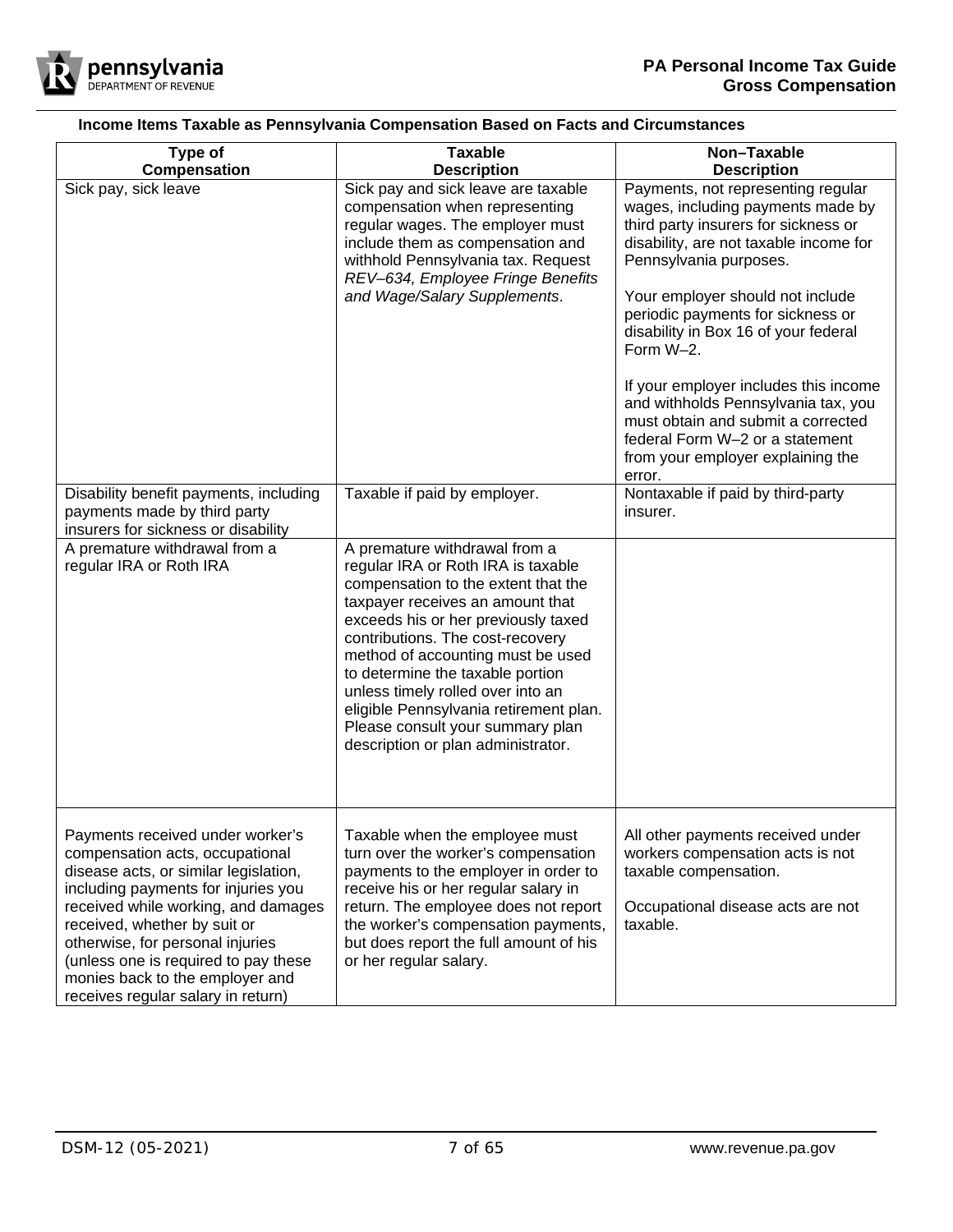┑

 $\overline{\mathsf{T}}$ 



 $\Gamma$ 

 $\overline{\mathsf{T}}$ 

| Scholarships or fellowships and<br>stipends                                                      | The recipient is required to apply the<br>skill and training to advance research,<br>creative work or some other project or<br>activity.                                                                                                                                                                                                              | Made on the basis of need or<br>academic achievement, is not taxable<br>if awarded to encourage or allow the<br>recipient to further his or her<br>academic achievement is not taxable<br>compensation.                                                                                                                            |
|--------------------------------------------------------------------------------------------------|-------------------------------------------------------------------------------------------------------------------------------------------------------------------------------------------------------------------------------------------------------------------------------------------------------------------------------------------------------|------------------------------------------------------------------------------------------------------------------------------------------------------------------------------------------------------------------------------------------------------------------------------------------------------------------------------------|
| Employer-provided fringe benefits                                                                | Non-excludible fringes<br>Refer to Pennsylvania Taxation of<br>Fringe Benefits for a list of non-<br>excludable fringes including an option<br>to receive cash or reimbursement.                                                                                                                                                                      | Excludible fringes (e.g. personal use<br>of an employer's owned or leased<br>property and/or services, at no cost or<br>at a reduced cost, and using your<br>employer's dependent care facilities)<br>is not taxable compensation.<br>Refer to Pennsylvania Taxation of<br>Fringe Benefits.                                        |
| Damage awards - Delayed damages<br>received in connection with a court<br>judgment or settlement | Delay damages received in<br>connection with a court judgment or<br>settlement is taxable compensation.                                                                                                                                                                                                                                               |                                                                                                                                                                                                                                                                                                                                    |
| Federal-taxable punitive damages<br>awarded and settlements from<br>personal injury              |                                                                                                                                                                                                                                                                                                                                                       | Federal-taxable punitive damages<br>received for personal physical injury<br>or physical sickness, whether<br>received by suit or by settlement is<br>not taxable compensation.                                                                                                                                                    |
| Damages, awards, and settlements<br>from personal injury or sickness                             |                                                                                                                                                                                                                                                                                                                                                       | Damage awards and settlements from<br>personal injury or sickness if pain and<br>suffering, emotional distress, or<br>another non-economic element was<br>or would have been a significant<br>evidentiary factor in determining the<br>amount of the taxpayer's damages is<br>not taxable compensation.<br>Refer to Damage Awards. |
| All other damage awards                                                                          | Other damage awards that are also<br>taxable e.g. damage awards and<br>settlements to the extent that the<br>payments represent back wages or<br>other uncollected entitlement to<br>Pennsylvania-taxable incomes,<br>damage awards for lost profits, etc.) is<br>taxable compensation. Report on PA-<br>40 Schedule W-2S, Wage Statement<br>Summary. |                                                                                                                                                                                                                                                                                                                                    |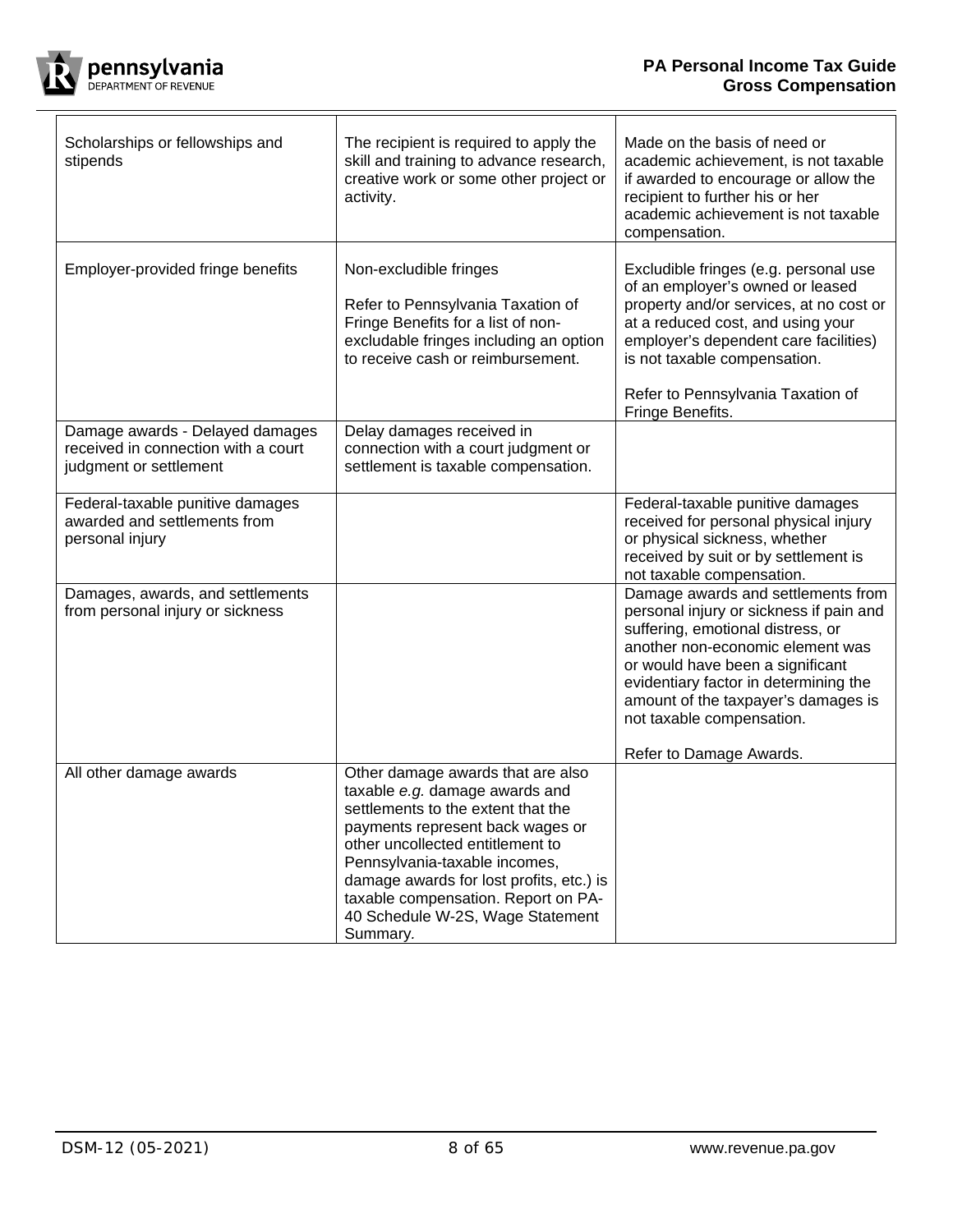╕



 $\overline{\Gamma}$ 

| <b>Television Show winnings</b>                                                                                                                                                                                                                                                                                                                                                                                                                                                                       | A prize awarded to a participant in a<br>game or "reality" show is considered<br>non-employee compensation for<br>Pennsylvania personal income tax<br>purposes.<br>The value of the prize should be<br>reported on PA-40 Schedule W-2S,<br>Wage Statement Summary.<br>If the prize is taxed in another state,<br>then the taxpayer can use PA-40<br>Schedule G-L to claim a resident<br>credit for taxes paid to other states. |                                                                                                                                                                                                                                                                                                                                                                                                                                                                                                                                                                                                                                                                                                                                   |
|-------------------------------------------------------------------------------------------------------------------------------------------------------------------------------------------------------------------------------------------------------------------------------------------------------------------------------------------------------------------------------------------------------------------------------------------------------------------------------------------------------|--------------------------------------------------------------------------------------------------------------------------------------------------------------------------------------------------------------------------------------------------------------------------------------------------------------------------------------------------------------------------------------------------------------------------------|-----------------------------------------------------------------------------------------------------------------------------------------------------------------------------------------------------------------------------------------------------------------------------------------------------------------------------------------------------------------------------------------------------------------------------------------------------------------------------------------------------------------------------------------------------------------------------------------------------------------------------------------------------------------------------------------------------------------------------------|
| Awards                                                                                                                                                                                                                                                                                                                                                                                                                                                                                                | Awards given in recognition for past<br>or future service are taxable<br>compensation.                                                                                                                                                                                                                                                                                                                                         | All awards not given in recognition for<br>past or future service are not taxable<br>compensation.                                                                                                                                                                                                                                                                                                                                                                                                                                                                                                                                                                                                                                |
| Gifts                                                                                                                                                                                                                                                                                                                                                                                                                                                                                                 | Taxable if gift is a transfer of cash or<br>property in payment for past or<br>present services or as an inducement<br>to perform future services.                                                                                                                                                                                                                                                                             | Gifts made from detached or<br>disinterested generosity is not taxable<br>compensation.                                                                                                                                                                                                                                                                                                                                                                                                                                                                                                                                                                                                                                           |
| Tuition assistance or educational<br>benefits unless the training or<br>education is either:<br>Required by law or regulation; or<br>$\bullet$<br>Required of the employee by the<br>$\bullet$<br>employer in order for the<br>employee to retain the skills<br>necessary for his or her present<br>position. If the course, degree<br>program, or training is designed to<br>enable the employee to enter a<br>new field or profession or to<br>obtain a promotion, the<br>reimbursement is taxable. | If employer reimburses employees for<br>education cost, then the<br>reimbursement is fully taxable and the<br>employee may deduct only those<br>amounts directly related to business<br>expenses allowed on PA-40 Schedule<br>UE, Allowable Employee Business<br>Expenses, to determine taxable<br>compensation.                                                                                                               | Employees of an institution of higher<br>learning that receive free or low-cost<br>education receive the tuition<br>assistance tax free for Pennsylvania<br>personal income tax purposes unless<br>they receive cash grants (for<br>themselves or their children) as<br>reimbursements for the tuition paid at<br>their institution of employment or any<br>other institution of higher learning.<br>Since Pennsylvania personal income<br>tax has no distinction regarding<br>taxability with respect to the amount<br>of the benefits received for highly<br>compensated employees, these<br>benefits would also be considered tax<br>free for Pennsylvania personal<br>income tax purposes unless a cash<br>grant is received. |
| Employer contributions to eligible<br>Pennsylvania retirement plans and<br>non-qualifying deferred compensation<br>plans                                                                                                                                                                                                                                                                                                                                                                              |                                                                                                                                                                                                                                                                                                                                                                                                                                | Not taxable compensation                                                                                                                                                                                                                                                                                                                                                                                                                                                                                                                                                                                                                                                                                                          |
| Employee contributions to non-<br>qualifying deferred compensation<br>plans                                                                                                                                                                                                                                                                                                                                                                                                                           | Refer to PA PIT Bulletin 2005-03 -<br><b>Deferred Compensation Under</b><br>Nonqualified Plans.                                                                                                                                                                                                                                                                                                                                | Refer to PA PIT Bulletin 2005-03 -<br><b>Deferred Compensation Under</b><br>Nonqualified Plans.                                                                                                                                                                                                                                                                                                                                                                                                                                                                                                                                                                                                                                   |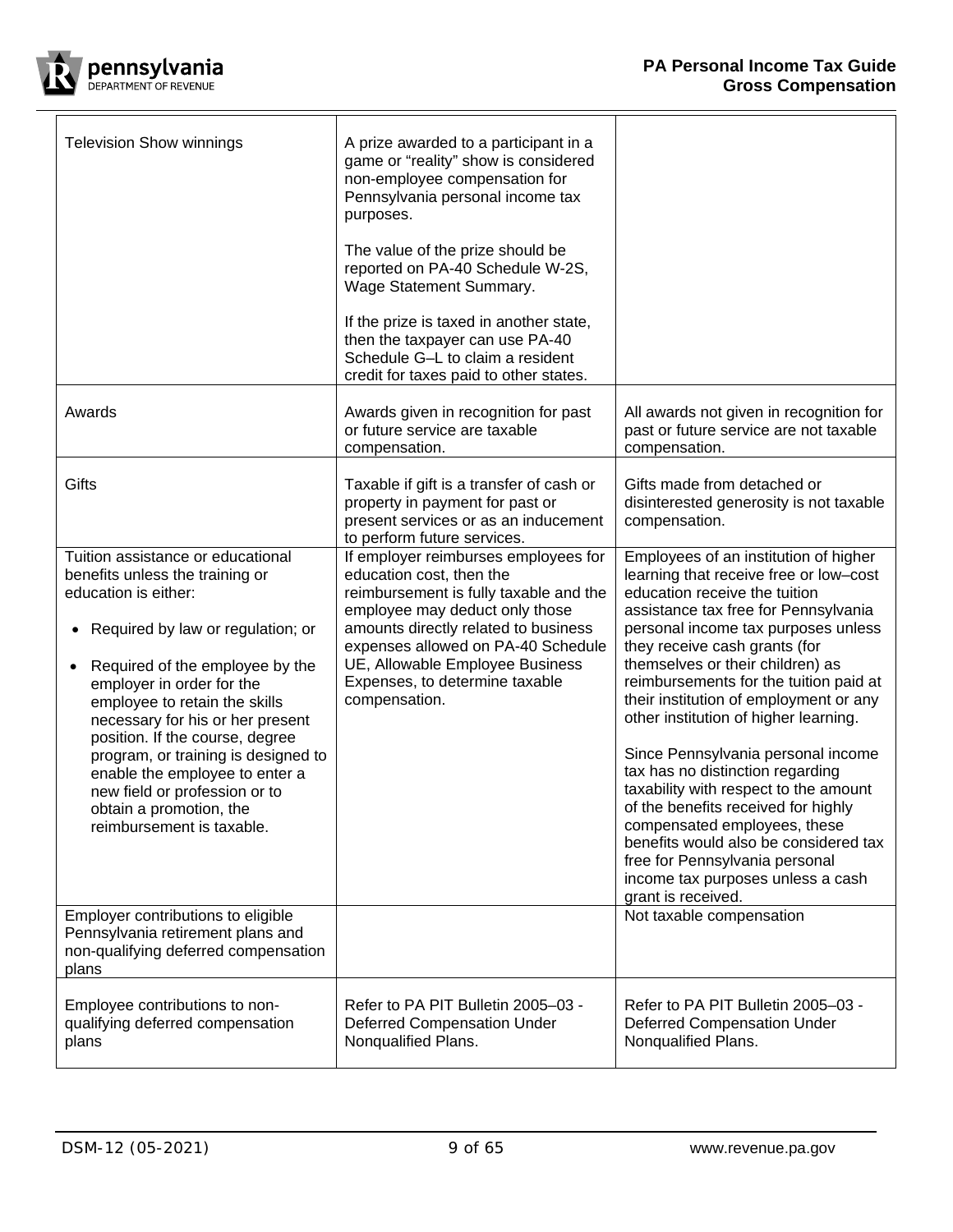

| Distributions from eligible<br>Pennsylvania retirement plans and<br>non-qualifying deferred compensation<br>plans<br>Refer to PA PIT Bulletin 2005-03 -<br><b>Deferred Compensation Under</b><br>Nonqualified Plans and PA PIT<br>Bulletin 2005-05 - Qualified Employer<br>Plans. | Act 2005-40 established the general<br>rule that distributions from plans<br>described in IRC §409A(d)(1)<br>attributable to an elective deferral of<br>income or the income on any elective<br>deferral of income are taxable. | Contributions previously taxed using<br>the cost recovery method are not<br>taxable.                         |
|-----------------------------------------------------------------------------------------------------------------------------------------------------------------------------------------------------------------------------------------------------------------------------------|---------------------------------------------------------------------------------------------------------------------------------------------------------------------------------------------------------------------------------|--------------------------------------------------------------------------------------------------------------|
| Federal or state active-duty pay inside<br>Pennsylvania for armed forces<br>personnel                                                                                                                                                                                             | If related to active duty at a base<br>located in Pennsylvania by<br>Pennsylvania resident military<br>personnel or for non-emergency<br>active-duty pay by Pennsylvania<br><b>National Guard reservists</b>                    | Active duty pay for nonresident<br>taxpayers<br>Emergency active-duty pay under 35<br>Pa. C.S. §§ 7601-7604. |
| Federal active duty pay for<br>commissioned corps of the U.S.<br>Public Health Service or the National<br>Oceanic and Atmospheric<br>Administration                                                                                                                               | Pennsylvania resident taxpayers are<br>subject to tax on their active duty pay<br>regardless of where earned                                                                                                                    | Active duty pay for nonresident<br>taxpayers                                                                 |

# <span id="page-9-0"></span>**Costs, Expenses, and Deductions Against Gross Compensation**

# • **No Deduction Against Gross Compensation**

For individuals, Pennsylvania law does not exempt or exclude from income, or allow a deduction for, any personal expenses, federal itemized deductions, or federal standard deductions. Pennsylvania only allows direct unreimbursed employee business expenses and other direct costs to earn, receive, or realize income.

## • **Exception - Unreimbursed Employee Expenses**

Allowable employee business expenses for Pennsylvania purposes are similar to, but not exactly the same as, expenses for federal purposes. Refer to the section below for guidance regarding unreimbursed employee business expenses. Pennsylvania does not allow amounts of business expenses over and above the amount reimbursed by an employer if the employer provides a fixed-mileage allowance, daily, weekly, monthly or yearly reimbursement unless the reimbursement is included in compensation (W-2 wages). These expenses should not be reported on PA Schedule UE and reimbursements should not be included in compensation or on the reimbursement line of PA Schedule UE by the taxpayer.

In addition, business expenses are not to be reported if a taxpayer accounts for allowable business expenses to an employer and the employer reimburses the business expenses in the exact amount of the expenses.

## <span id="page-9-1"></span>**Pennsylvania Resident Compensation**

A Pennsylvania resident is taxed on all compensation received regardless of the source.

## <span id="page-9-2"></span>**Nonresident Pennsylvania Compensation**

A nonresident of Pennsylvania is taxed on Pennsylvania-sourced compensation.

# <span id="page-9-3"></span>**PENNSYLVANIA COMPENSATION – GENERAL RULES**

# <span id="page-9-4"></span>**Pennsylvania Statutes, Regulations and Other Guidance**

The sections of the Tax Reform Code of 1971 relating to compensation can be found at 72 P.S. §§ 7301(d),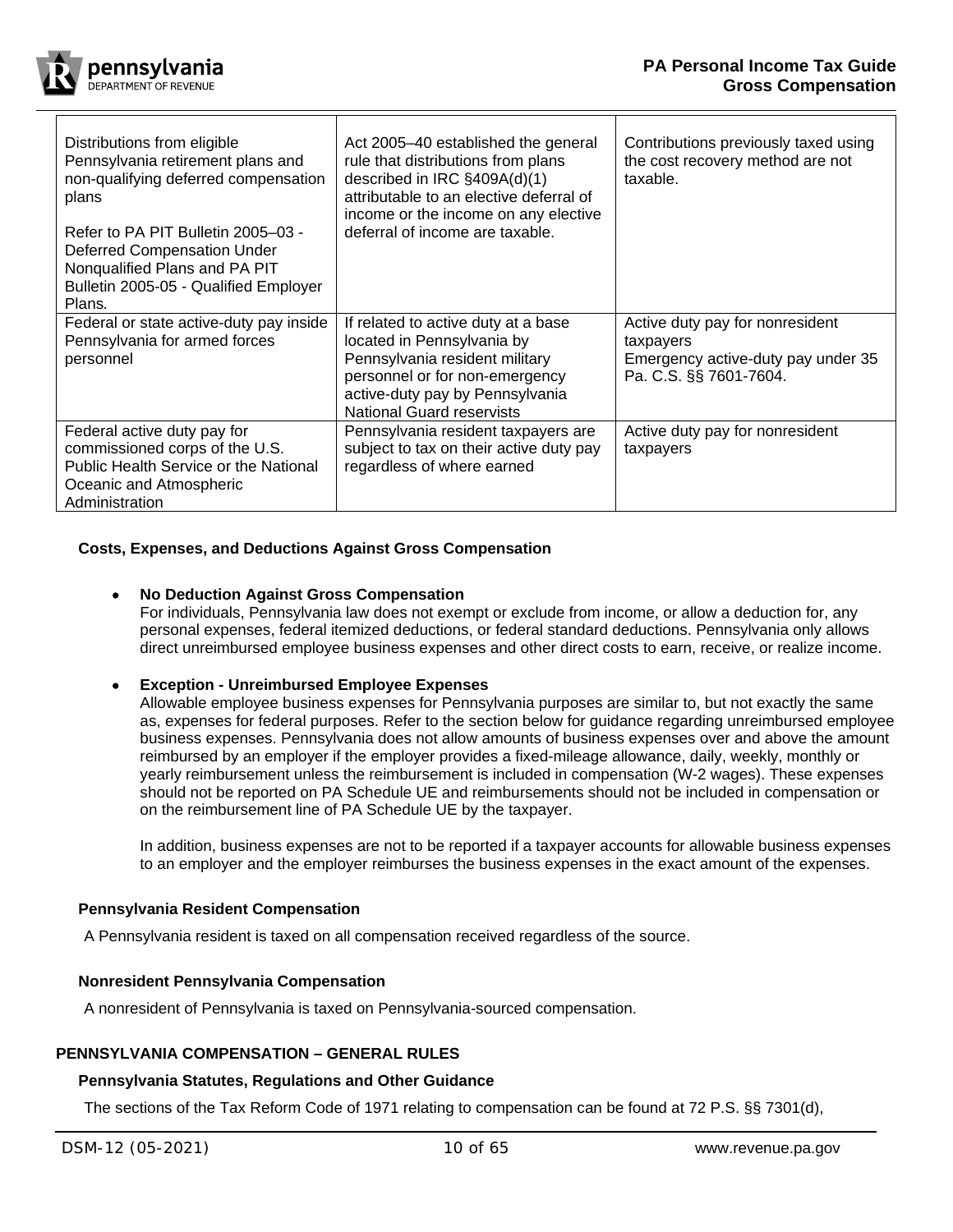

7303(a)(1). The department has issued regulations to interpret the definition of compensation and its exclusions. The regulations relating to compensation can be found at 61 Pa. Code § 101.6. The department also issues guidance in the form of tax bulletins, letter rulings, and other materials with can be found on the department's website.

# <span id="page-10-0"></span>**W–2 Wage and Tax Statement (PA-40 Schedule W2–S, Wage Statement Summary)**

A W-2 Wage and Tax Statement (federal Form W-2*)* and/or PA-40 Schedule W2–S, Wage Statement Summary, must be submitted with the PA–40 Individual Income Tax Return, as evidence of compensation paid and taxes withheld by an employer. When submitting federal Form W–2, the taxpayer must submit a separate form for each employer.

If submitting PA-40 Schedule W2–S, Wage Statement Summary, the taxpayer copies the information from each federal Form W-2 over to the PA-40 Schedule W2–*S*. Refer to the Instructions for PA-40 Schedule W-2S, available on the department's website, for detailed guidance on completing the PA-40 Schedule W2-S or when to include federal Form W-2.

Use Part B of PA-40 Schedule W2–S, Wage Statement Summary, to list all the sources of non-employee and other compensation. Report Pennsylvania-taxable compensation and any Pennsylvania tax withheld from that income. Include Pennsylvania-taxable amounts from federal Form 1099 that show pensions, retirement plan distributions, executor fees, jury duty pay and other miscellaneous compensation.

#### <span id="page-10-1"></span>**Withholding Requirements**

Under the Tax Reform Code of 1971, every "employer" who has an office or transacts business within Pennsylvania must deduct and withhold Pennsylvania personal income tax from all wages paid to its resident employees, regardless if the services are performed inside the state or outside. The same is required for all wages paid to nonresidents for services rendered inside Pennsylvania unless the employee is a resident of a reciprocal state. 72 P.S. §7316.

Refer to PA Personal Income Tax Guide - Income Subject to Withholding, Estimated Payments, Penalties, Interest and Other Additions for detailed guidance regading withholding requirements.

#### <span id="page-10-2"></span>**Reciprocal Compensation Agreements**

Pennsylvania currently has reciprocal agreements with Indiana, Maryland, New Jersey, Ohio, Virginia, and West Virginia. See note: [Ohio Reciprocal Compensation Agreement.](#page-10-3)

Under these agreements, one state will not tax a resident of the other state on compensation that is subject to employer withholding. These agreements apply to employee compensation only. They do not apply to income reported as compensation when there is no federal withholding requirement, such as executor fees or director fees, nor does it apply to any other class of income.

Residents of these states may file an REV-419, Employee's Nonwithholding Application Certificate*,* if your employer agrees to withhold and remit your resident state's income tax so your employer can discontinue withholding Pennsylvania personal income tax from your pay. Complete a new REV-419 every year or when your personal or financial situation changes. Photocopies of this form are acceptable.

If you are a Pennsylvania resident working in one of these states and your employer withheld the other state's income tax, you must file for a refund from that state. File early so you will have your refund before the due date for paying your Pennsylvania tax liability.

If you are a resident of a reciprocal agreement state working or performing services in Pennsylvania and your employer withheld Pennsylvania income tax, you may request a refund of the Pennsylvania tax. You report zero taxable compensation on Line 1a and the Pennsylvania tax withheld on Line 13. Submit federal Form W–2 or a photocopy and

a copy of the resident income tax return that you filed/will file with your resident state. Also, submit a statement explaining that you are a resident of a reciprocal agreement state.

<span id="page-10-3"></span>**Note: Ohio Reciprocal Compensation Agreement:** Commencing Jan. 1, 2004, remuneration paid to a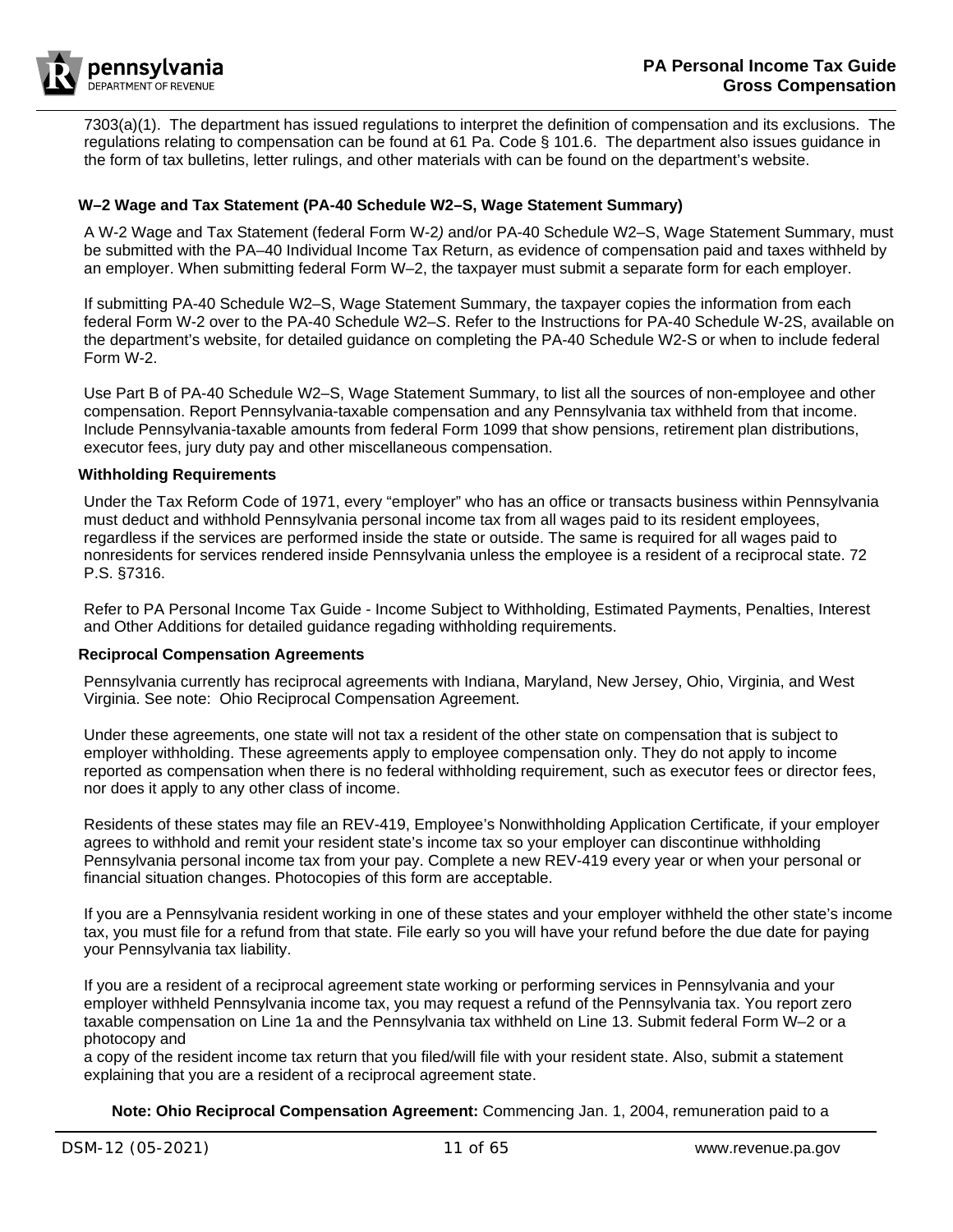

Pennsylvania resident twenty percent shareholder-employee of an Ohio S corporation for services performed in Ohio is not covered by the Pennsylvania/Ohio Reciprocal Compensation Agreement and is subject to tax in Ohio. Likewise, remuneration paid to an Ohio resident twenty percent shareholder – employee of a Pennsylvania S corporation for services performed in Pennsylvania is not covered by the Pennsylvania/Ohio Reciprocal Compensation Agreement and is subject to tax in Pennsylvania.

# <span id="page-11-0"></span>**Federal/Pennsylvania Personal Income Tax Differences in Arriving at Box 16 Wages**

Under Act 2005-40, the federal constructive receipt rules relating to nonqualified deferred compensation plans and unfunded section 457 deferred compensation plans were made applicable for personal income tax purposes. If you receive distributions of previously taxed elective deferrals, complete and include with your return the PA-40 W-2 RW, Reconciliation Worksheet. Refer to PA Personal Income Tax Guide - Tax Income Subject to Withholding, Estimated Payments, Penalties, Interest and Other Additions.

# <span id="page-11-1"></span>**CURRENT COMPENSATION – PENNSYLVANIA WAGES**

## <span id="page-11-2"></span>**Covenants Not-To-Compete or to Surrender a Right to Future Employment and Early Separation Incentive Payments**

# • **Payments for Covenant Not-To-Compete**

A "covenant not-to-compete" is generally treated as compensation if the covenant is a separately negotiable item in the sales contract and it is intended as remuneration for non-competition. If the "covenant not-tocompete" is actually for goodwill, or to insure the goodwill purchased, the covenant is an asset and includable in the sales of business assets on PA-40 Schedule D, Sale, Exchange, or Disposition of Property.

Any payment received on account of a covenant not to compete constitutes taxable compensation. The personal deliberate failure to act is expressly what has been bargained for. Such personal refraining to engage in competition constitutes the rendition of personal services. The terminology "services rendered" does not have to involve some positive action; just affirmatively refraining from doing something the person has the right to do (*Snap-Drape v. Commissioner,* 105 T.C. 16, *Ullman v. Commissioner*, 29 T.C. 129).

#### • **Amounts Paid to Surrender a Right to Future Gainful Employment** Payments constitute taxable compensation for the relinquishment of the right to future employment as

opposed to deferred compensation attributable to prior employment if:

- $\circ$  The employment agreement secures for the employee a right to future gainful employment; and  $\circ$  The only consideration given by the employee to obtain that right is the promise to work in the fu
- The only consideration given by the employee to obtain that right is the promise to work in the future.
- o "Front pay" paid in lieu of reinstatement also constitutes taxable compensation.

# <span id="page-11-3"></span>**Reduction In Force ("RIF") Entitlements**

When reducing their workforces, many employers offer temporary incentives for employees voluntarily to separate from employment, including affording early retirement incentives that are available only for a limited period of time. Many employers also afford involuntarily terminated employees extra pay. The extra pay may be paid in return for agreements releasing legal claims to avoid the risk of RIF-related litigation. It may also be paid to help workers transition to new employments or simply to part ways with employees on as amicable a basis as possible. Conversely, employers or labor organizations may establish or maintain supplemental unemployment benefit plans ("SUB plan") or early retirement incentives that are not limited or temporary in nature. The taxation of such entitlements is explained in this subsection.

# • **Limited Plans of Termination**

# o **Taxation**

All actual or constructive distributions of cash or property upon dismissal, termination or severance of employment (whether by retirement or otherwise) under a limited plan of termination constitutes severance pay for personal income tax purposes.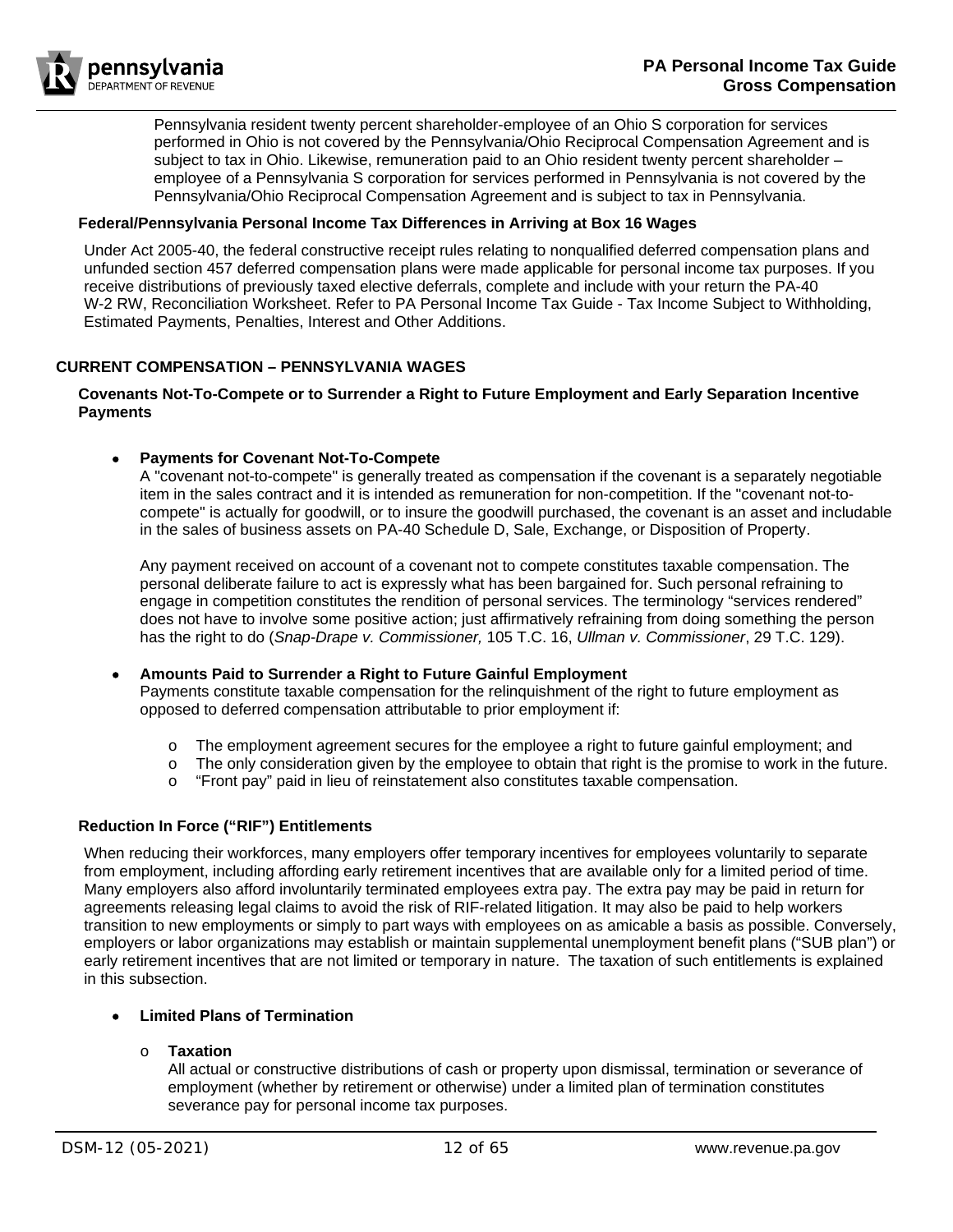

# o **Limited Plan of Termination Explained**

A limited plan of termination is an employee benefit plan that has one or more of the following attributes:

- The plan, when begun, is scheduled to be complete on a certain date or upon the occurrence of one or more specified events.
- The number, percentage or class of employees whose services are to be terminated are specified in advance of the employees' terminations of service.
- The plan is otherwise temporary or limited.

## • **Supplemental Unemployment Benefits**

#### o **Taxation**

Amounts paid from a supplemental unemployment benefits trust ("SUB trust") that forms part of a permanent, nondiscriminatory supplemental unemployment benefit plan ("SUB plan") are excludible from tax. However, amounts actually or constructive paid by an employer under a temporary, limited, unfunded or discriminatory SUB plan constitute taxable severance pay.

## o **Sub Plan Explained**

A supplemental unemployment benefit plan is a plan established or maintained by an employer or by an employee organization, or by both, that has all of the following attributes:

- No benefit is payable to, or can be taken, assigned, pledged or otherwise charged or dealt with by, any plan participant except upon lay-off or involuntary separation from the employment of the employer (whether or not the separation is temporary) resulting directly from a reduction in force, plant closing, change in organizational structure, discontinuance of an operation, the participant's failure to meet or maintain standards of performance for the position due to inability to carry out the responsibilities of the position, health, obsolescence, failure to meet the changed responsibilities of the position or similar circumstance beyond the control of the participant.
- No benefit is payable to, or can be taken, assigned, pledged or otherwise charged or dealt with by, any plan participant if the participant either voluntarily separates from service or is separated or discharged from service for any of the following reasons:
	- Refusal to accept another position with reasonably comparable compensation.
	- The commission of illegal acts.
	- Insubordination, failure or refusal to comply with rules or regulations or similar acts within the control of the participant.

## o **Voluntary Discontinuance of Plan**

The voluntary discontinuance of a SUB plan within 3 years after it has taken effect, for any reason other than business necessity, will be evidence that the plan was temporary and limited.

#### • **Early retirement enhancements**

# o **General Rule**

Any portion of a payment that is only available for a limited period of time as an early retirement "window benefit" is taxable as severance pay.

#### o **Exceptions**

The added benefits payable to retired persons under Federally qualified defined benefit plans that are attributable to:

 Adding additional years to the employee's actual age and/or actual service to reduce or eliminate the effect of actuarial reductions in benefits on account of early retirement;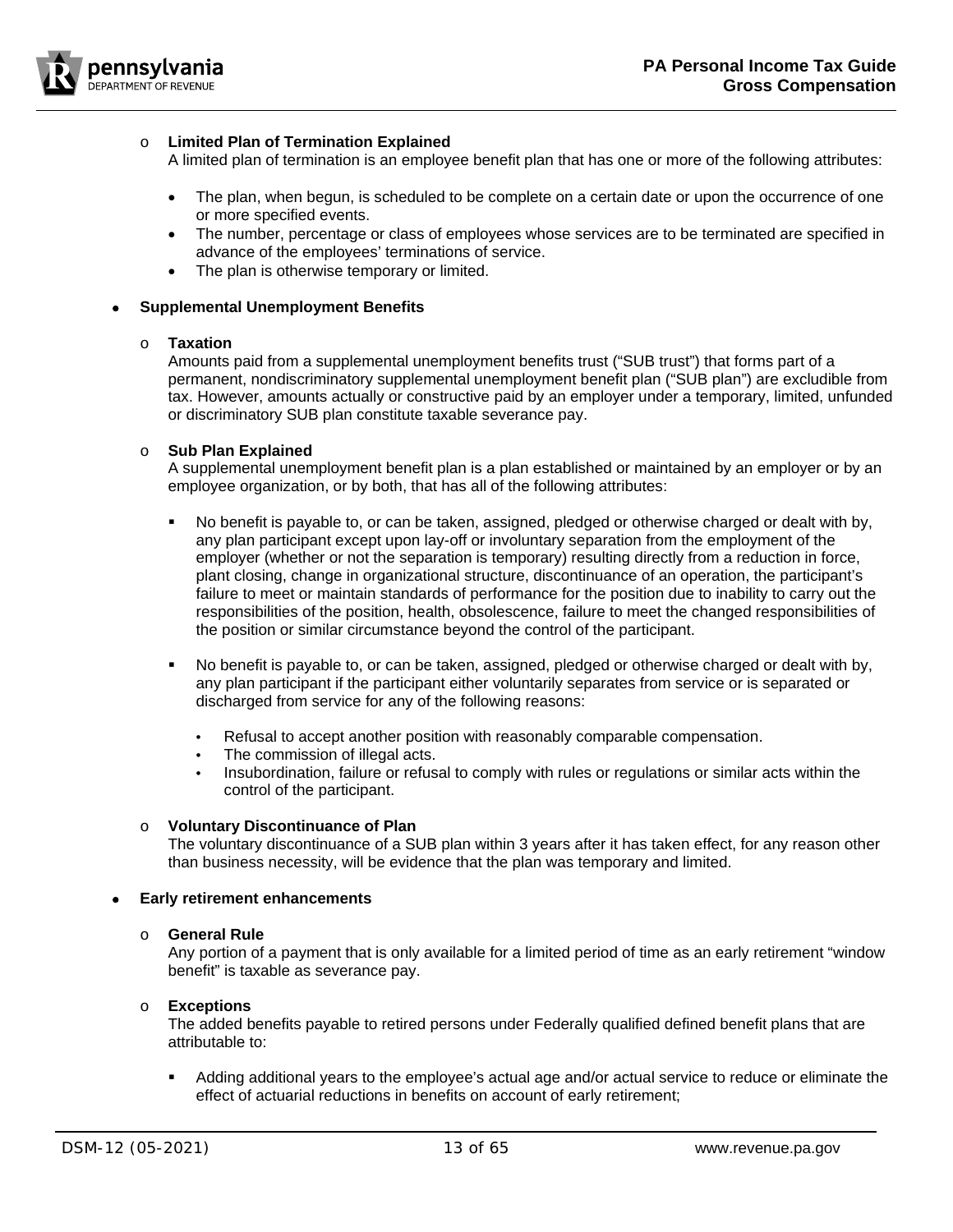

- Crediting additional years of service to the employee in calculating benefits under a plan's benefit formula;
- Offering social security "bridge payments" to plan participants in order to increase benefits under the employer's retirement benefit plan until they become eligible for social security benefits; or
- Offering subsidized joint and survivor annuities constitute excludible retirement benefits, even if offered only on a temporary or limited basis.

## <span id="page-13-0"></span>**Clergy**

If a member of the clergy is considered a "common law employee," the cleric's occupancy of a parsonage owned by the congregation and provided for the convenience of the congregation is not taxable as compensation. Likewise, if the congregation pays the costs of housing directly and not as a reimbursement to the clergy, the direct costs are not taxable. All housing allowances provided by the congregation to clergy are taxable as compensation, as cash is always taxable. The clergy may deduct directly related business expenses (such as the business use of the house) allowed on PA-40 Schedule UE, Allowable Employee Business Expenses.

If a member of the clergy is not a "common law employee" and is a sole proprietor who offers his services in a market place (i.e. to a nonexclusive, indefinite number of individuals or congregations), income is considered to be derived from a business or profession and is reported on PA-40 Schedule C, Profit or (Loss) From Business or Profession.

## <span id="page-13-1"></span>**Statutory Employees**

For federal employment tax purposes, a "statutory employee" is defined as an individual that performs services for remuneration for any person:

- As an agent-driver or commission-driver engaged in distributing meat products, vegetable products, fruit products, bakery products, beverages (other than milk), or laundry or dry-cleaning services, for his principal;
- As a full-time life insurance salesman;
- As a home worker performing work, according to specifications furnished by the person for whom the services are performed, on materials or goods furnished by such person which are required to be returned to such person or a person designated by him; or
- As a traveling or city salesman, other than as an agent-driver or commission-driver, engaged upon a full-time basis in the solicitation on behalf of, and the transmission to, his principal (except for side-line sales activities on behalf of some other person) of orders from wholesalers, retailers, contractors, or operators of hotels, restaurants, or other similar establishments for merchandise for resale or supplies for use in their business operations; if the contract of service contemplates that substantially all of such services are to be performed personally by such individual; except that an individual shall not be included in the term "employee" under the provisions of this paragraph if such individual has a substantial investment in facilities used in connection with the performance of such services (other than in facilities for transportation), or if the services are in the nature of a single transaction, not part of a continuing relationship with the person for whom the services are performed.

"Statutory employees" are independent contractors who are deemed "employees" for Federal employment tax purposes because of special Federal statutory rules.

For Pennsylvania personal income tax purposes, individuals shall report all taxable remuneration they receive as a statutory employee as compensation unless their activities constitute a business, profession, or other activity engaged in as a commercial enterprise. See PA Personal Income Tax Guide - Net Income (Loss) from the Operation of a Business, Profession, or Farm. Those expenses that are not reported in a specific part of the PA-40 Schedule UE, Allowable Employee Business Expenses should be itemized and claimed in Part C, Miscellaneous Expenses.

However, if such expenses are extensive, a PA-40 Schedule C, Profit or (Loss) From Business or Profession may be used in lieu of the PA-40 Schedule UE, Allowable Employee Business Expenses, provided that the PA wages shown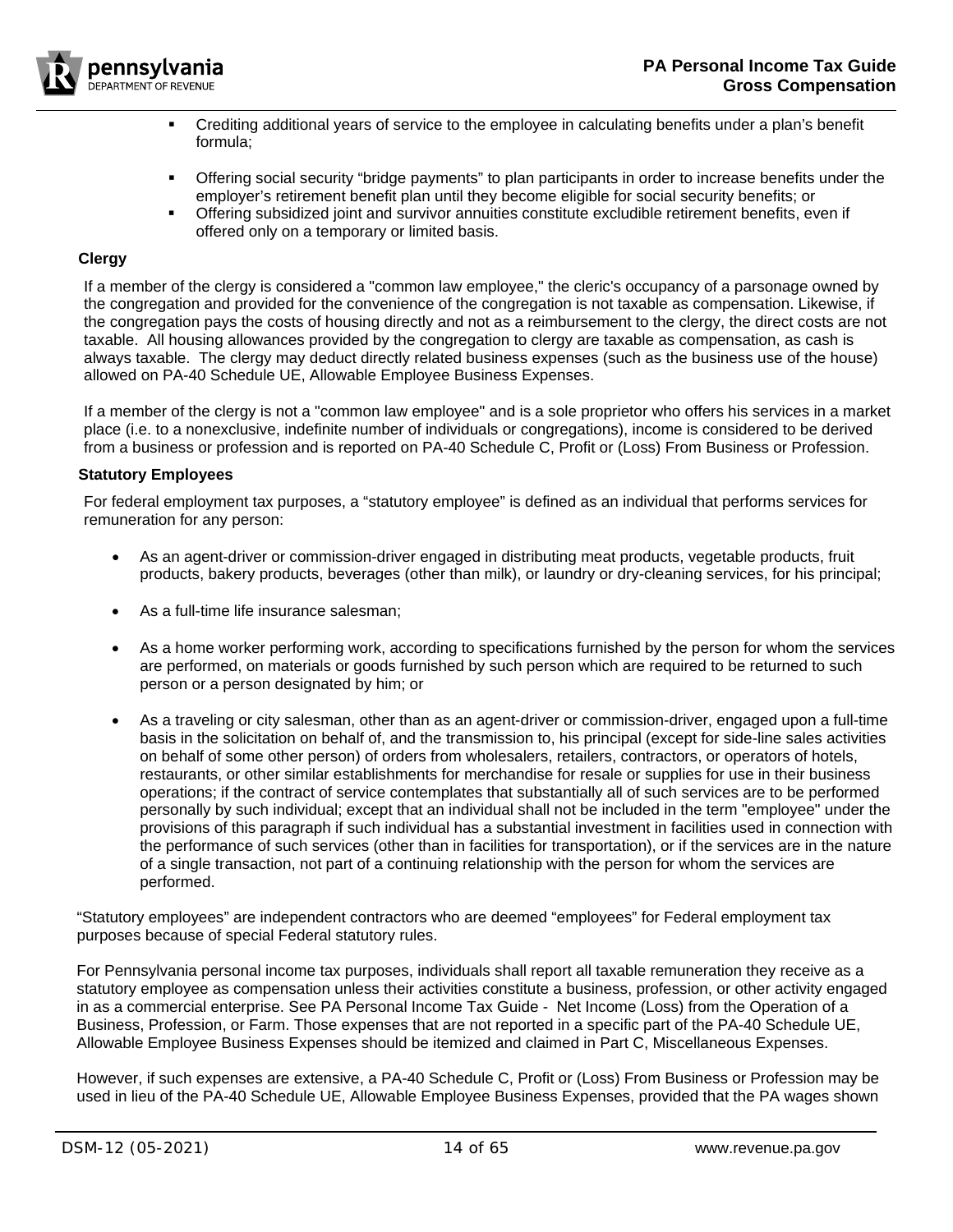

on the W-2 are included on Line 1a, Gross Compensation, and the expenses from Schedule C are included on Line 1b, Unreimbursed Business Expenses.

## <span id="page-14-0"></span>**Members of the U.S. Armed Forces or Foreign Service**

Unless there is an intention to change his or her domicile by following military procedures to do so, a person generally does not change his or her domicile by entering the U.S. Armed Forces. A person in the U.S. Armed Forces is not precluded from acquiring a new domicile where his or her family is stationed. A person in the U.S. Armed Forces or Foreign Service, or a person living in a foreign country for other than a temporary or transitory purpose while a lawful permanent resident or citizen of that country, is treated as a domiciliary of that country if the person:

- Is not an employee of the U.S., its agencies, or instrumentalities (including members of the Armed Forces and career appointees in the U.S. Foreign Service); and
- Does not hold an appointive office in the executive branch of the U.S. government.

However, special rules may apply if the employee or officer maintains a permanent place or abode there. An individual who has a domicile in Pennsylvania is considered a nonresident if meeting all three of the requirements listed under Pennsylvania Resident in PA Personal Income Tax Guide – Brief Overview and Filing Requirements for Pennsylvania Personal Income Tax.

#### • **Resident Members of the U.S. Armed Forces**

Military pay, including housing allowances, earned or received by a Pennsylvania resident member of the U.S. Armed Forces (Army, Air Force, Navy, Marine Corps, and Coast Guard) while not on federal active duty or not on federal active duty training, is fully taxable regardless of where the military service is performed.

Also, military pay, including housing allowances, earned or received by a Pennsylvania resident for military service on federal active duty in Pennsylvania is subject to the Pennsylvania personal income tax, 72 P.S. § 7303(a)(1).

Full-time federal active duty military pay and federal active duty for training pay, including housing allowances, earned or received by a Pennsylvania resident member of the U.S. Armed Forces while serving outside the state is not taxable for Pennsylvania personal income tax purposes. However, a taxpayer must include such compensation when determining eligibility for tax forgiveness on PA-40 Schedule SP*.*

While on federal active duty or federal active duty for training, any other income that the Pennsylvania resident earns, receives, or realizes remains taxable for Pennsylvania personal income tax purposes.

The taxpayer has the burden of establishing that income received for military service outside the commonwealth was earned while on federal active duty. The Department of Revenue requires a copy of the military orders directing the taxpayer to federal active duty outside the commonwealth. Residents must file a Pennsylvania personal income tax return and include their W–2 form(s) and copies of their military orders as evidence of active duty military pay earned outside Pennsylvania.

## • **Nonresident Members of the U.S. Armed Forces**

Nonresident military personnel who are serving in Pennsylvania are exempt from Pennsylvania personal income tax on their federal active duty military pay and housing allowances. However, they are subject to tax on any other Pennsylvania –source income normally taxable to nonresidents. This includes duty pay that is not active duty pay, such as weekend drills. Refer to [Military Spouses Residency Relief Act.](#page-16-0)

## • **Resident Members of the U. S. Armed Forces Reserves or National Guard**

Pennsylvania resident Reservists and National Guardsmen ordered to active duty for training at a two-week summer encampment pursuant to Title 10 or Title 73 of the U.S. Code are presumed to be on federal active duty. For example, all income received for inactive duty while attending weekend drills is taxable.

Military pay, including housing allowances (this includes a reserve unit's two-week summer training) received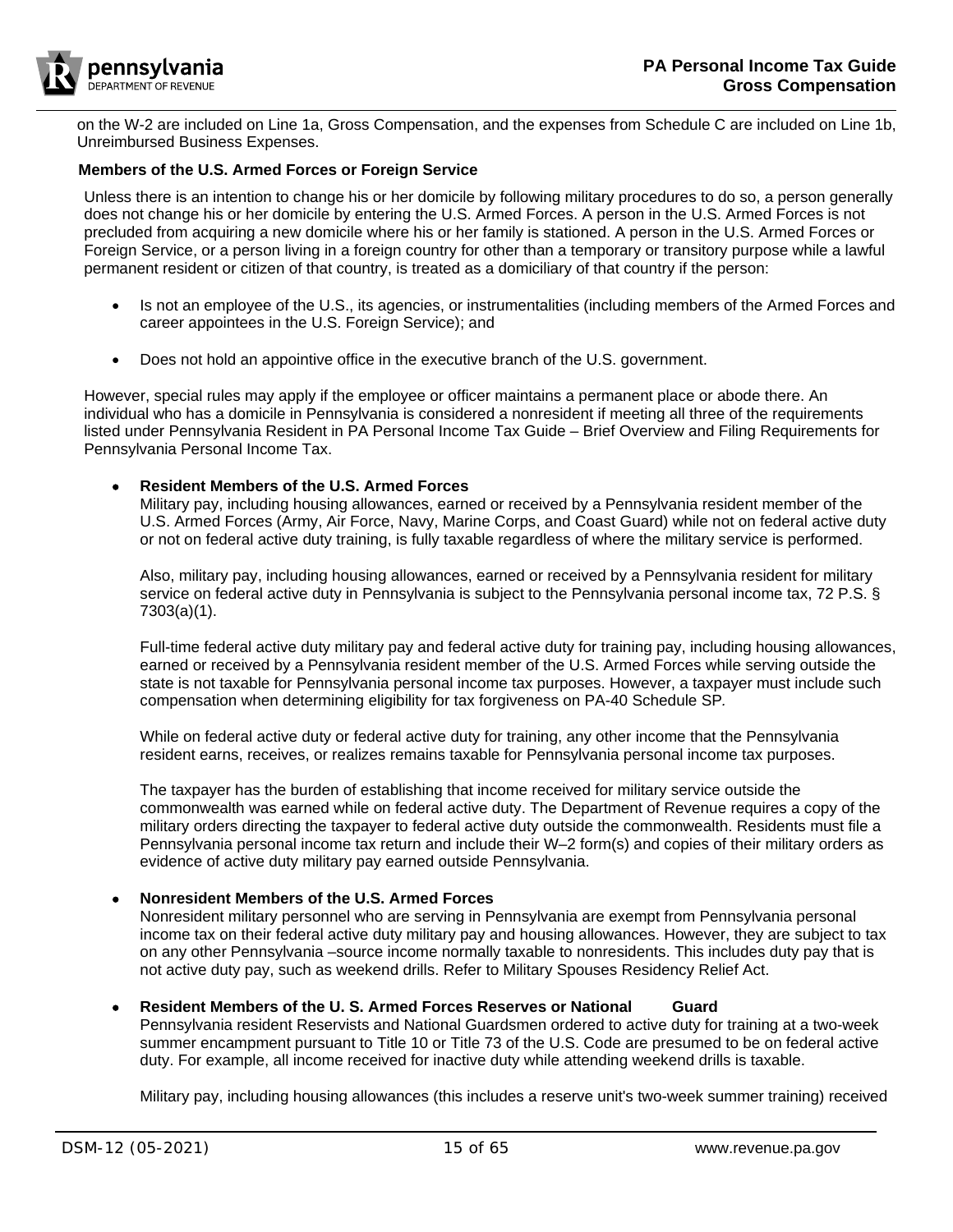for service performed while on federal active duty is excludable from taxable compensation provided the active duty training is performed outside the commonwealth. In addition, scholarships or remuneration received by cadets and midshipmen at U.S. military academies are not taxable because none of these academies are within Pennsylvania and such individuals are on federal active duty.

Beginning with tax years after Dec. 31, 2006, compensation earned by National Guard members on active duty and responding to an emergency shall not be considered taxable income. Act 182 of 2006 amended the Tax Reform Code to expand the definition of active duty military income to include income from the U.S. government or the Commonwealth of Pennsylvania for active state duty for emergencies within or outside the commonwealth. This addition includes duty ordered pursuant to 35 PA.C.S. Ch. 76 (relating to the Emergency Management Assistance Compact).

When a civilian employer voluntarily either makes up the difference in a National Guardsman's or U.S. Reservist's regular wages or continues at full pay for the Guardsman or Reservist during the term of their active duty, the differential or full pay continuation will be considered state taxable compensation subject to Pennsylvania personal income tax withholding. The term differential pay includes military continuation pay, active duty differential payments required by state statutes or payments made by certain states or commonwealths that pay a stipend or a set dollar amount to their employees called to military active duty.

Unless otherwise excluded by a preceding section, military differential pay may be taxable non-employee compensation, whether it is subject to withholding or not. Employers should report military differential pay on federal Form 1099–MISC, Box 3 - Other Income.

A full-time Pennsylvania National Guardsman is taxed on all of the following components of military compensation:

- o Inactive State duty pay received for services both within and outside the commonwealth;<br>o Inactive federal duty pay received for services as a member of the U.S. Armed Forces both
- Inactive federal duty pay received for services as a member of the U.S. Armed Forces both within and outside the commonwealth;
- o Active federal duty pay received for services within the commonwealth;<br>o Active State duty pay received for services both within and outside the o
- Active State duty pay received for services both within and outside the commonwealth.

# • **Military Spouses Residency Relief Act**

The Military Spouses Residency Relief Act (MSRRA) affects the treatment of residency and income for spouses of military personnel for state tax purposes for tax years 2009 and after. If a Pennsylvania resident service member is serving outside Pennsylvania and their nonmilitary spouse earns income in that other state – and the spouse claims relief under the MSRRA – the spouse's income is only taxable to Pennsylvania. If a Pennsylvania nonresident service member is serving in Pennsylvania and their nonmilitary spouse earns income in Pennsylvania, the spouse's income is not taxable to Pennsylvania under MSRRA, when the service member and spouse are both residents or domiciliaries of the same other state, and if the spouse is in Pennsylvania solely to be with the service member. Pennsylvania source income, from a business, profession, farm, rental or royalty property, related to a business or property located in Pennsylvania remains taxable to Pennsylvania nonresident military personnel and their spouses and is not covered by the MSRRA. For detailed information on how MSRRA impacts state taxation of income earned by a service member's nonmilitary spouse, please review Personal Income Tax Bulletin 2010-01 Military Spouses Residency Relief Act on the department's website, www.revenue.pa.gov.

# • **U.S. Foreign Service**

A Pennsylvania resident in the U.S. Foreign Service is not on active duty for Pennsylvania purposes, and his or her compensation is subject to tax.

# • **Merchant Marine Members and Employees of U.S. Public Health Service**

Pennsylvania residents serving in the Merchant Marines, U.S. Public Health Service, or the National Oceanic and Atmospheric Administration are subject to tax on compensation whether earned within or outside Pennsylvania.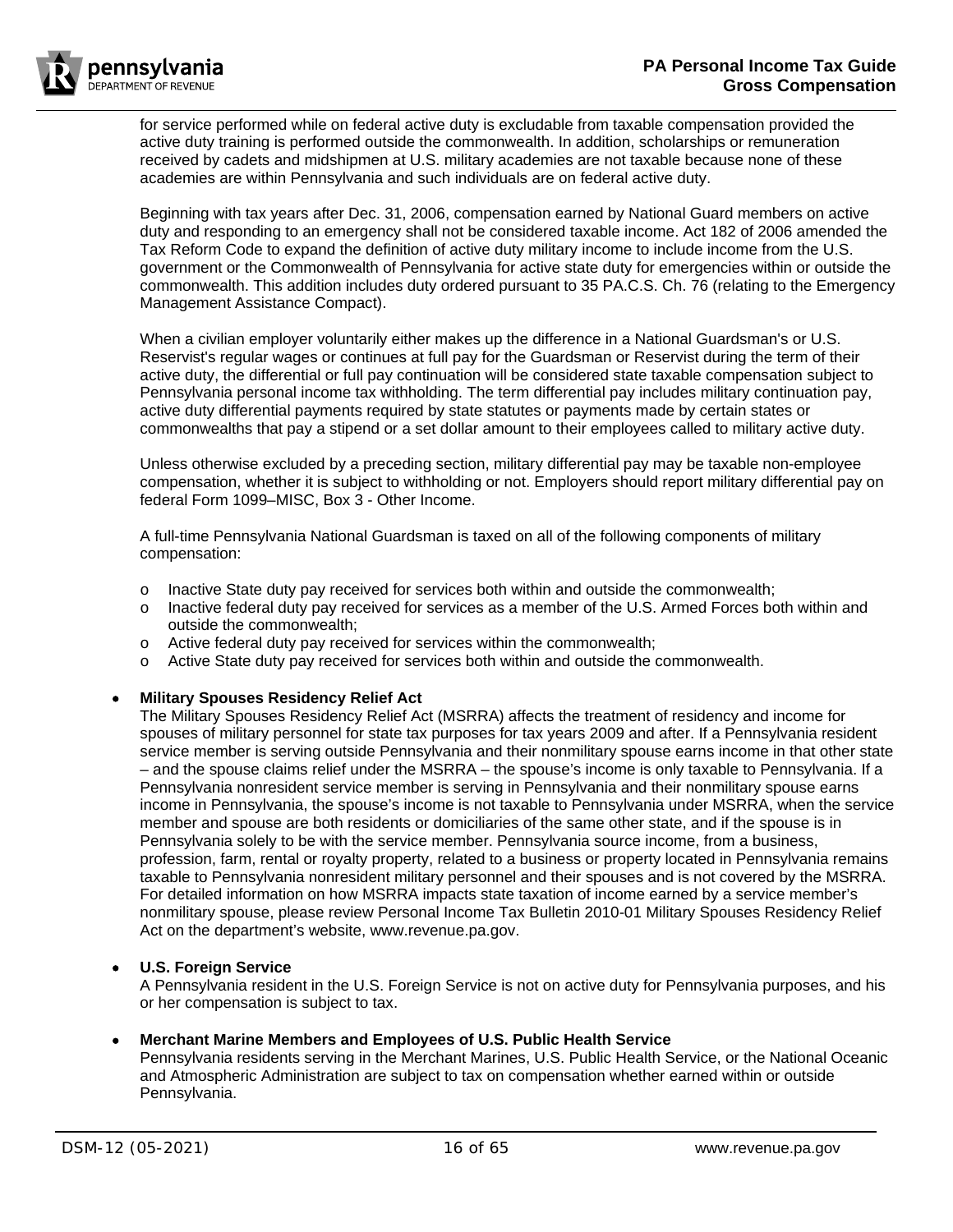

However, compensation earned by Pennsylvania residents serving in the Merchant Marines or U.S. Public Health Service called to active duty in a combat zone or hazardous duty zone is not subject to tax in Pennsylvania. Copies of executive orders calling the individual to active duty are required to be included with the Pennsylvania personal income tax return.

Additionally, nonresidents in the commissioned corps of the U.S. Public Health Service or National Oceanic and Atmospheric Administration serving on active duty within Pennsylvania are not subject to tax in Pennsylvania. Copies of executive orders calling the individual to active duty are required to be included with the Pennsylvania personal income tax return if Pennsylvania personal income tax is incorrectly withheld from compensation for either of these employers.

# • **Combat Zone and Hazardous Duty Service**

# o **Military Personnel**

Combat zone pay and hazardous duty zone pay received by a member in the U.S. Armed Forces is not taxable for Pennsylvania personal income tax purposes (Refer to Title 72 P.S. §7301(d)(vii)). Combat zone and hazardous duty zone pay received by a member of the U.S. Armed forces is not considered "*poverty income*" for purposes of tax forgiveness (Refer to Title 72 P.S. §7301(o.2)(vii)).

Combat zone for Pennsylvania personal income tax purposes means any area designated by the President of the U.S. by Executive Order as a combat zone for any time period designated by the President by Executive Order as the period of combatant activities. Hazardous duty zone is also designated by Executive Order.

U.S. reservists and Pennsylvania National Guardsmen are members of the U.S. Armed Forces while they are serving in a combat zone for purposes of this exclusion. The \$500 "combat zone" pay exclusion limit for military officers contained in the Internal Revenue Code is not in the state taxing statute.

# o **Civilians Working in Combat Zones**

The Internal Revenue Service has concluded that no civilian contractor, or other civilian employee, working in a combat zone is eligible for the combat zone exclusion provided by U.S. Code Section 112. Likewise, there exists no comparable exclusion or exemption provided by the Pennsylvania personal income tax statutes or regulations.

## <span id="page-16-0"></span>• **Eligibility Income for Tax Forgiveness Purposes**

While active duty pay and active duty for training pay received by a member of the U.S. Armed Forces is not taxable for Pennsylvania personal income tax purposes, a taxpayer must include such compensation when determining eligibility for tax forgiveness on PA-40 Schedule SP*.*

Combat zone and hazardous duty zone pay received by a member of the U.S. Armed forces is not considered "poverty income" for purposes of tax forgiveness (Refer to Title 72 P.S. §7301(o.2)(vii)).

# • **Military Differential Pay**

Differential pay is defined as payments made voluntarily by an employer to represent the difference between the regular salary of an employee called to military active duty and the amount being paid by the military, if the regular salary was higher. The term differential pay also includes military continuation pay, active duty differential payments required by state statutes or payments made by certain states or commonwealths that pay a stipend or a set dollar amount to their employees called to military active duty.

Unless otherwise excluded by a preceding section, military differential pay may be taxable non-employee compensation, whether it is subject to withholding or not.

Employers should report military differential pay on federal *Form 1099–MISC*, Box 3 - Other Income.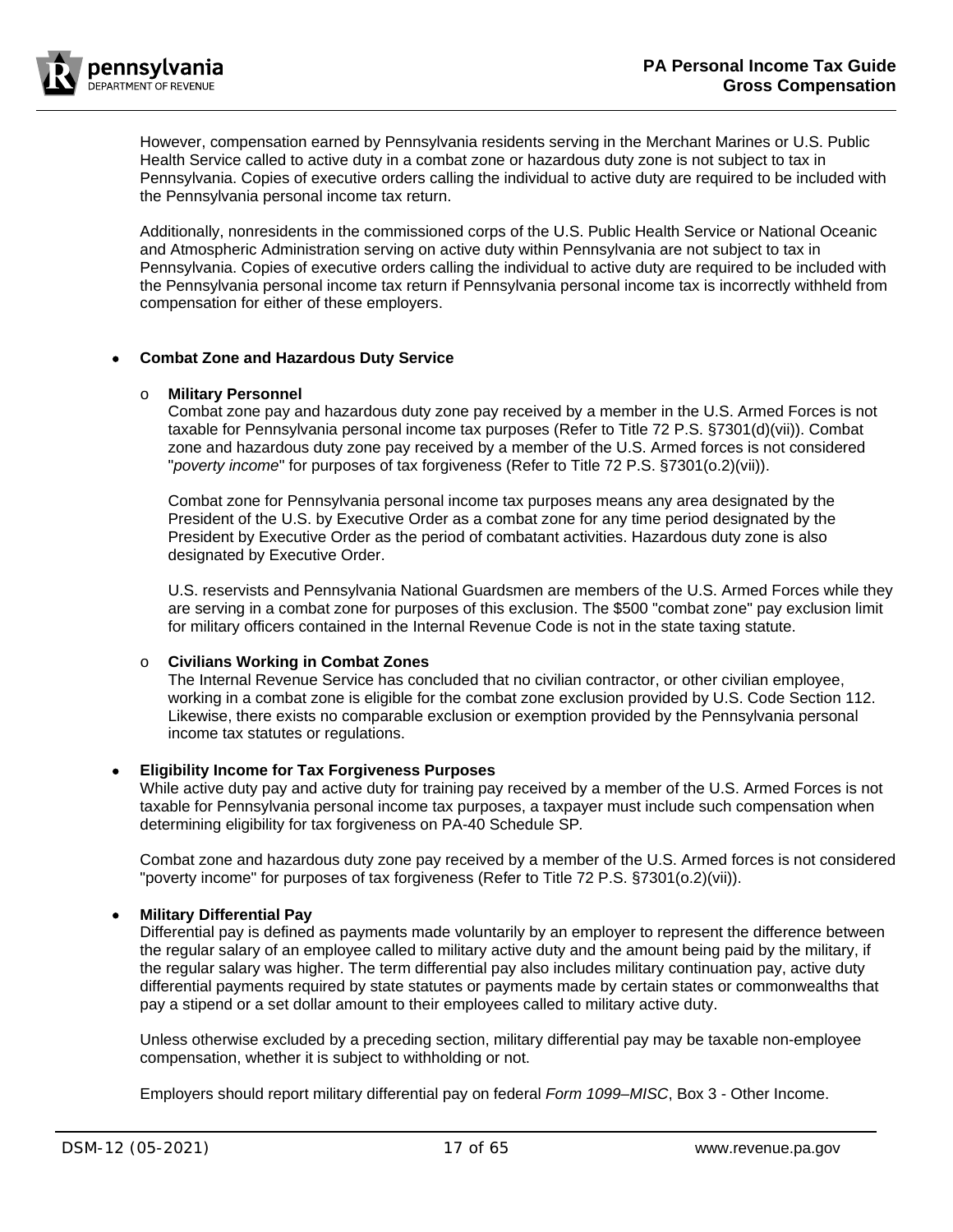

# • **Combat Zone and Hazardous Duty Service**

Pennsylvanians serving in combat zones or qualified hazardous duty areas designated by the President of the U.S. are given the same additional time to file and pay their Pennsylvania income tax returns and make payments as allowed for federal income tax purposes. The deadline is automatically extended to 180 days from the last day of service or the last day of continuous hospitalization for injury incurred in one of these areas.

Print "COMBAT ZONE" at the top of your return. Mail your return and military orders to:

| Regarding: | COMBAT ZONE                     |
|------------|---------------------------------|
|            | <b>PA DEPARTMENT OF REVENUE</b> |
|            | BUREAU OF INDIVIDUAL TAXES      |
|            | PO BOX 280600                   |
|            | <b>HARRISBURG PA 17128-0600</b> |

If you are filing your return electronically, you must still fax or mail copies of your orders. Print "COMBAT ZONE" at the top of your orders. Fax your orders to (717) 772-4193 or mail your orders to:

| <b>Regarding:</b> | COMBAT ZONE                     |  |  |
|-------------------|---------------------------------|--|--|
|                   | PA DEPARTMENT OF REVENUE        |  |  |
|                   | ELECTRONIC FILING SECTION       |  |  |
|                   | PO BOX 280507                   |  |  |
|                   | <b>HARRISBURG PA 17128-0507</b> |  |  |

## • **Military Family Relief Assistance Program**

Help those who serve our Nation and commonwealth by making a gift to the Military Family Relief Assistance Program. Your gift will help Pennsylvania service members and their families by providing financial assistance to those with a direct and immediate financial need as a result of circumstances beyond their control.

You can also send a direct, tax-deductible, gift to the Military Family Relief Assistance Program, c/o Department of Military and Veterans Affairs, Fort Indiantown Gap, Annville, PA 17003-5002. For more information visit - [www.dmva.state.pa.us](http://www.dmva.state.pa.us/) or call toll free 1-866-292-7201.

# <span id="page-17-0"></span>**Athletes and Entertainers**

## • **Resident Professional Athletes and Entertainment Performers**

A professional athlete or entertainment performer who is a full-year resident of Pennsylvania must report all the compensation he or she earns, directly or indirectly, from his or her professional sport or professional athletic team, or from professional performances. Such compensation includes, but is not limited to, any prize, contest, tournament or race winnings, and remuneration, such as, but not limited to - the individual's regular wages; any signing bonus; any incentive payments or performance bonuses; any severance or termination payments or any payments received for refraining from performing services (*i.e.*, covenant not-to-compete payment); or any reimbursements for travel expenses except to the extent the reimbursements are for vouchered expenses which do not exceed the federal *per diem* rate for the city in which the athlete or performer is located. In addition, product endorsement fees, honoraria for public speaking engagements, or fees received for attendance at card shows, autograph signings, or sports memorabilia events, would all have to be reported as Pennsylvania taxable compensation.

## • **Nonresident Professional Athletes and Entertainment Performers**

A nonresident professional athlete or performer is required to pay Pennsylvania personal income tax on wages or compensation received for services rendered within Pennsylvania unless the individual is a resident of one of the reciprocal agreement states.

## • **Allocation and Apportionment Rules for Nonresident Professional Athletes and Performers**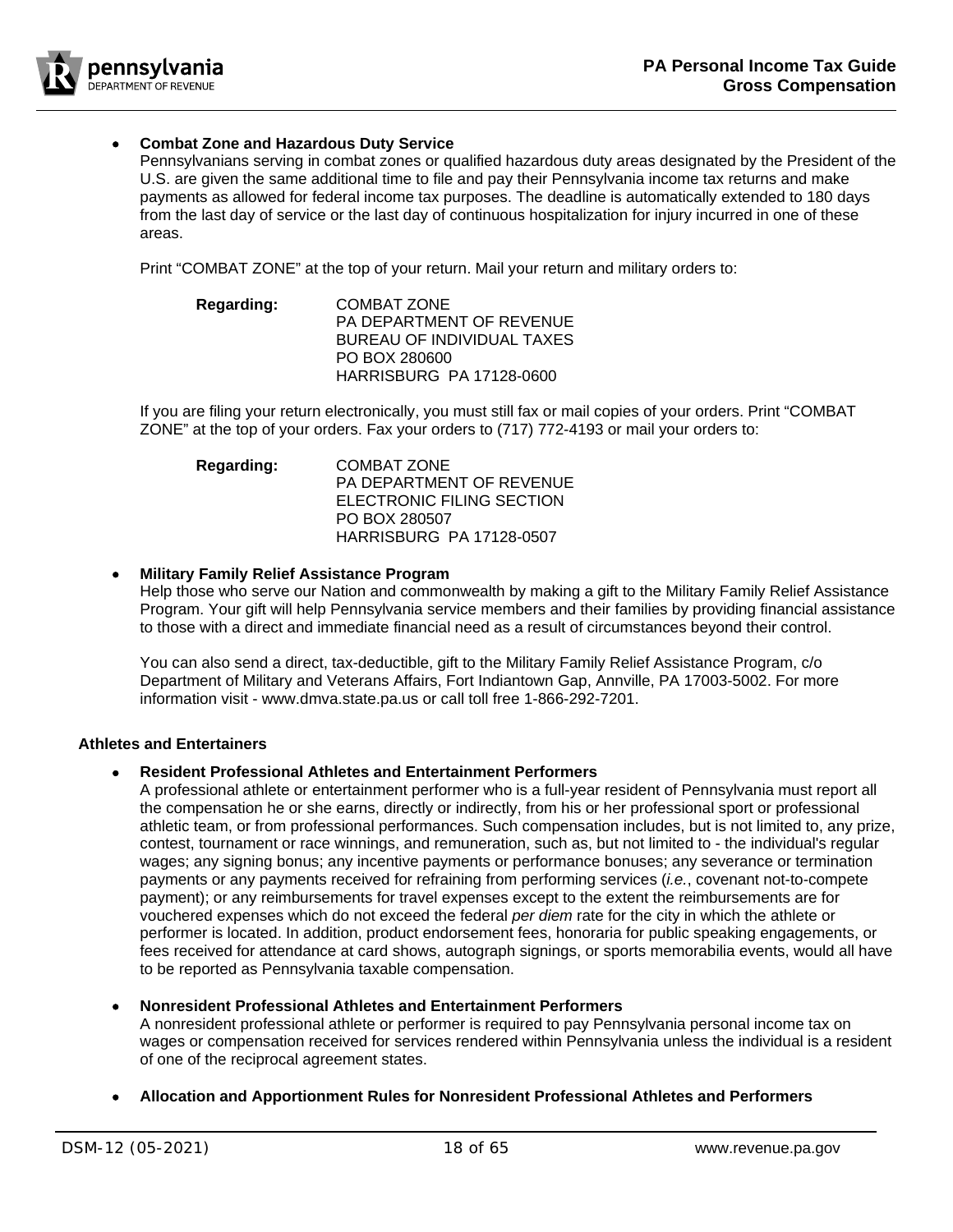

Nonresident professional athletes or performers who are not members of professional athletic teams or performing companies and who do not have an established employer-employee relationship with the payer of their remuneration must report all of their remuneration received from professional sporting events or professional performances in which they participate within the commonwealth as "net income from the operation of a trade, profession or business" (*i.e.*, golfers, tennis players, jockeys, race car drivers, boxers, wrestlers, bicyclists, comedians, musicians, *etc.*). Gross receipts and business expenses attributable to such gross receipts must be specifically apportioned on a strict state-by-state accounting basis by such individuals. However, such individual's general overhead expenses (*i.e.*, association dues and fees, traveling manager, booking agent, rehearsal costs, joke writer, *etc.*) may be allocated to Pennsylvania under rules similar to those found below.

Nonresident professional athletes or performers who are members of professional athletic teams or performing companies must apply the following allocation and apportionment rules:

- **o** Compensation received by such nonresident employees will not be taxable if the employee is a resident of one of the following states at the time he receives the compensation:
	- **New Jersey**
	- Ohio
	- Maryland
	- Indiana
	- West Virginia
	- Virginia
- **o** Compensation received by nonresident employees of professional teams or performing companies who are residents of states other than those reciprocal compensation states above must use the following apportionment formulas:

## **Members of professional athletic teams**

Calculate the "total number of working days within the Commonwealth" versus the "total working days" fraction. A "working day" includes all days (including Saturdays, Sundays and holidays) in which the professional athlete must engage in services in the context of a game, practice, training, promotional activity, or any other activity aimed at furthering the team's objectives. In addition, a "working day" includes all days in which an athlete is required to receive rehabilitation or other treatment aimed at furthering the team's purpose. A "working day" does not include absences due to illness, injury, vacation, or leave without pay.

# **Non-player personnel of professional athletic teams**

Non-player personnel shall apportion their working days in the same manner as that set forth above for athletes.

## **Members of professional performing companies**

Calculate a "total performances within the commonwealth " versus "total performances" fraction. Multiply this fraction against the taxpayer's total apportionable compensation. For example, if a traveling circus has 200 performances in 2006 and 10 of those performances were in Pennsylvania, then five percent of the lion tamer's total compensation from the traveling circus would be apportionable to Pennsylvania if the lion tamer performed his act at each performance.

# • **Apportionable Income**

"Apportionable income" includes the athlete's or performer's regular wages received under his or her contract, signing bonuses, and any incentive payment or performance bonus received, regardless of whether the incentive or performance bonus is based on any single game, season, or career record mark (*i.e.*, doing something specific in a game or a performance, throwing a perfect game, hitting two or more home runs in a game, scoring more than fifty points in a game, selling out the auditorium, *etc.*), being chosen to appear in an all-star game, being chosen as a most valuable player, or whether based on team performance (*i.e.*, making the playoffs, winning the World Series, *etc.*).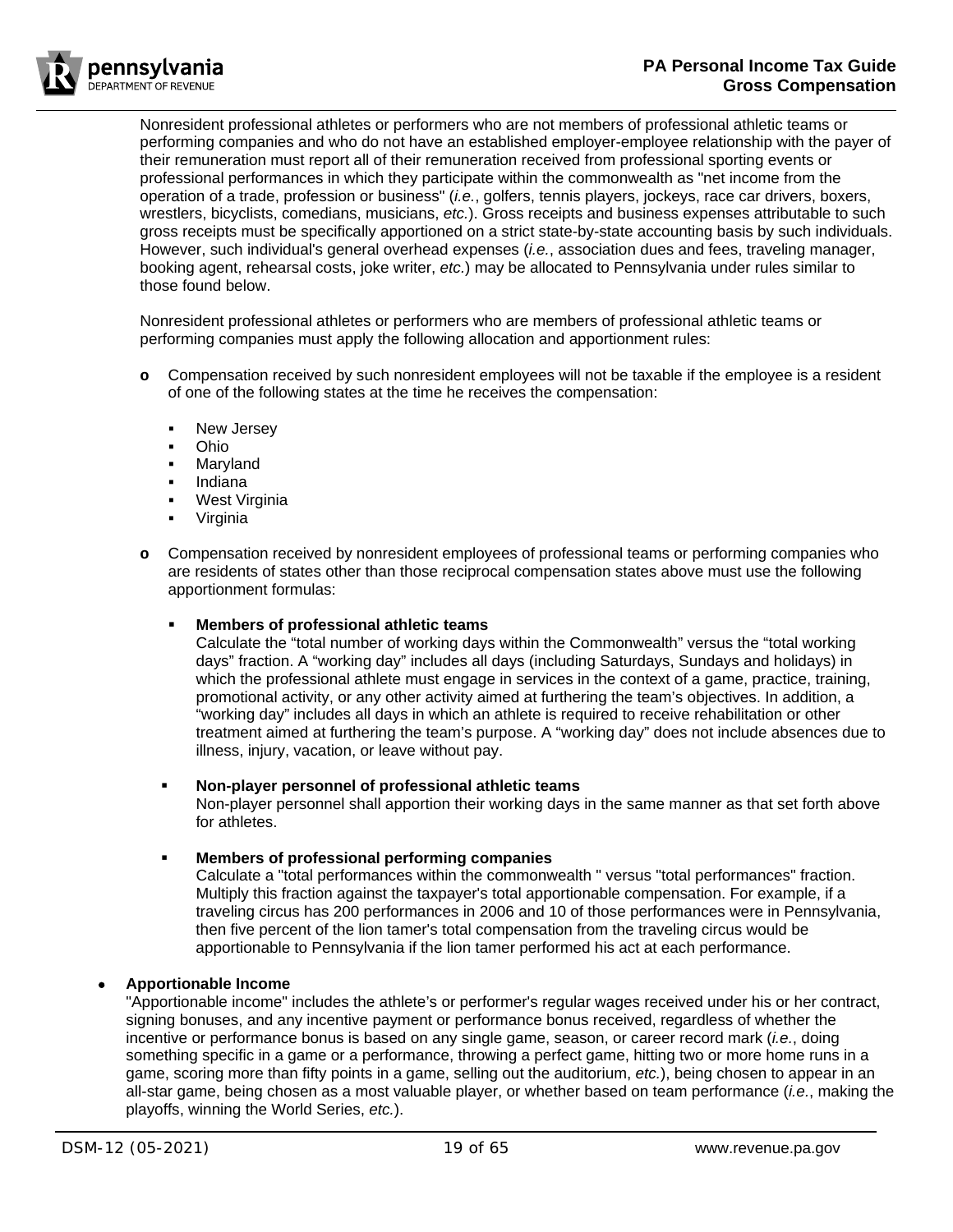

Payments for prior services rendered (such as performance bonuses, commissions, vacation pay, overtime pay, and so forth, attributable at least in part to services performed prior to current payroll period) shall be allocated in proportion to the total number of working days within the Commonwealth to total working days in the payment's accrual period.

Payments for services to be rendered shall be allocated (once there is no substantial risk of forfeiture) in proportion to the total number of working days within the Commonwealth to total working days in the payment's accrual period.

## • **Classification of Income into Appropriate Income Class**

For Pennsylvania personal income tax purposes, income, profits or gain earned, received, or acquired which fall within the definition of one class of income cannot be offset by losses incurred in another class of taxable income. Therefore, classification of income into its proper class is important. For Pennsylvania personal income tax purposes, income received by professional athletes must be classified under the following guidelines:

- o Remuneration received by members of professional athletic teams or performing companies is classified as employee compensation subject to employer withholding.
- o Remuneration received by professional team athletes for services rendered outside of the contest of their sport (*i.e.*, public speaking functions, attendance at card shows, product endorsements, paid participation in sporting events outside of their sport, *etc.*) – is classified as nonemployee compensation.
- Receipts received by professional athletes or performers who are not members of professional athletic teams or performing companies (*i.e.*, golfers, tennis players, boxers, wrestlers, race car drivers, bicyclists, comedians, musicians, *etc.*) must be reported as "net income from the operation of a business or profession" and reported on a strict state-by-state accounting of income and expenses.
- o Income derived from book or magazine royalties by professional sports or entertainment figures must be reported as "net income derived from rents, royalties, patents and copyrights". Nonresidents would have to report only on the royalties attributable to their Pennsylvania sales.

#### <span id="page-19-0"></span>**Bonuses**

Bonuses are always taxable as Pennsylvania personal income tax compensation.

## <span id="page-19-1"></span>**Incentive Pay**

Incentive pay is always taxable as Pennsylvania personal income tax compensation.

#### <span id="page-19-2"></span>**Commissions**

Commissions are always taxable as Pennsylvania personal income tax compensation.

## <span id="page-19-3"></span>**Tips and Gratuities**

Tips and gratuities are always taxable as Pennsylvania personal income tax compensation.

## <span id="page-19-4"></span>**Vacation Pay/Holiday Pay**

Any vacation, holiday, sabbatical, sick leave, or other guaranteed pay an employee receives as an incident or benefit under a work agreement is taxable on the same basis as the base pay the employee receives for periods the employee is not absent from work, provided the payment is:

- Calculated with reference to the period the employee is absent from work, and
- Paid in full or partial replacement of the base pay the employee could have earned for such period but for such absence.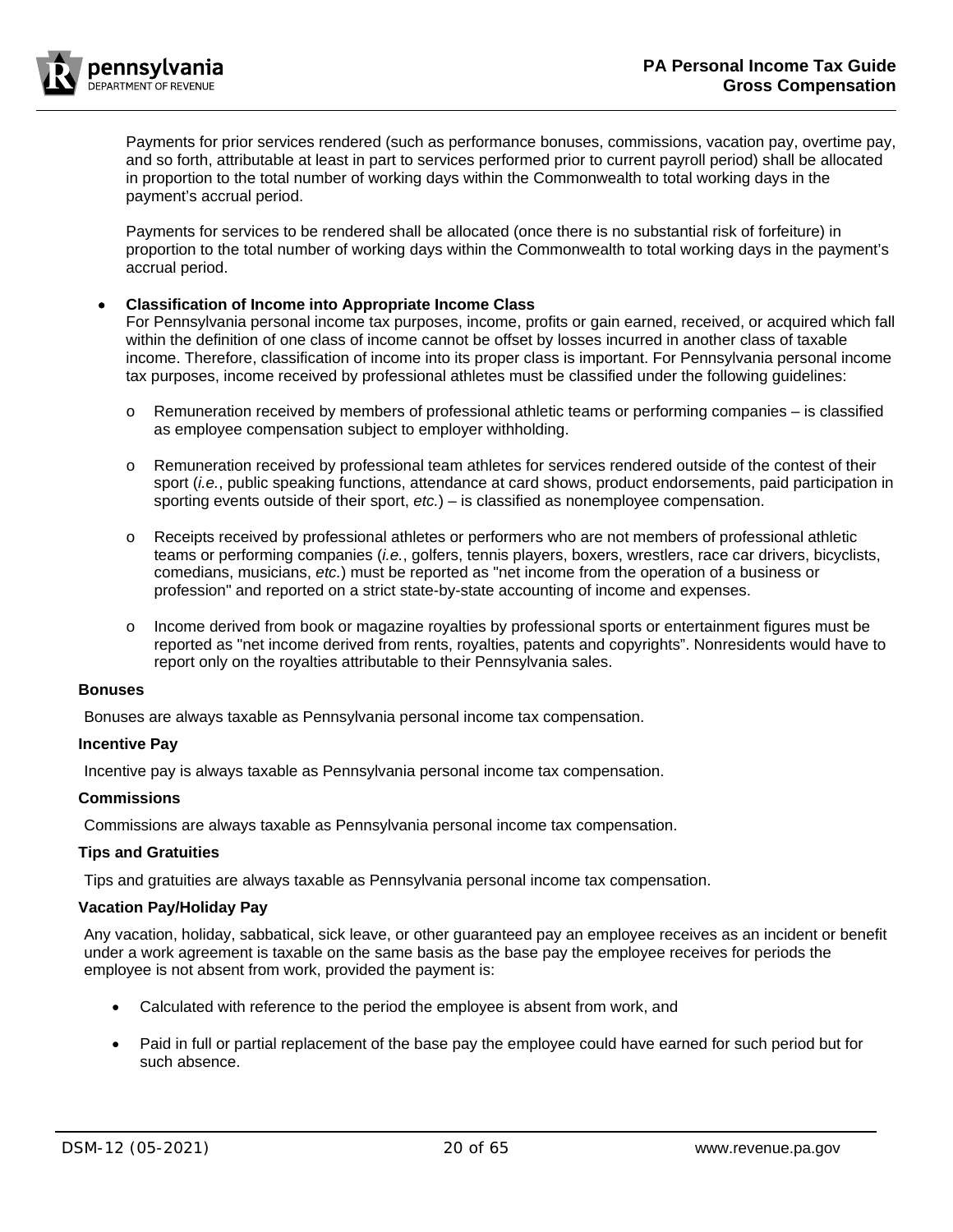

Also, note that payments to an employee are not excluded from compensation merely because of a failure to render services during the period covered by the payment.

## <span id="page-20-0"></span>**Sick Pay**

Regular Wages – Pennsylvania-Taxable

Sick pay and sick leave are taxable compensation when representing the taxpayer's regular wages and his or her employer must include them as compensation and withhold Pennsylvania tax.

Other than Regular Wages – Pennsylvania Nontaxable

Payments, including payments made by third party insurers for sickness or disability, are not taxable income for Pennsylvania purposes. The employer should not include periodic payments for sickness or disability in box 16 of the employee's W–2 form. If the employer includes this income and withholds Pennsylvania tax, the taxpayer must obtain and submit a corrected W–2 form or a statement from the employer explaining the error.

# <span id="page-20-1"></span>**Commercial Accident and Health Insurance; Self-Insured Accident and Health Plan Coverage and Benefits**

# • **Insurance Issued by a Commercial Third Party Insurance Company**

Generally, coverage and amounts paid under policies of accident or health insurance issued by a commercial third party insurance company, including loss of income insurance or accident or health plans, are not taxable. Exceptions apply, however, if the insurance or plan discriminates in favor of highly compensated individuals.

# • **Accident or Health Plan**

Any trusteed or self-insured arrangement established or maintained by an employer or employee organization in order to provide such care or benefits in the event of sickness, accident, or disability that meets all of the following requirements qualifies as an accident or health plan:

- o No program benefits are payable or subject to anticipation, assignment, or pledge until the commencement of a covered sickness or disability or death except:
	- **The return of the participant's own contributions and taxable income or gains thereon;**
	- **Amounts paid for the prevention of sickness or disability; or**
	- Amounts paid for a policy of accident, health, or term life insurance issued by a commercial insurance company.
- $\circ$  The only means of obtaining entitlement to program benefits other than the return of the participant's own contributions and taxable income or gains thereon, or amounts paid for the prevention of sickness or disability, or commercial insurance is proof of hospitalization, sickness, disability, or death.
- $\circ$  The program offers no benefit that defers the receipt of compensation or operates in a manner that enables no participant to defer the receipt of compensation to another taxable year.

## • **Discriminatory Programs**

Except as provided in "Disability Annuities" below, compensation includes the entire cost of employerprovided coverage provided to a highly compensated participant under a discriminatory program covering hospitalization, sickness, or disability.

# • **Disability Annuities**

A plan payment that is attributable to the plan participant's becoming sick or injured and is part of a series of substantially equal periodic payments made for the entire period of disability of the participant, or for the life of the participant, or the joint lives of such participant and his designated beneficiary, is not taxable. This exclusion includes disability retirement benefits paid to persons retired from service upon the employee's own application or on application by the employee's employer, for disability retirement and amounts received as a disability pension, disability annuity, or similar allowance for physical injuries or sickness resulting from active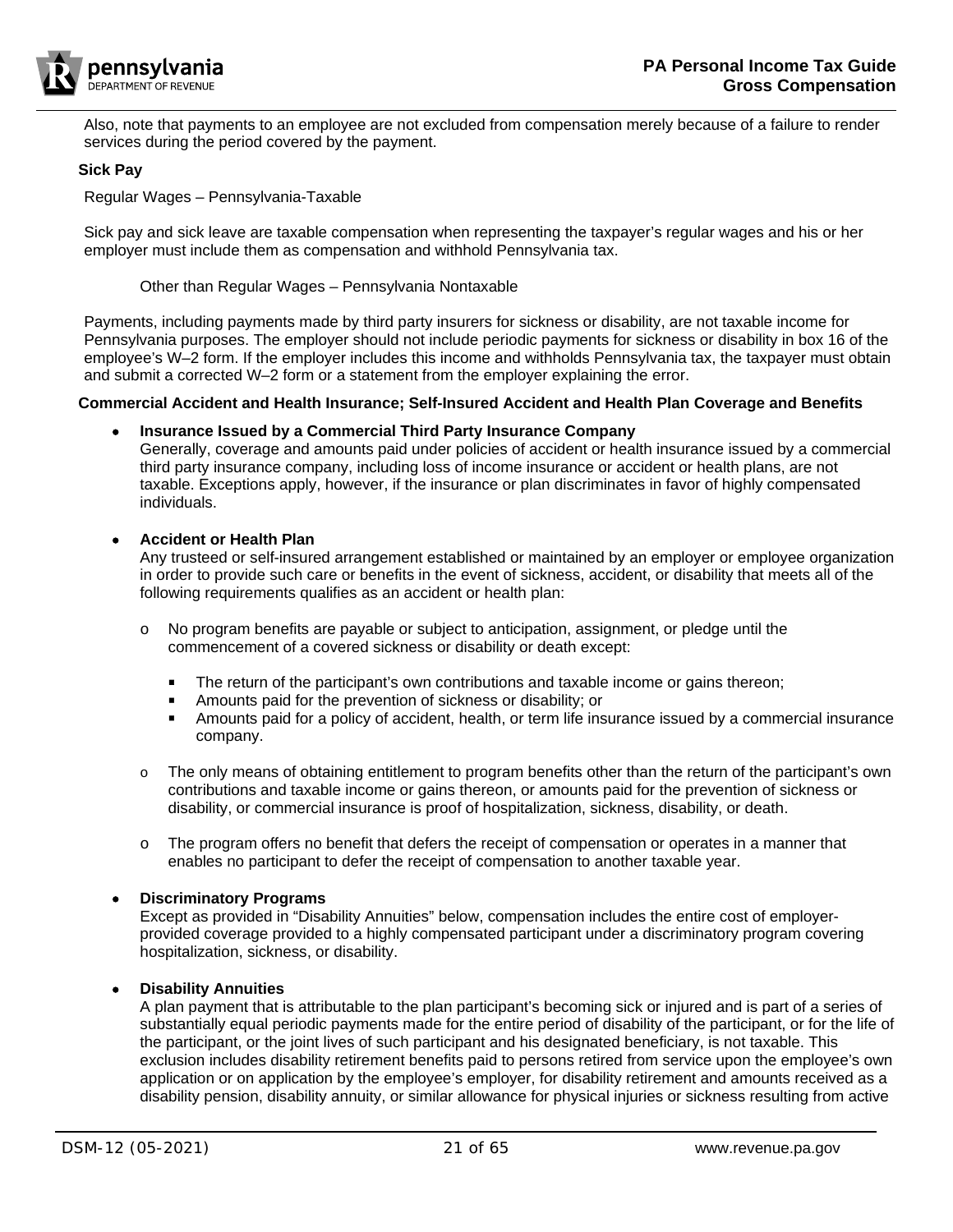

service in the armed forces of the United States.

## • **Plan Payments**

A plan payment that is attributable to the plan participant's becoming sick or injured and is part of a series of substantially equal periodic payments made for less than the entire period of disability to provide participants and their beneficiaries with a substitute source of income during a period of disability is also not taxable unless all of the following conditions apply:

- o The periodic payments have some direct relationship to the employee's usual rate of compensation;<br>
o The periodic payments are computed without reference to the nature of the disability and with regard
- The periodic payments are computed without reference to the nature of the disability and with regard to the employee's job classification;
- o Periodic payments would not be reduced by payments arising under Workmen's Compensation Acts, Occupational Disease Acts, Social Security Disability, or similar legislation by any government;
- o The periodic payments cannot exceed the employee's usual compensation for the period.

Payments are considered to be computed without reference to the nature of a disability if, under the plan, they can be made for injuries or diseases:

- o For which the employer, but for his agreement to indemnify his employees against loss arising from such contingencies, would, otherwise, have had no legal or moral duty whatsoever to make payment;
- o Which did not arise out or in the course of, and were not incidental to, any employment relationship; and
- o Which may be temporary, non-chronic, and of short duration, with no long-term or permanent impact.

Additionally, payments are considered to be computed without regard to an employee's job classification if:

- $\circ$  The amount payable for a period to a participant under the plan may differ from the amount payable to another participant for the period, even if both participants have the same job classification; and
- $\circ$  The amount payable for a period to a participant under the plan may be the same as the amount payable to another participant for the period, even if both participants do not have the same job classification.

The disability annuity exclusions apply even if the plan does not qualify as a nondiscriminatory accident or health plan.

## • **Taxable Amounts**

All of the following are taxable:

- o Amounts received during a period of sickness or disability for services performed during another period or to which the employee would have been entitled regardless of whether he was sick or disabled;
- o Paid leaves of absence due to sickness or disability;
- o Payments for unused sick leave.

Also taxable are payments under a wage continuation plan paid in lieu of wages for a period during which the employee is absent from work on account of injury or sickness and computed with reference to the period the employee is absent from work and the employee's regular rate of compensation and without regard to the nature of such injury or sickness. Such payments are taxable even if length of service is not a factor either in determining eligibility for, or the amount of, payment.

## • **Payments for Accident and Health Insurance and Plan Coverage and Disability Annuities**

Except in the case of cafeteria plans:

o Any amount lawfully deducted by an employer from the remuneration of an employee for accident or health insurance or plan coverage or a disability annuity shall be deemed to be a part of the employee's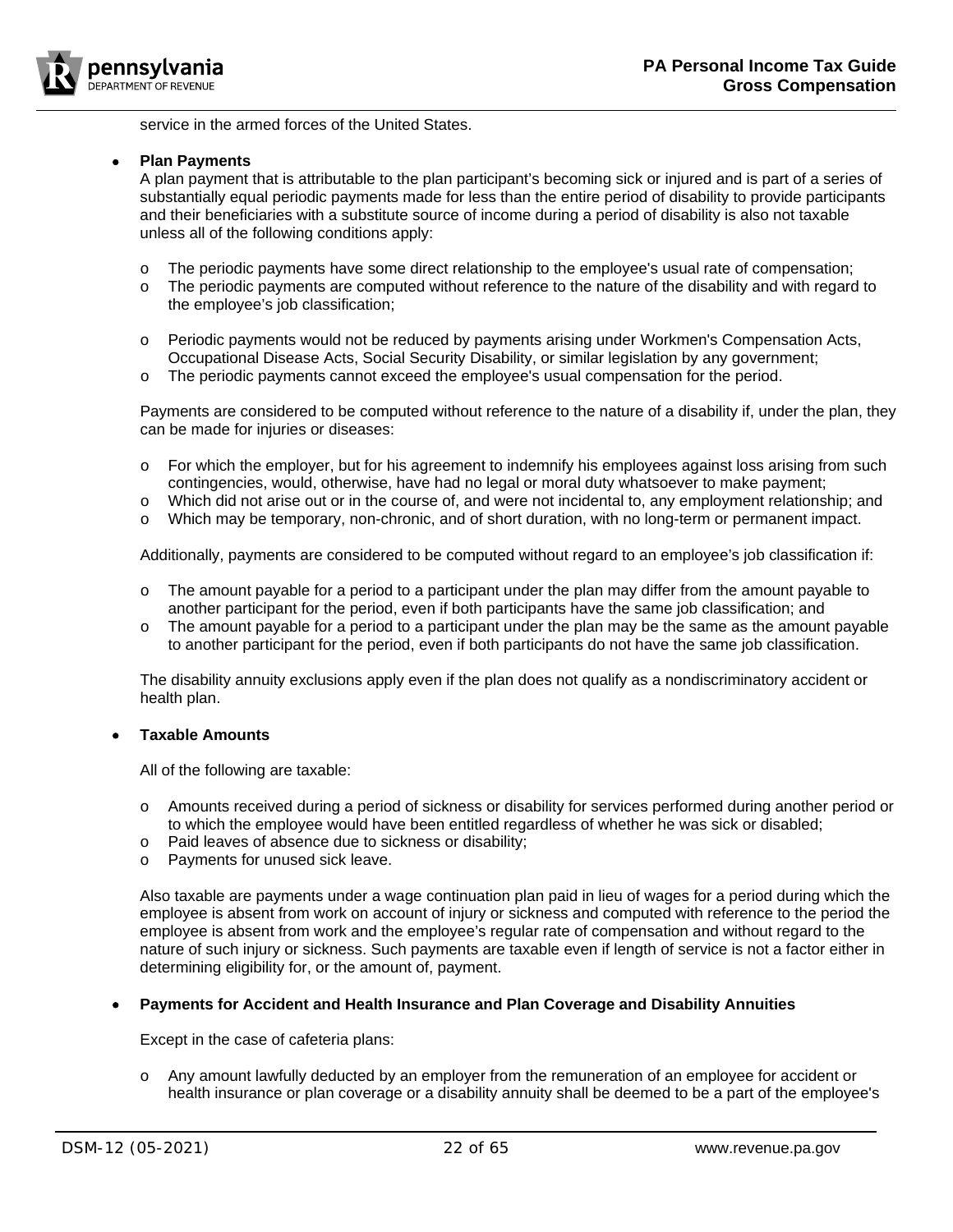

taxable remuneration and to have been paid to the employee as compensation at the time the deduction is made.

- o Any amount paid for accident or health insurance or plan coverage or a disability annuity by an employer to a third party or fund on behalf of an employee without deduction from the remuneration of, or other reimbursement from, the employee is excludible from the employee's income unless:
	- **The payment is made pursuant to a cash or deferred arrangement under which an employee may** unilaterally elect to have the employer make payments to such third party or fund for the benefit of the employee or to the employee directly in cash (in this instance, the payment shall be deemed to be paid to the employee as compensation at the time the payment is made); or
	- The payment is made pursuant to an arrangement under which an employee may unilaterally choose between accident or health insurance or plan coverage (or a disability annuity) and coverage under another employee benefit plan (in this instance, the payment shall be deemed to be paid to the employee as compensation at the time the payment is made).

However, amounts specified in a qualifying cafeteria plan document as being available to the employee for the purpose of selecting or purchasing benefits under a plan or as additional cash remuneration received in lieu of coverage under a plan are excludible from tax and withholding if the following apply:

- o They were not actually or constructively received, after taking IRC Section 125 into account;
- o The benefits selected or purchased are nontaxable under the Internal Revenue Code when offered under a cafeteria plan described in IRC Section 125; or
- $\circ$  The payments made for the plan would be nontaxable under Pennsylvania personal income tax if made by the employer outside a cafeteria plan described in IRC Section 125.
- **Contributions by, on Behalf of, or Attributable to a Self-Employed Individual are Not Excludible from Income**

Employer payments to reimburse employees for uninsured medical or dental expenses are taxable as compensation if the employee is assured of receiving (in cash or any other benefit) amounts available but unused for covered reimbursement during the year without regard to whether he incurred covered expenses or not.

If the amounts available for covered reimbursement cannot be cashed out or used for any other purpose during the taxable year or be carried over to any other taxable year, normal cash compensation that is forgone by an employee under a spending account or otherwise and credited to a self-insured medical reimbursement account and drawn upon to reimburse the employee for uninsured medical or dental expenses to which Internal Revenue Code Section 105(b) applies is excludable from tax.

## <span id="page-22-0"></span>**Disability**

# • **Regular Wages – Pennsylvania-Taxable**

Payments made by the employer and not a third party insurer for disability amounts are considered regular wages.

• **Other than Regular Wages - Pennsylvania Nontaxable** Payments not representing regular wages, including payments made by third-party insurers for sickness or disability, are not taxable.

## <span id="page-22-1"></span>**Strike Benefits**

Strike benefits are not taxable for Pennsylvania personal income tax purposes.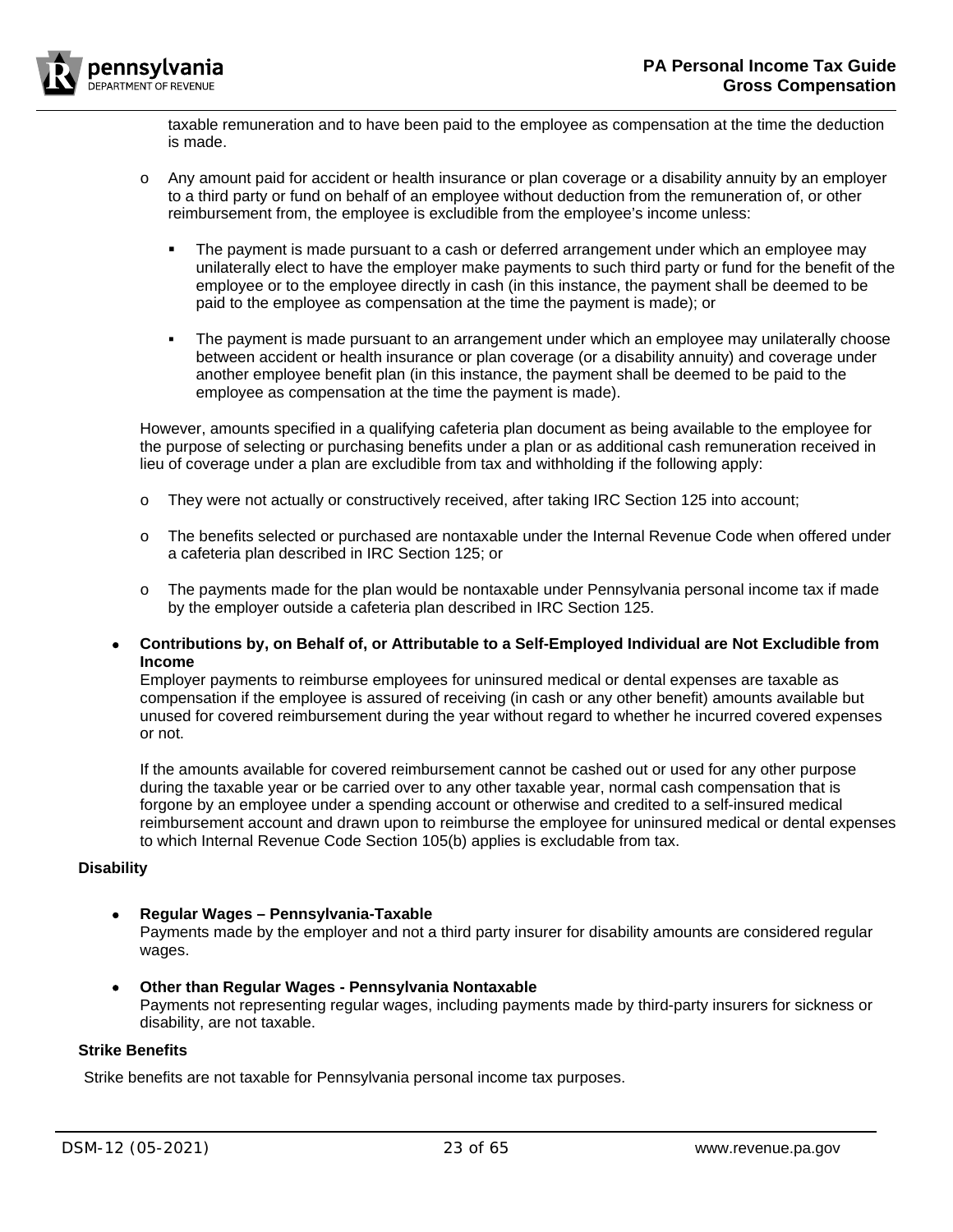

#### <span id="page-23-0"></span>**Group Term Life Insurance**

Group term life insurance is never taxable for Pennsylvania personal income tax purposes, regardless of the amount.

#### <span id="page-23-1"></span>**Unemployment Compensation**

Unemployment compensation is not taxable for Pennsylvania personal income tax purposes.

#### <span id="page-23-2"></span>**Workers Compensation**

Workers compensation is never taxable for Pennsylvania personal income tax purposes.

#### <span id="page-23-3"></span>**Occupational/Disability Act Benefits**

Occupational/Disability Act Benefits are never taxable for Pennsylvania personal income tax purposes.

#### <span id="page-23-4"></span>**Stipends**

## • **Pennsylvania-Taxable**

Stipends paid to medical interns and residents pursuant to an internship or residency program that conforms to the Essentials of an Approved Internship or the Essentials of an Approved Residency as established by the American Medical Association are taxable.

## • **Pennsylvania Nontaxable**

Fellowship awards and stipends do not constitute taxable compensation for services if the recipient is required to apply his skill and training to advance research, creative work, or some other project or activity, and the recipient can show that:

- $\circ$  The benefits resulting from the services of the recipient are so minimal, given the actual services performed or expected to be performed, that they constitute no realistic basis for compensation by the institution sponsoring the fellowship or stipend; or
- o The activities of the recipient are so closely and directly supervised and immediately controlled by regular faculty members so as to constitute a burden on the institution which would offset any benefit it receives from the recipient's activities; or
- o The recipient is a candidate for a degree and the same activities are required for all candidates for that degree as a condition for receiving such a degree.

#### <span id="page-23-5"></span>**Scholarships/Fellowships**

Generally, a scholarship or fellowship award made on the basis of need or academic achievement is not taxable if awarded to encourage or allow the recipient to further his or her educational development. If the recipient is required to apply his skill and training to advance creative worth or some other project, the scholarship may be taxable. Refer to above discussion on [stipends.](#page-23-4)

In order to substantiate that a scholarship or fellowship is not taxable, include a letter with an original signature of the department head or other official detailing the description of the program under which the award was received. A form letter is not acceptable.

## <span id="page-23-6"></span>**Moving Expense Reimbursements**

Moving expense reimbursements for the personal expenses of an employee are considered compensation for personal income tax purposes. Reimbursements for title insurance premiums, notary fees, mortgage service charges, appraisal fees, credit report fees, daily living expenses, etc. are included in compensation even if the reimbursement is a "payment to reimburse actual expenses". *See* Section VII, Employee Expenses for Pennsylvania, and the Moving Expenses section under letter D.

## <span id="page-23-7"></span>**Awards/Prizes from Employers**

When an employer rewards an employee in recognition for his or her performance, the cash or value of the award, unless *de minimis* under federal rules under IRC Section 132, is taxable Pennsylvania compensation. However, an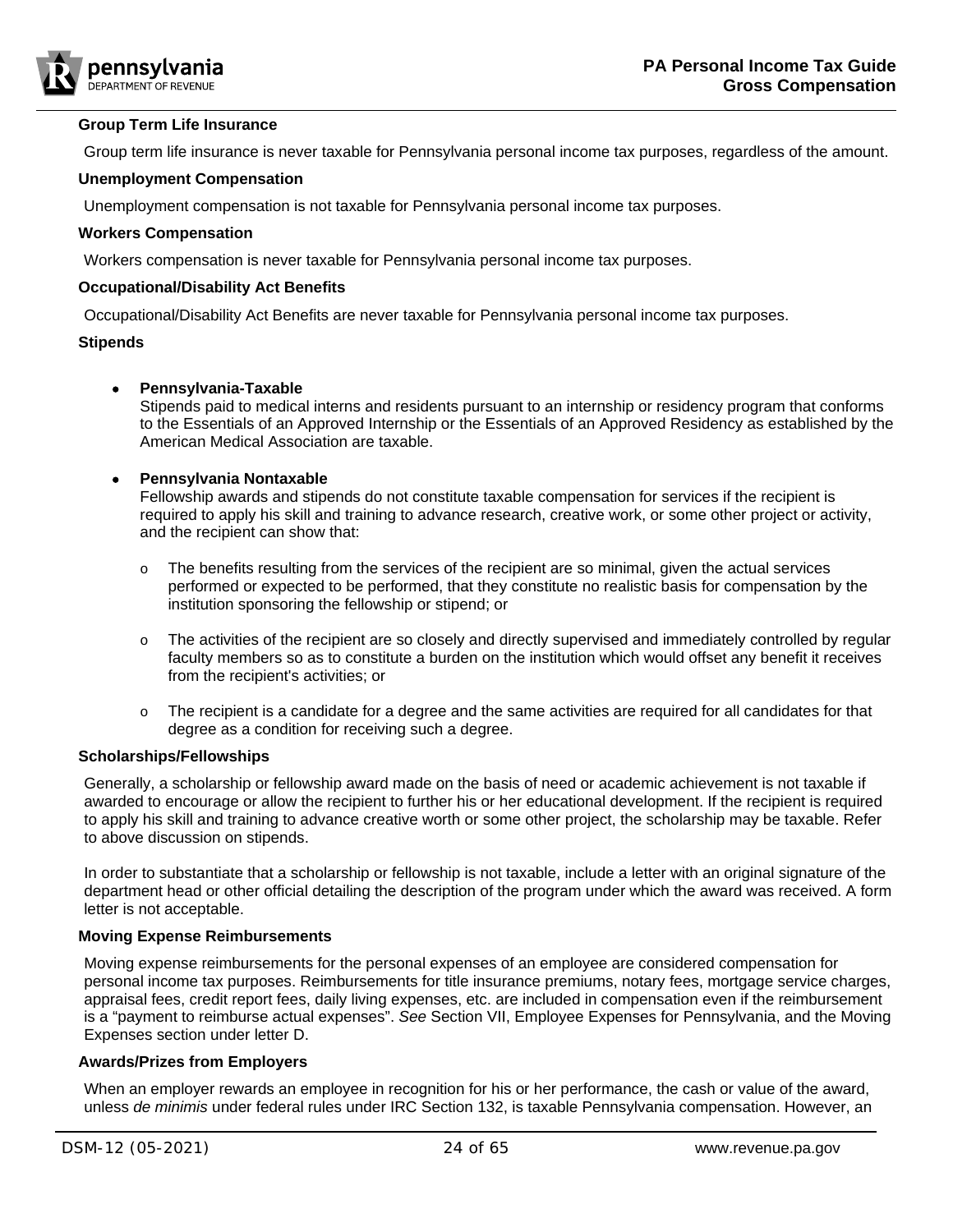

award out of detached generosity or in recognition for civic or humanitarian services is not taxable Pennsylvania compensation.

#### <span id="page-24-0"></span>**National Service Education Awards and Income from Peace Corps**

Such income is taxable for Pennsylvania personal income tax purposes.

#### <span id="page-24-1"></span>**Golden Parachute Agreement Payments**

• **Explanation**

A golden parachute agreement payment is any payment or property transfer made in addition to the amounts otherwise payable upon termination of employment that is payable on account of a change in ownership or control or change of a significant part of assets of a corporation.

• **Taxation**

Any golden parachute agreement payment to a highly compensated participant is taxable as compensation.

#### <span id="page-24-2"></span>**Supplemental Wage Payments**

Supplemental wages are compensation paid by or on behalf of a service recipient that are neither regular wages nor planned deferred compensation. Common examples include tips, overtime pay, bonuses, back pay, commissions, wages paid under reimbursement or other expense allowance arrangements, wages paid as noncash fringe benefits, sick pay paid by a third party as an agent of the service recipient, income recognized on the grant or exercise of a nonstatutory stock option, and income recognized on the lapse of a restriction on restricted property transferred from an employer to an employee.

# <span id="page-24-3"></span>**PENNSYLVANIA TAXATION OF STOCK OPTIONS**

In general, Sections 421, 422 and 423 of the Internal Revenue Code are inapplicable. Section 451 of the Internal Revenue Code, and related rules and regulations govern the taxability for Pennsylvania personal income tax.

Incentive, statutory, and non-statutory stock options are taxable as Pennsylvania compensation on the earliest of the following dates:

- Date of exercise of the option unless there are substantial restrictions; or
- Date that substantial restrictions on the option lapse; or
- Date of sale of the option.

The difference between the fair market value of the stock on the date of exercise or lapse as applicable and the amount paid by the employee to obtain the option, if any, is the amount subject to Pennsylvania tax when sold before lapse or exercise.

## <span id="page-24-4"></span>**Federal and Pennsylvania Personal Income Tax Differences Relating to Stock Options**

Pennsylvania personal income tax, unlike the Internal Revenue Code, does not contain provisions that distinguish between or among various types of stock options. There is no distinction drawn between qualified and nonqualified (sometimes referred to as "statutory" and "non-statutory") stock options. Moreover, there are no PA provisions that distinguish between qualified stock options and those options granted under employee stock purchase plans.

For federal income tax purposes, nonqualified stock options are taxable in the year they are granted if the option has an ascertainable market value at that time. If the stock is not traded in an established market and the stock's value is not ascertainable under federal regulations, the option is taxed upon exercise for federal purposes.

As a general rule, qualified stock options are subject to a greater number of conditions than other options and they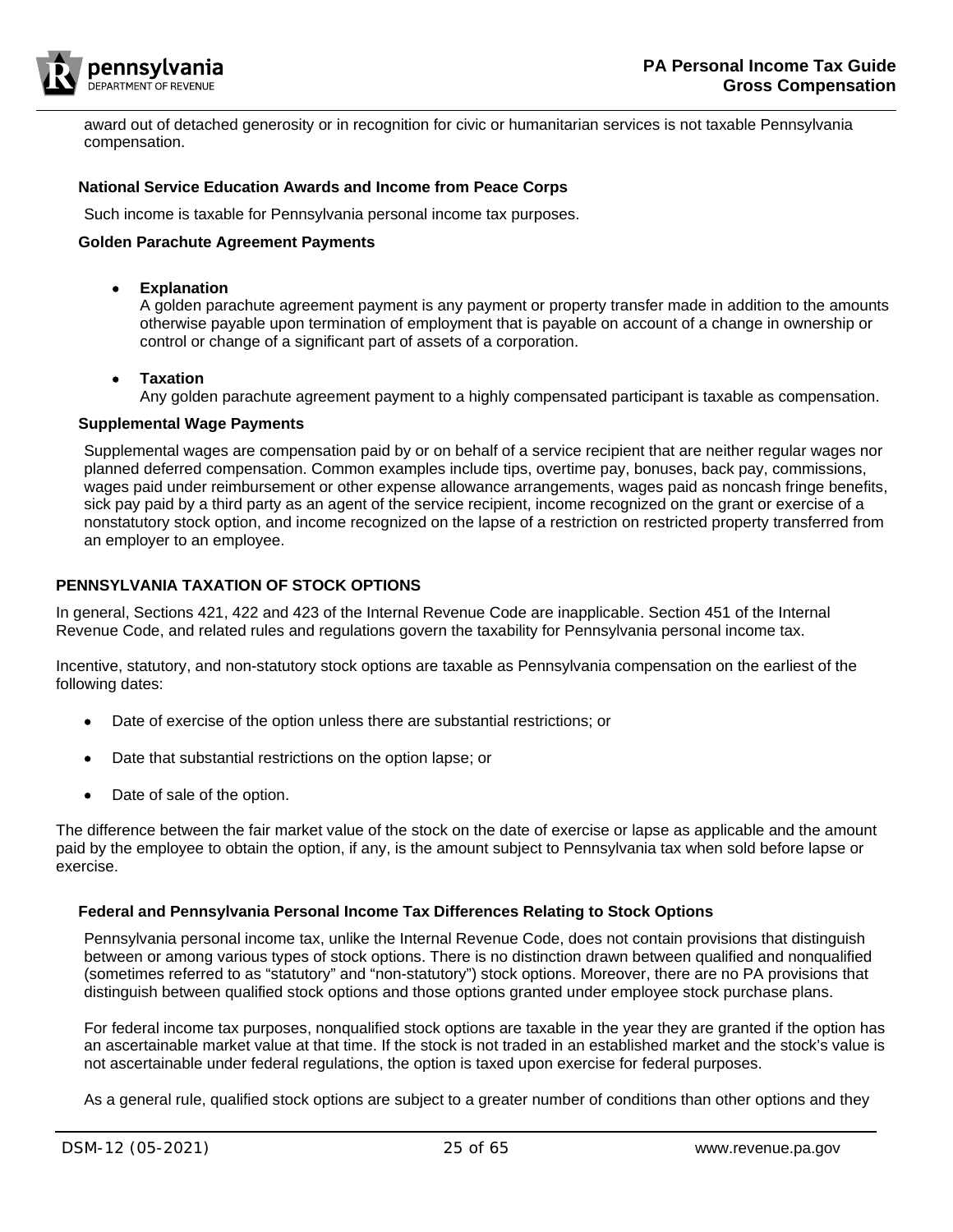

must be satisfied for the employee to receive the favorable tax treatment under the Internal Revenue Code (e.g. the option can only be exercised by the individual to whom granted, options must be exercisable within 10 years of date of grant, option price may not be less than fair market value of stock on date of grant, etc.). A qualified stock option is not taxable under the Internal Revenue Code at the time of its grant or at the time, the employee exercises the option (IRC Section 421); rather, the taxation of the stock option is deferred and is imposed as a capital gain when the employee sells the stock.

# <span id="page-25-0"></span>**Pennsylvania Taxation of Stock Options**

Under Pennsylvania personal income tax law, the exercise of a stock option is "compensation" in the form of intangible property. By regulation, it is taxable and subject to withholding if, the employer is required to withhold tax from the wages of its employee. The difference between the fair market value of the stock on the date of exercise and the amount paid by the employee to obtain the option, if any, is the amount subject to Pennsylvania tax.

Stock options are subject to withholding and reporting in the year that they are exercised unless the underlying stock is subject to substantial limitations or restrictions on its transferability or alienability. The difference between the option cost and the fair market value of the stock at the time the employee exercises the option is the amount subject to withholding and reporting.

There is no Pennsylvania personal income tax provision similar to an IRC Section 83(b) election for federal income tax purposes.

## <span id="page-25-1"></span>**Substantial Restrictions/Constructive Receipt for Pennsylvania Income Tax**

If the underlying stock can only be sold after a stated period of time, if it cannot be sold to any party other than one's employer and then only at some previously agreed upon price, or it can only be sold or assigned upon termination of one's employment with the company, or is subject to forfeiture if the employee obtains employment with a competitor within a number of years, the department does not consider the employee to be in constructive receipt of the stock. The restrictions imposed upon insider trading by Section 16(b) of the Securities and Exchange Act is not considered substantial limitations or restrictions. The department also considers the one-year qualification rule imposed by IRC Section 422 on employees' ability to sell their stock not to be a substantial restriction.

If there are substantial lapsing restrictions on stock options, they are not considered when determining either the value of the underlying stock or the recipient's tax liability. If there are some restrictions on the stock that are insubstantial, they will be a factor when determining the value of the option and underlying stock. Restrictions of this nature are one of many factors that may affect a stock's fair market value. Only when one has actual or constructive receipt of his stock options does he have income for purposes of Pennsylvania personal income tax.

The income realized will be the difference between the fair market value of the stock at time the restriction lapses and the fair market value at the time the options are recognized.

## • **Example 1**

Tom receives a stock option. Tom would be considered an insider under Section 16(b) of the Security Exchange Commission (SEC). There are no other limitations on Tom's stock option. The employer is required to withhold taxes on the income from the stock option exercise as it is considered taxable compensation to the recipient employee.

## • **Example 2**

Tom receives restricted stock. There is a five-year restriction imposed on the ability to sell the stock. Tom will be taxed on the fair market value of the stock in five years when the stock is no longer subject to substantial restrictions.

## <span id="page-25-2"></span>**Stock Options Earned while a Pennsylvania Resident, but Exercised while a Nonresident**

Stock options earned while working in Pennsylvania are subject to personal income tax even though exercised while a resident of another state. If a taxpayer works in multiple states and earns stock options in Pennsylvania and other states during his employment, the taxpayer is entitled to apportion the income earned based on the time taxpayer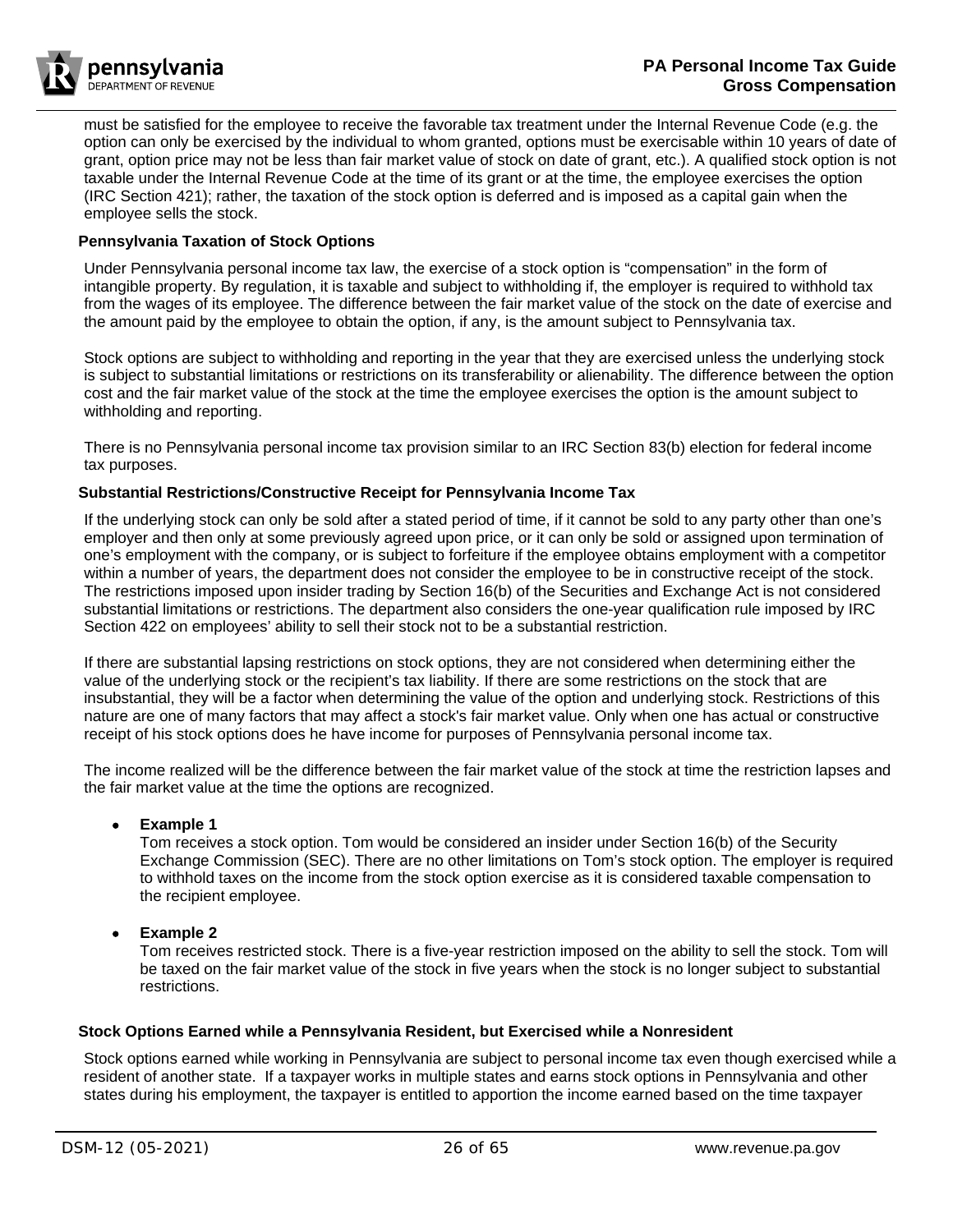

worked in Pennsylvania. Please refer to regulatory section 109.8 for guidance on how to apportion this income. 61 Pa. Code § 109.8.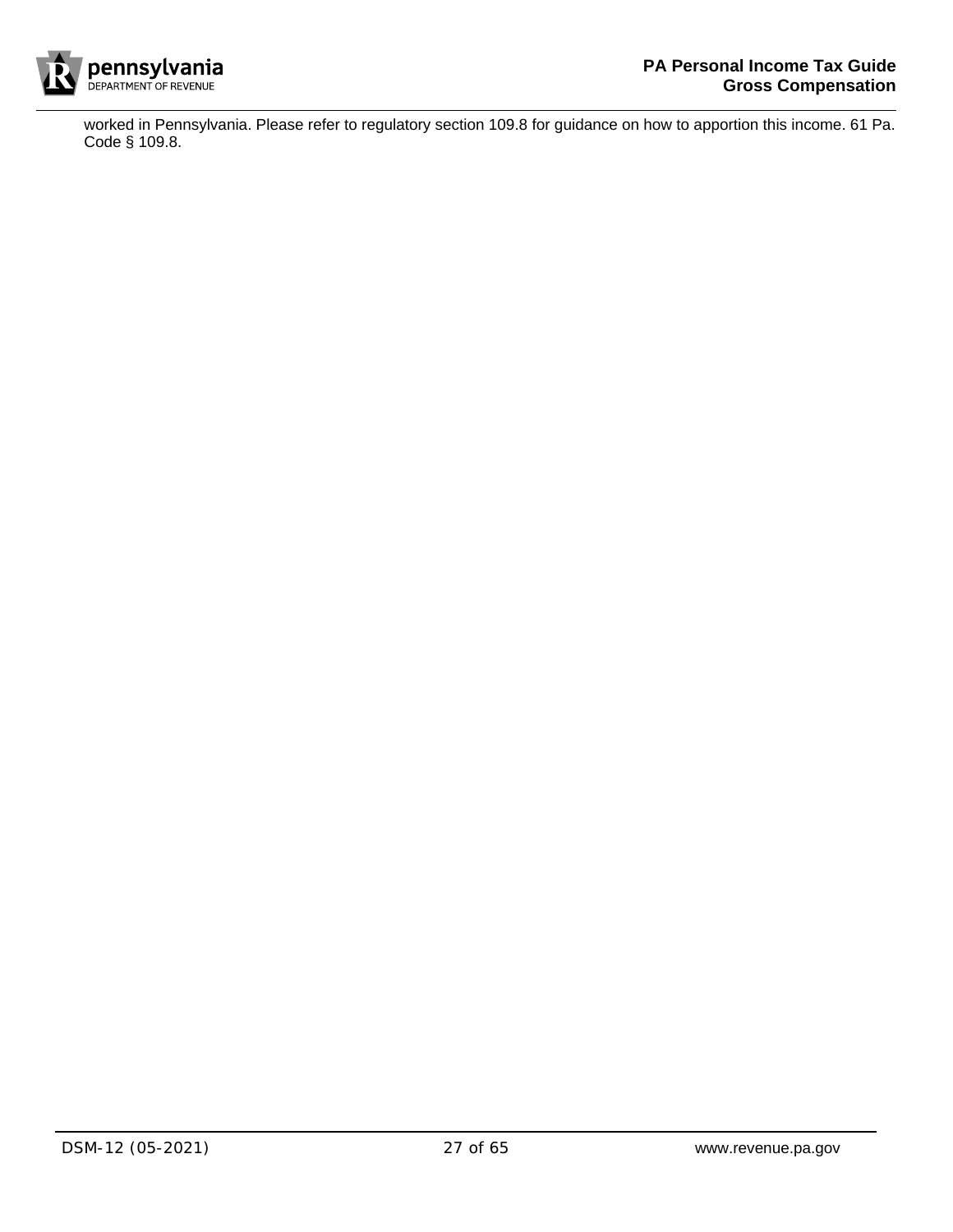

# **Federal Statutory Stock Option (Qualified Stock Option)**

| <b>Applicable Option</b><br><b>Date</b> | <b>Federal Statutory Stock Option</b><br>Also Called Incentive Stock Option and                                                                           |                                             |                                                                                                                                                                                                                                                                                 | Pennsylvania                                                                      |
|-----------------------------------------|-----------------------------------------------------------------------------------------------------------------------------------------------------------|---------------------------------------------|---------------------------------------------------------------------------------------------------------------------------------------------------------------------------------------------------------------------------------------------------------------------------------|-----------------------------------------------------------------------------------|
|                                         | <b>Qualified Stock Option</b><br><b>Federal Treatment</b><br><b>Employee</b>                                                                              | <b>Federal Treatment</b><br><b>Employer</b> | Pennsylvania<br><b>Personal Income</b><br><b>Tax Treatment</b><br><b>Employee</b>                                                                                                                                                                                               | Pennsylvania<br><b>Personal Income Tax</b><br><b>Treatment</b><br><b>Employer</b> |
| <b>Grant Date</b>                       | No tax impact                                                                                                                                             | No tax impact                               | No tax impact                                                                                                                                                                                                                                                                   | No tax impact                                                                     |
| <b>Exercise Date</b>                    | Alternative minimum<br>tax adjustment equal to<br>the difference between<br>exercise price of stock<br>and fair market value of<br>stock on exercise date | No tax impact                               | The value of the<br>option less any<br>amount paid for the<br>option will be taxed<br>as compensation                                                                                                                                                                           | Compensation<br>deduction equal to<br>income withheld as<br>Pennsylvania wages    |
| Lapse Date                              | No tax impact                                                                                                                                             | No tax impact                               | No tax impact                                                                                                                                                                                                                                                                   | No tax impact                                                                     |
| <b>Stock Disposition</b><br>Date        | Capital gain equal to<br>difference between sale<br>price of stock and<br>exercise price of option.                                                       | No tax impact                               | Gain or loss on the<br>sale of the stock is<br>the difference<br>between the sale<br>price and the<br>taxpayer's basis in<br>the stock which<br>equals the exercise<br>price of the option<br>plus any<br>compensation<br>recognized as a<br>result of exercising<br>the option | No tax impact                                                                     |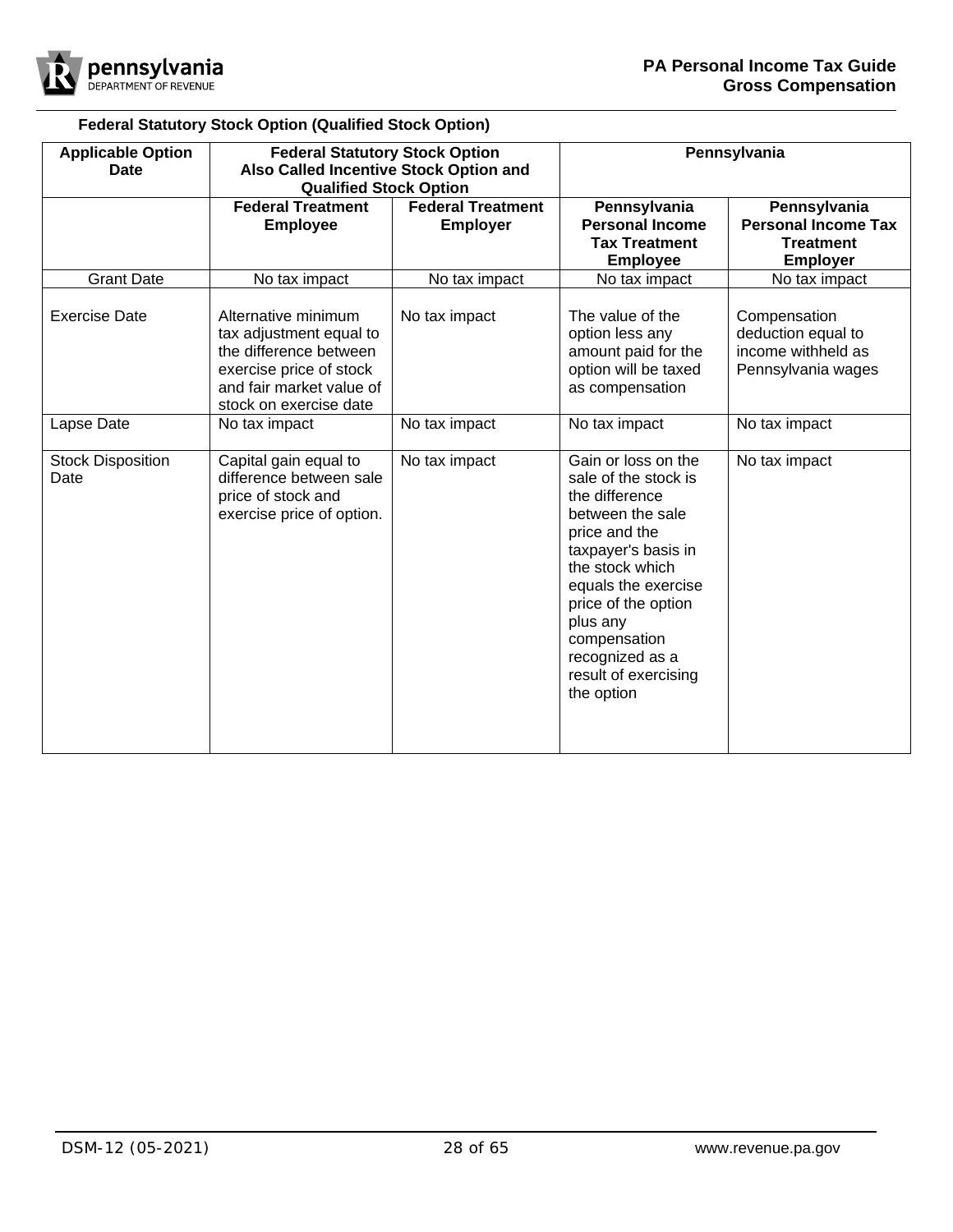

**Non-statutory Stock Option (Nonqualified Stock Option) Option Fully Transferable or Not Subject to Risk of Forfeiture**

| <b>Applicable Option</b><br><b>Date</b> | <b>Federal Nonqualified</b>                                                                                          |                                                                                                                                                                                                                                      | Pennsylvania                                                                                                                                                                                                                                                                                                                                                                                               |                                                                                                                                                   |
|-----------------------------------------|----------------------------------------------------------------------------------------------------------------------|--------------------------------------------------------------------------------------------------------------------------------------------------------------------------------------------------------------------------------------|------------------------------------------------------------------------------------------------------------------------------------------------------------------------------------------------------------------------------------------------------------------------------------------------------------------------------------------------------------------------------------------------------------|---------------------------------------------------------------------------------------------------------------------------------------------------|
|                                         | <b>Federal Treatment</b><br><b>Employee</b>                                                                          | <b>Federal Treatment</b><br><b>Employer</b>                                                                                                                                                                                          | Pennsylvania<br><b>Personal Income</b><br><b>Tax Treatment</b><br><b>Employee</b>                                                                                                                                                                                                                                                                                                                          | Pennsylvania<br><b>Personal Income Tax</b><br><b>Treatment</b><br><b>Employer</b>                                                                 |
| <b>IRC § 83</b>                         | Election to include in<br>gross income in year of<br>transfer.                                                       |                                                                                                                                                                                                                                      | PA PIT was amended<br>to make, with certain<br>exceptions, section 83<br>of the IRC of 1986<br>and regulations<br>applicable for taxable<br>years beginning after<br>December 31, 2004,<br>respect to property<br>transferred to a<br>service provider (or<br>beneficiary) in<br>connection with the<br>performance of<br>services.<br>Option has readily ascertainable fair market value on date of grant | No tax impact                                                                                                                                     |
| <b>Grant Date</b>                       | The value of the option<br>less any amount paid<br>for the option will be<br>taxed as<br>compensation.               | (Option fully transferable or not subject to risk of forfeiture)<br>Compensation<br>(ordinary) deduction<br>equal to income<br>subject to withholding<br>or federal Form 1099<br>issued to employee<br>or independent<br>contractor. | No tax impact                                                                                                                                                                                                                                                                                                                                                                                              | No tax impact                                                                                                                                     |
| <b>Exercise Date</b>                    | No tax impact                                                                                                        | No tax impact                                                                                                                                                                                                                        | The value of the<br>option less any<br>amount paid for the<br>option will be taxed as<br>compensation                                                                                                                                                                                                                                                                                                      | Compensation<br>deduction equal to<br>income subject to<br>withholding or federal<br>Form 1099 issued to<br>employee or<br>independent contractor |
| <b>Stock Disposition</b><br>Date        | Capital gain equal to<br>difference between<br>sale price and fair<br>market value at the<br>date of exercise option | No tax impact                                                                                                                                                                                                                        | Gain or loss on sale<br>of the stock is the<br>difference between<br>the sale price and the<br>taxpayer's basis in the<br>stock which equals<br>the exercise price of<br>the option plus any<br>compensation<br>recognized as a result<br>of exercising the<br>option                                                                                                                                      | No tax impact                                                                                                                                     |

**Option not publicly traded or does not have readily ascertainable fair market value on date of grant (Option fully**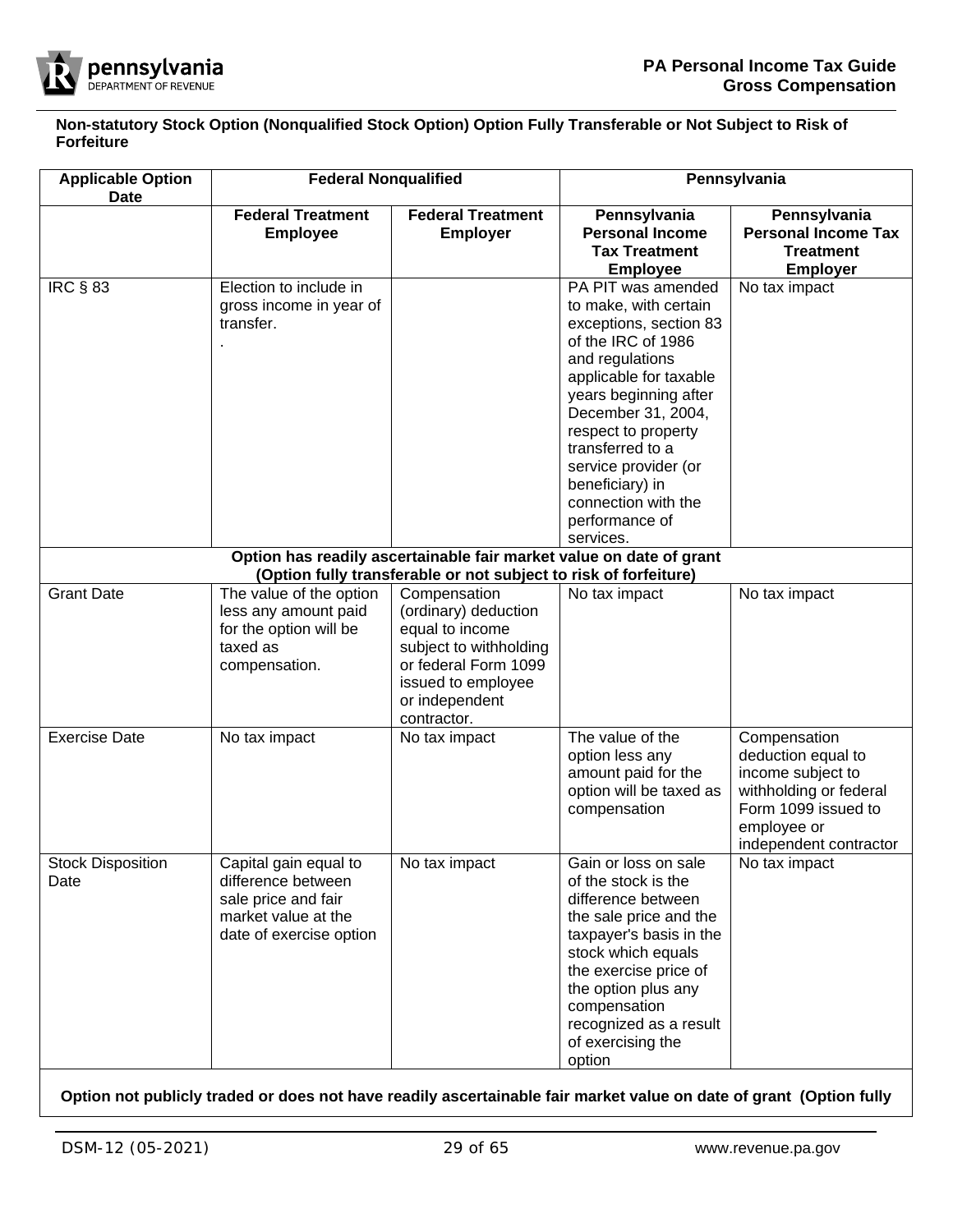

# **transferable or not subject to risk of forfeiture)**

| <b>Grant Date</b>                | No tax impact                                                                                                        | No tax impact                                                                               | No tax impact                                                                                                                                                                                                                                                             | No tax impact                                                                                                                                     |
|----------------------------------|----------------------------------------------------------------------------------------------------------------------|---------------------------------------------------------------------------------------------|---------------------------------------------------------------------------------------------------------------------------------------------------------------------------------------------------------------------------------------------------------------------------|---------------------------------------------------------------------------------------------------------------------------------------------------|
| <b>Exercise Date</b>             | The fair market value<br>of the stock less any<br>amount paid for the<br>stock will be taxed as<br>compensation      | Compensation<br>(ordinary) deduction<br>equal to income<br>amount recognized<br>by employee | The fair market value<br>of the stock less any<br>amount paid for the<br>stock will be taxed as<br>compensation                                                                                                                                                           | Compensation<br>deduction equal to<br>income subject to<br>withholding or federal<br>Form 1099 issued to<br>employee or<br>independent contractor |
| <b>Stock Disposition</b><br>Date | Capital gain equal to<br>difference between<br>sale price and fair<br>market value at the<br>date of exercise option | No tax impact                                                                               | Gain or loss on the<br>sale of the stock is the<br>difference between<br>the sale price and the<br>taxpayer's basis in the<br>stock which equals<br>the exercise price of<br>the option plus any<br>compensation<br>recognized as a result<br>of exercising the<br>option | No tax impact                                                                                                                                     |
| <b>Exercise Date</b>             | No tax impact                                                                                                        | No tax impact                                                                               | The value of the<br>option less any<br>amount paid for the<br>option will be taxed as<br>compensation                                                                                                                                                                     | Compensation<br>deduction equal to<br>income subject to<br>withholding or federal<br>Form 1099 issued to<br>employee or<br>independent contractor |

# **Non-statutory Stock Option (Nonqualified Stock Option) Option is NOT Fully Transferable or Subject to Risk of Forfeiture**

| <b>Applicable Option</b><br><b>Date</b>                                                                                           | <b>Federal (Nongualified)</b>                                                                      |                                                                                             | Pennsylvania                                                                      |                                                                            |
|-----------------------------------------------------------------------------------------------------------------------------------|----------------------------------------------------------------------------------------------------|---------------------------------------------------------------------------------------------|-----------------------------------------------------------------------------------|----------------------------------------------------------------------------|
|                                                                                                                                   | <b>Federal Treatment</b><br><b>Employee</b>                                                        | <b>Federal Treatment</b><br><b>Employer</b>                                                 | Pennsylvania<br><b>Personal Income</b><br><b>Tax Treatment</b><br><b>Employee</b> | Pennsylvania<br><b>Personal Income Tax</b><br>Treatment<br><b>Employer</b> |
| Option has readily ascertainable fair market value on date of grant<br>(Option NOT transferable or subject to risk of forfeiture) |                                                                                                    |                                                                                             |                                                                                   |                                                                            |
| <b>Grant Date</b>                                                                                                                 | The value of the option<br>less any amount paid<br>for the option will be<br>taxed as compensation | Compensation<br>(ordinary) deduction<br>equal to income<br>amount recognized<br>by employee | No tax impact                                                                     | No tax impact                                                              |
| <b>Exercise Date</b>                                                                                                              | No tax impact                                                                                      | No tax impact                                                                               | No tax impact                                                                     | No tax impact                                                              |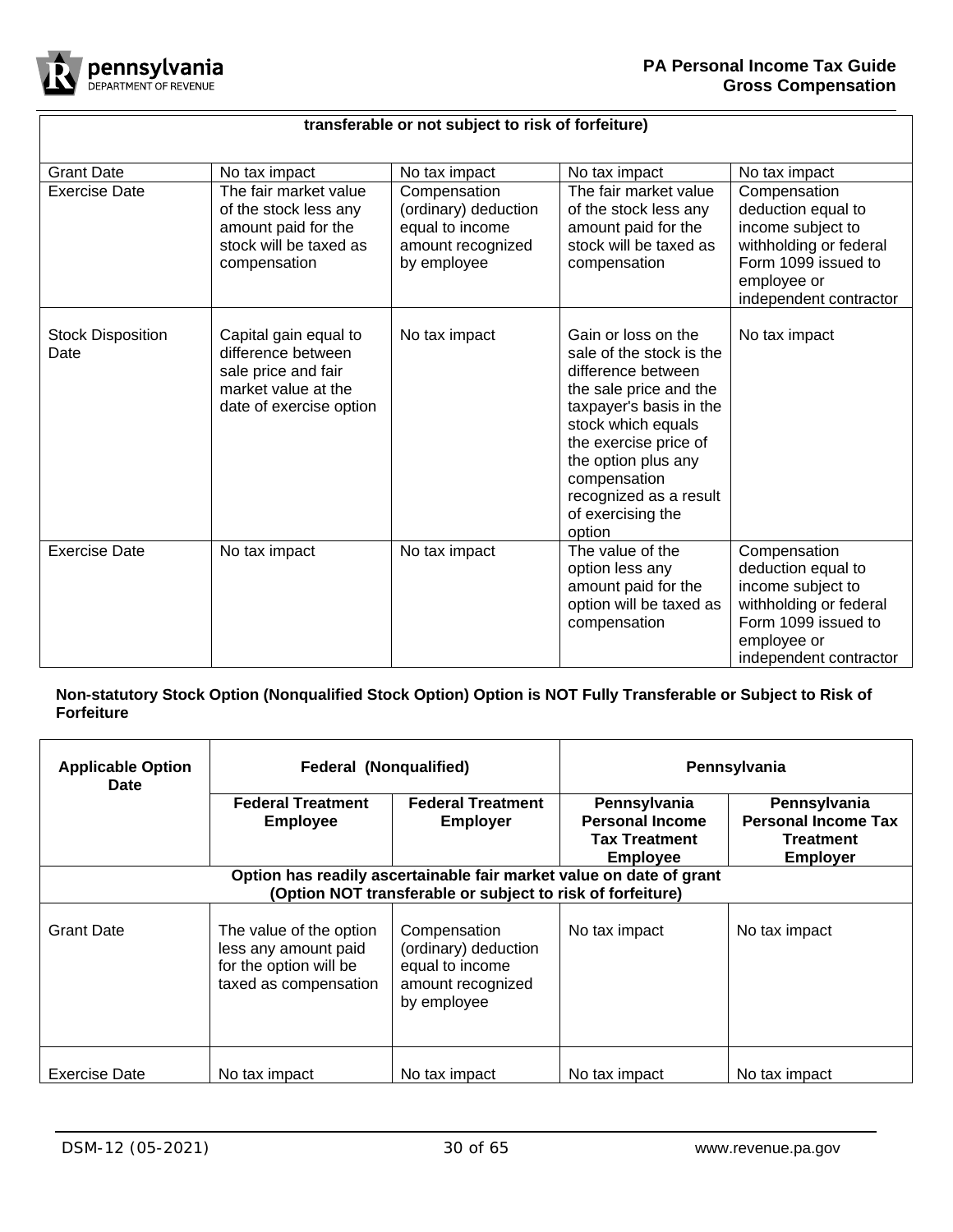

| Lapse Date                         |                                                                                                                      |                                                                                             | The value of the<br>option less any<br>amount paid for the<br>option will be taxed<br>as compensation.                                                                                                                                                                          | Compensation<br>deduction equal to<br>income subject to<br>withholding or federal<br>Form 1099 issued to<br>employee or<br>independent contractor.                 |
|------------------------------------|----------------------------------------------------------------------------------------------------------------------|---------------------------------------------------------------------------------------------|---------------------------------------------------------------------------------------------------------------------------------------------------------------------------------------------------------------------------------------------------------------------------------|--------------------------------------------------------------------------------------------------------------------------------------------------------------------|
| <b>Stock Disposition</b><br>Date   | Capital gain equal to<br>difference between sale<br>price and fair market<br>value at the date of<br>exercise option | No tax impact                                                                               | Gain or loss on the<br>sale of the stock is<br>the difference<br>between the sale<br>price and the<br>taxpayer's basis in<br>the stock which<br>equals the exercise<br>price of the option<br>plus any<br>compensation<br>recognized as a<br>result of exercising<br>the option | No tax impact                                                                                                                                                      |
|                                    | Option does not have readily ascertainable fair market value on date of grant                                        |                                                                                             |                                                                                                                                                                                                                                                                                 |                                                                                                                                                                    |
|                                    |                                                                                                                      | (Option not transferable or subject to risk of forfeiture)                                  |                                                                                                                                                                                                                                                                                 |                                                                                                                                                                    |
| <b>Grant Date</b>                  | No tax impact                                                                                                        | No tax impact                                                                               | No tax impact                                                                                                                                                                                                                                                                   | No tax impact                                                                                                                                                      |
| <b>Exercise Date</b>               | The value of the option<br>less any amount paid<br>for the option will be<br>taxed as compensation                   | Compensation<br>(ordinary) deduction<br>equal to income<br>amount recognized<br>by employee | No tax impact                                                                                                                                                                                                                                                                   | No tax impact                                                                                                                                                      |
|                                    |                                                                                                                      |                                                                                             |                                                                                                                                                                                                                                                                                 |                                                                                                                                                                    |
| <b>Exercise Date</b><br>Lapse Date | No tax impact                                                                                                        | No tax impact                                                                               | No tax impact<br>The value of the<br>option less any<br>amount paid for the<br>option will be taxed<br>as compensation                                                                                                                                                          | No tax impact<br>Compensation<br>deduction equal to<br>income subject to<br>withholding or federal<br>Form 1099 issued to<br>employee or<br>independent contractor |
| <b>Stock Disposition</b><br>Date   | Capital gain equal to<br>difference between sale<br>price and fair market<br>value at the date of<br>exercise option | No tax impact                                                                               | Gain or loss on the<br>sale of the stock is<br>the difference<br>between the sale<br>price and the<br>taxpayer's basis in<br>the stock which<br>equals the exercise<br>price of the option<br>plus any compen-<br>sation recognized as<br>a result of exercising<br>the option  | No tax impact                                                                                                                                                      |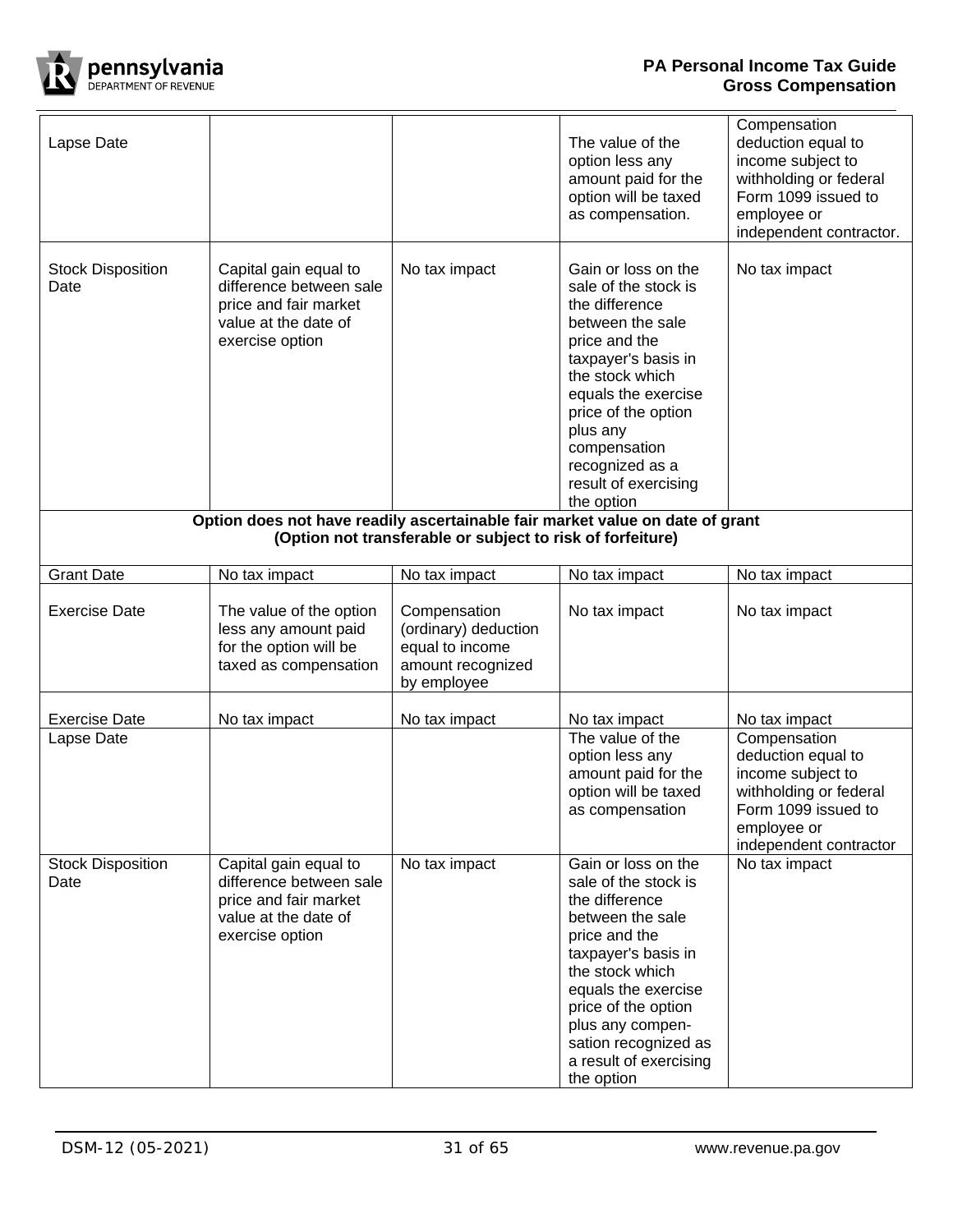

# <span id="page-31-0"></span>**PENNSYLVANIA TAXATION OF CAFETERIA PLANS**

#### <span id="page-31-1"></span>**Overview – Federal/Pennsylvania Differences**

• **Federal**

Cafeteria plans are federal plans pursuant to Internal Revenue Code Section 125 under which employers sponsor benefit packages that offer employees choices between cash and qualified benefits. If the employees choose cash, the cash amounts are included in taxable compensation. If the employees choose qualified benefits, the values of the benefits are not included in gross income. Qualifying benefits include:

- o Accident coverage;
- o Health coverage;
- o Group-term life insurance coverage;
- o Dependent care programs;
- o Certain employer payments for educational expenses;
- o On-site athletic facilities provided and operated by the employer; and
- $\circ$  A profit-sharing or stock bonus plan or rural cooperative plan as defined in IRC Section 401(k)(7) that includes a qualified cash or deferred arrangement as defined in IRC Section 401(k)(2).

#### • **Pennsylvania**

If a taxpayer's employer maintains a federally qualified cafeteria plan pursuant to IRC Section 125, certain amounts deducted from taxpayer's salary (*e.g.*, health/accident insurance) are not subject to Pennsylvania personal income tax to the extent excluded for federal purposes.

Employer-provided flex dollars that an employee must use to pay for Pennsylvania-exempt benefits, such as health insurance or life insurance, are excludable from income taxation. Employee contributions to a qualified IRC Section 125 plan for coverage for hospitalization, sickness, disability or death, supplemental unemployment benefits, or strike benefits, like employer contributions, are exempt, but only to the extent they are exempt for federal income tax purposes. If an employer has an employee benefit plan that is not a qualified IRC Section 125 plan, employee contributions, even for the same kinds of coverage, are not excludable from Pennsylvania-taxable compensation.

Employee payments and contributions for other benefits, including dependent care and contributions to an IRC Section 401 plan, are not excludable from Pennsylvania-taxable compensation. If the employer's plan provides life insurance coverage that includes coverage for an employee's spouse and/or dependent child and the employee pays a portion of the premium for that coverage, that portion of the employee's payment is not excludable.

Article III of the Tax Reform Code was amended in 1997 to incorporate some features of federally qualified cafeteria plans. Under the Pennsylvania Income Tax Act:

"Compensation" shall not mean or include . . . payments made by employers or labor unions including payments made pursuant to a cafeteria plan qualifying under section 125 of the Internal Revenue Code of 1986 . . . for employee benefit programs covering hospitalization, sickness, disability or death, supplemental unemployment benefits or strike benefits provided that the program does not discriminate in favor of highly compensated individuals . . . 72 P.S. § 7301(d)(vi).

The department's regulation interprets this statutory exclusion and provides that:

- o Payments made after Dec. 31, 1996, for employee welfare benefit plans under a cafeteria plan qualifying under section 125 of the IRC will be deemed to be an 'employer contribution' for Pennsylvania Income tax purposes if the following apply:
	- They were not actually or constructively received after taking section 125 of the IRC into account; and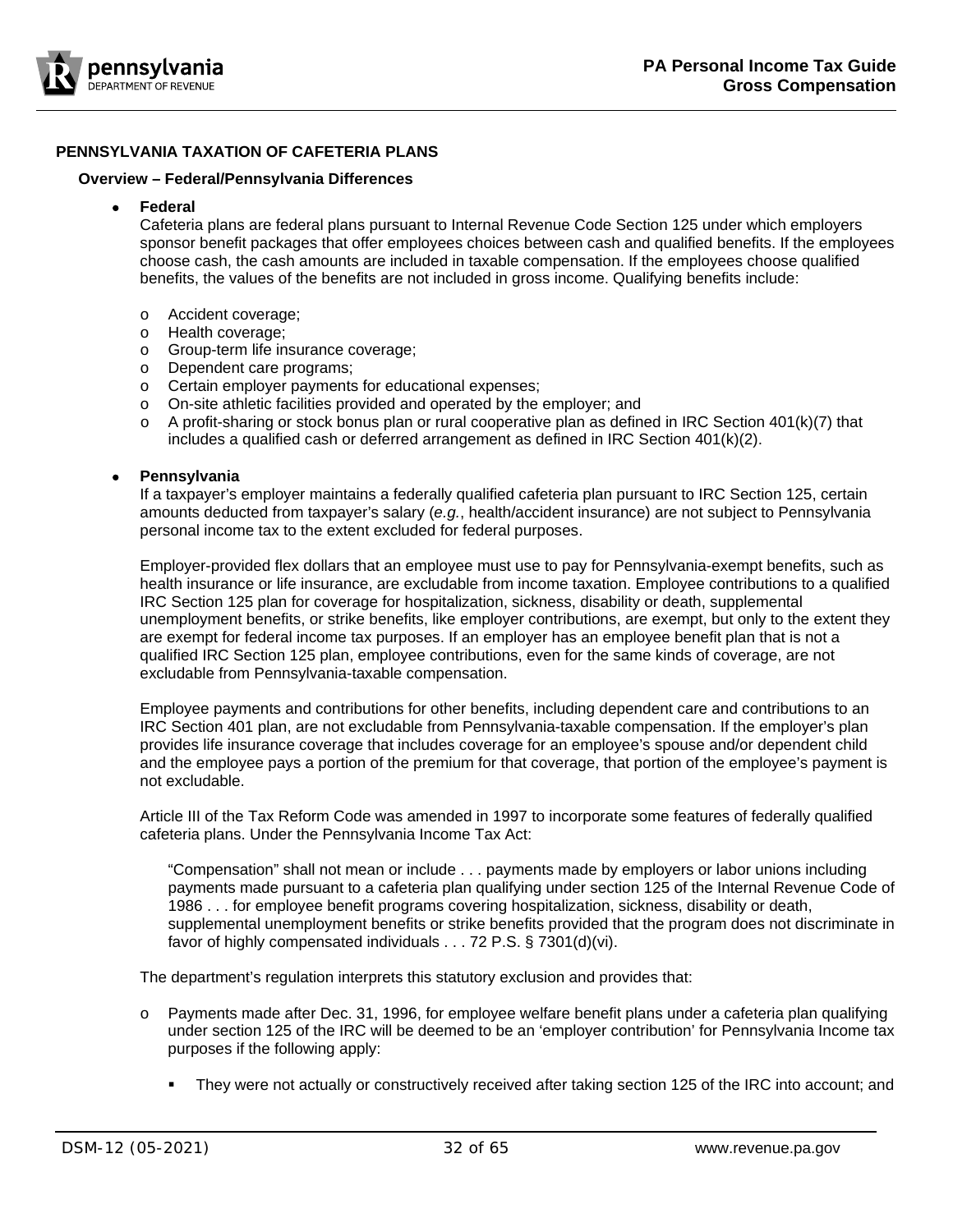

- They were specified in a written cafeteria plan document as being available to the participant:
	- For the purpose of selecting or purchasing benefits under a plan; and
	- As additional cash remuneration received in lieu of coverage under a plan; and
	- The benefits selected or purchased are nontaxable under the IRC when offered under a cafeteria plan.
- $\circ$  If these conditions are satisfied, cafeteria plan contributions are taxed under the rules as applied to employer payments for employee welfare benefit plans . . . Refer to 61 Pa. Code §101.6(i).

#### <span id="page-32-0"></span>**Pennsylvania Taxable Benefits**

All benefits other than for death, disability, hospitalization, and sickness are taxable under Pennsylvania personal income tax.

#### <span id="page-32-1"></span>**Pennsylvania Nontaxable Benefits**

Hospitalization, sickness, disability, death, supplemental unemployment benefits, or strike benefits are nontaxable under Pennsylvania personal income tax provided that the program does not discriminate. Additionally, Pennsylvania does not tax the employee's use of employer property.

# <span id="page-32-2"></span>**PENNSYLVANIA TAXATION OF FRINGE BENEFITS**

#### <span id="page-32-3"></span>**Federal Income Tax – Overview**

While certain benefits can be offered by employers to employees on an income-tax-free basis under Internal Revenue Code Section 125 Cafeteria Plans, the following non-cash benefits qualify for a federal exclusion from an employee's gross income but are specifically excluded from IRC Section 125 plans:

- No additional cost services (*i.e.* free stand-by flights for airline employees);
- Qualified employee discounts (*i.e.* reduced prices on goods and services);
- Working condition fringe benefits (*i.e.* use of a company car for business purposes);
- *De minimis* fringe benefits (*i.e.* personal use of a company copy machine);
- Qualified transportation fringe benefits (*i.e.* commuter highway vehicle, transit passes, and qualified parking);
- Qualified moving expense reimbursements;
- On-site athletic facilities provided by and operated by the employer;
- Medical Savings Accounts;
- Scholarships and fellowship grants for teaching, research, or other services performed as a condition for receiving the grants;
- Educational assistance provided for graduate teaching and research assistants and excludable fringe benefits (*i.e.*, *de minimis* fringe benefits, no additional cost services, employee discounts, and working condition fringe benefits) ; and
- Cash and contributions by employers to provide coverage for long-term care services through a flexible spending or similar arrangement.

## <span id="page-32-4"></span>**Pennsylvania Nontaxable – Overview**

The right to receive cash in lieu of the benefit is always taxable as Pennsylvania compensation. Under Pennsylvania personal income tax law, the following fringe benefits are not taxable:

## • **Employer use of property including, but not limited to:**

- o Employer dependent-care facilities;
- o Employer office equipment;
- o Employer-provided aircraft;
- o Employer-provided vehicles;
- o Employer recreational facilities;
- $\circ$  Employer-provided professional services such as accountants and personal financial planners;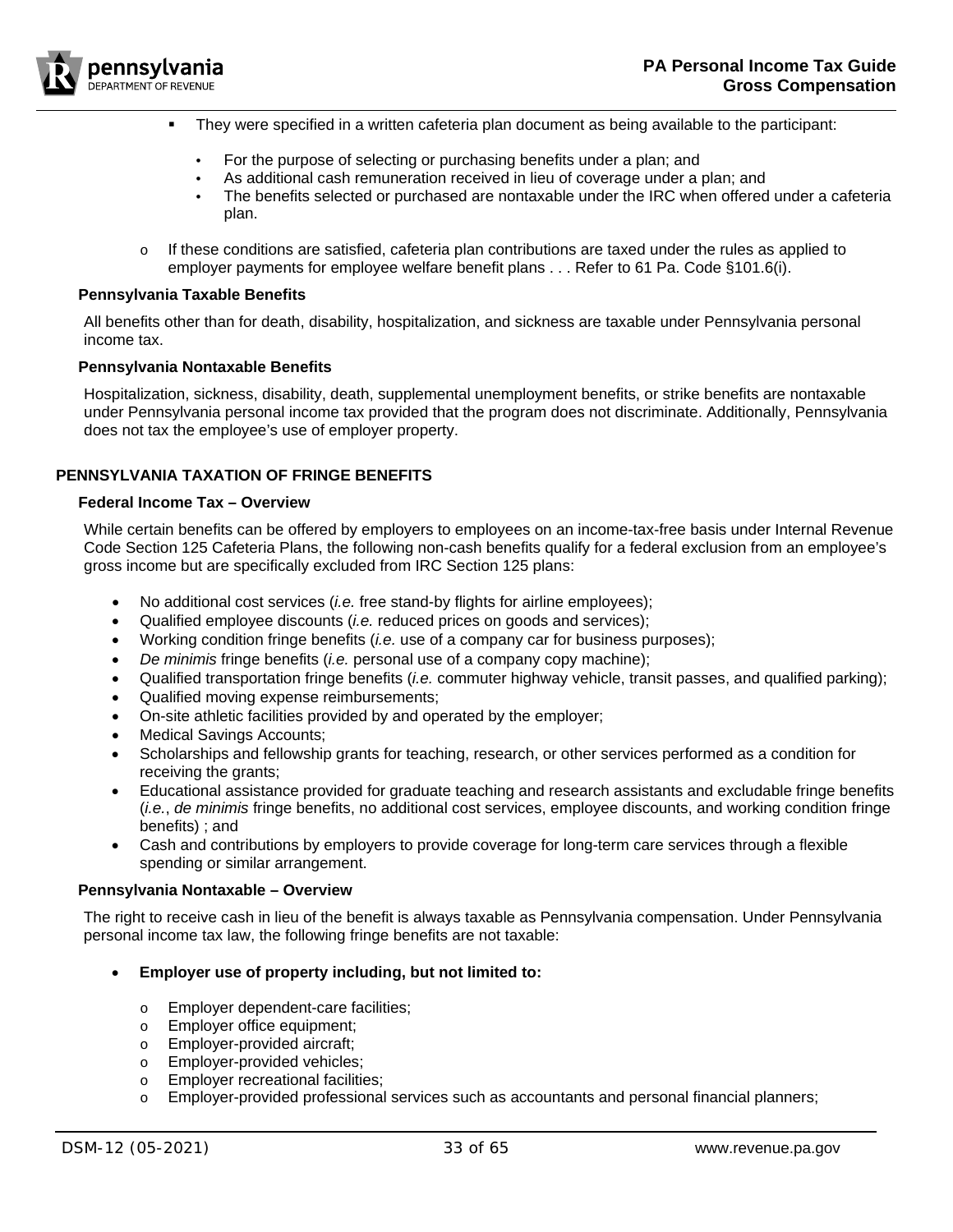

- o Qualified employee discounts; and
- o Any other *de minimis* fringe benefit defined under IRC Section 132.

#### • **Tuition Benefits/Educational Assistance Payments – Pennsylvania Rules**

- o **Direct -** If employees (or their dependents) of an institution of education receive free or low-cost education at that institution or at a college or university with which the employer has a reciprocal agreement, then the value of the education is not taxable.
- o **Reimbursement -** If the employer reimburses an employee for education costs then the reimbursement is fully taxable as compensation and the employee may deduct only those directly related business expenses allowed on PA-40 Schedule UE, Allowable Employee Business Expenses. Refer to [Unreimbursed Employee Expenses](#page-33-5) for discussion of eligible business expenses.

## <span id="page-33-0"></span>**EMPLOYEE EXPENSES FOR PENNSYLVANIA**

#### <span id="page-33-1"></span>**Historical Background**

The Pennsylvania Tax Reform Code of 1971 does not explicitly address how business expenses are treated. However, the Pennsylvania Supreme Court has interpreted an exclusion for "payments to reimburse actual expenses" to mean that all legitimate business expenses are exclude able from compensation. *Commonwealth v. Staley*, 476 Pa. 171, 381 A.2d 1280 (1978). Further, the Court has held that amounts reimbursed by an employer for ordinary, actual, reasonable, and necessary business expenses are excluded from compensation. *Ritz v. Commonwealth*, 495 Pa. 1, 432 A.2d 169 (1981).

If parties to an employment contract recognize that the employee will pay for some business expenses out of his or her own pocket, these amounts may be excluded from income. *Id.* However, personal expenses, including daily living expenses of an employee, may not be excluded from compensation. *Williamson v. Commonwealth*, 525 A.2d 475 (Pa. Cmwlth. 1987).

#### <span id="page-33-2"></span>**Overview Federal/Pennsylvania Differences**

Under federal law prior to the Tax Cuts and Jobs Act of 2017, employee expenses were accounted for on federal Form 2106. Under Pennsylvania personal income tax law, employee expenses are accounted for on PA-40 Schedule UE, Allowable Employee Business Expense. Not all expenses allowed for federal income tax purposes are allowable for Pennsylvania personal income tax purposes.

#### <span id="page-33-3"></span>**Accountable Plan**

Pennsylvania follows federal rules regarding accountable plans. Accordingly, if a plan is properly maintained under federal rules, reimbursed amounts are not included in Pennsylvania wages when the employee submits the expense to the employer for reimbursement and is reimbursed for the exact amount of those expenses. In such cases, the expense should not be reported on PA-40 Schedule UE.

#### <span id="page-33-4"></span>**Unreimbursed Employee Expenses on PA-40 Schedule UE, Allowable Employee Business Expenses**

For Pennsylvania personal income tax purposes, allowable employee business expenses are similar to, but not the same as, expenses for federal purposes. Pennsylvania law only permits expenses required to perform the duties of a job or profession. An allowable Pennsylvania employee business expense must be all of the following:

- <span id="page-33-5"></span>• Ordinary, customary, and accepted in the industry or occupation;
- Actually paid while performing the duties of the employment;
- Reasonable in amount and not excessive;
- Necessary to enable the proper performance of the duties of the employment; and
- Directly related to performing the duties of the occupation or employment.

A taxpayer may deduct 100 percent of the Pennsylvania-allowable unreimbursed employee business expenses unless a specific provision or limitation applies. Unlike federal rules and limitations for percentage and accounting of the expenses, Pennsylvania law contains no such provisions.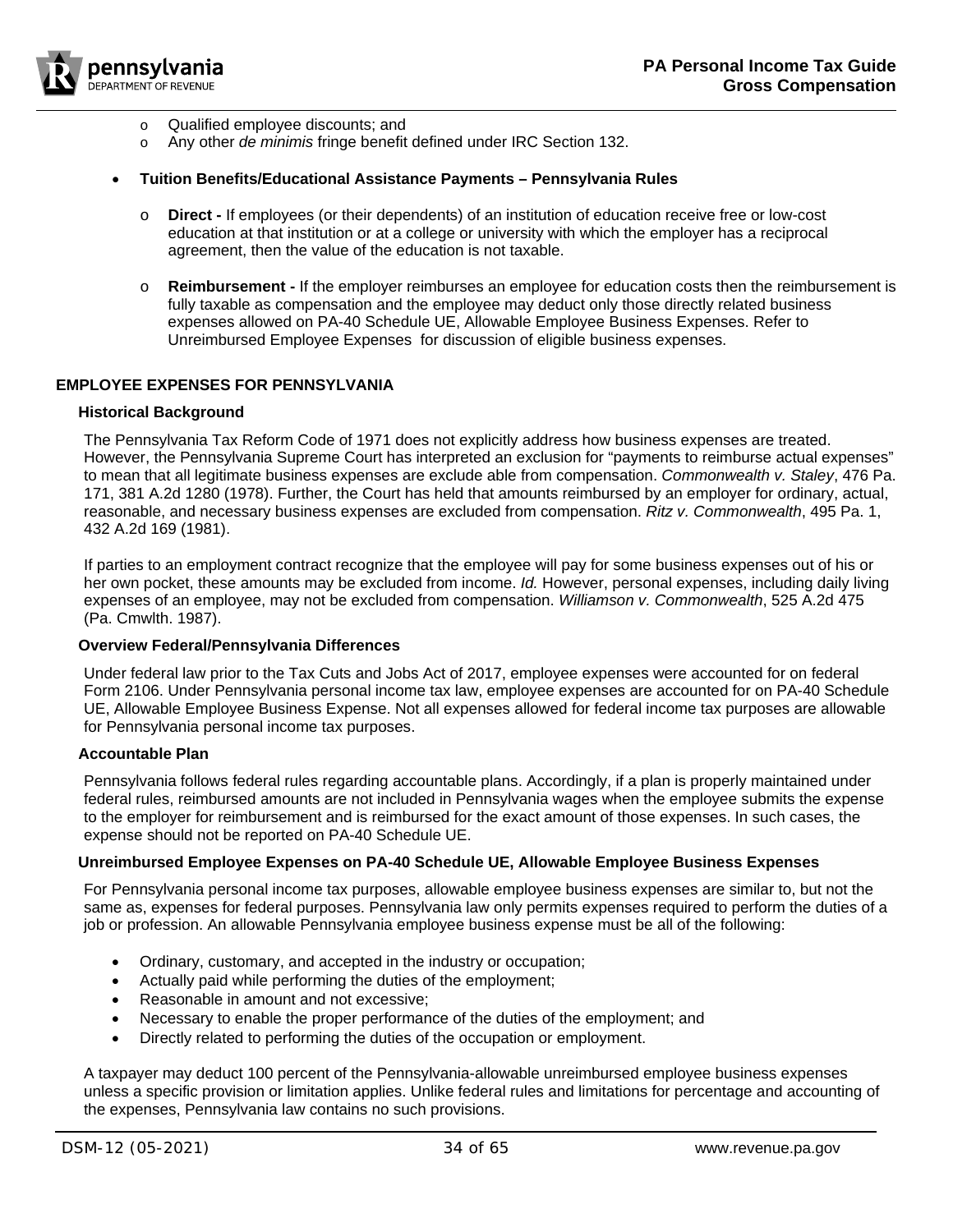

Allowable expense do not include expenses where the taxpayer:

- Received a fixed-mileage allowance or a per-diem allowance for the allowable business expense, and neither the employee, nor the employer, included the allowance in compensation; or
- Accounted for the allowable expenses to an employer and the employer reimbursed the expenses in the exact amount of the expenses.

Do not include such reimbursements in gross compensation. Do not claim such expenses on a PA Schedule UE.

**Note:** Expenses may not be deducted based upon federal per-diem allowances. Only those expenses actually paid while performing the duties of employment may be deducted.

# <span id="page-34-0"></span>**Examples of Allowable Expenses and the Limitations on Those Expenses**

## • **Direct Employee Business Expenses**

Expenses paid directly or through a withholding arrangement with an employer. These expenses are necessary to perform or maintain a job.

- o Union dues, assessments, and initiation fees if the payments are a condition of continued membership in the union, and membership is related directly to the present job or the payments are a required wage deduction under an agency shop agreement.
- o Work clothes and uniforms to protect from bodily injury are allowable business expenses if the uniforms and clothing are both of a type specifically required by the employer to be purchased as a condition of continued employment and not adaptable to general usage.
- $\circ$  Small tools and supplies that an employer does not provide, but the employee must have to perform the duties of the job, are allowable business expenses. Depreciation is the annual deduction taken to recover the cost of business property having a useful life beyond the taxable year. If any of these tools or supplies has a useful life of more than one year, the depreciation or amortization is recorded annually.
- o Professional license fees, malpractice insurance, and fidelity bond premiums. fees required as a condition of employment are allowable business expenses. Include malpractice insurance and fidelity bond premiums where required by law or by the employer.

## • **Vehicle Expenses**

Vehicle expenses may be claimed using the actual method or the federal standard mileage rate. If using the actual expense method, depreciation may not be claimed on any vehicle on which the standard mileage rate method was or is used. If an employer reimburses an employee for actual expenses for one or more components of the mileage method, the employee must use the actual method for all expenses. For example, if the employer reimburses the employee for actual gasoline expense, the employee must use the actual method for insurance, depreciation, repairs and maintenance, etc. when calculating vehicle expenses. The amount of the actual expenses the taxpayer receives reimbursement for are not included on the PA Schedule UE.

The standard mileage rate method may be used by tradesman (carpenters, pipefitters, welders, electricians, etc.) only for locations that are more than 35 miles from the closer of the union hall or a taxpayer's home. For any location more than 35 miles, the total mileage may be used to calculate the expense. Locations less than 35 miles are considered commuting.

Federal floor limitations and other vehicle depreciation expense limitations do not apply for Pennsylvania purposes. If the basis for the vehicle being depreciated is the same for federal and Pennsylvania purposes, any generally accepted method for calculating depreciation may be used except any of the bonus depreciation methods allowed for federal purposes. If the basis for the vehicle being depreciated is different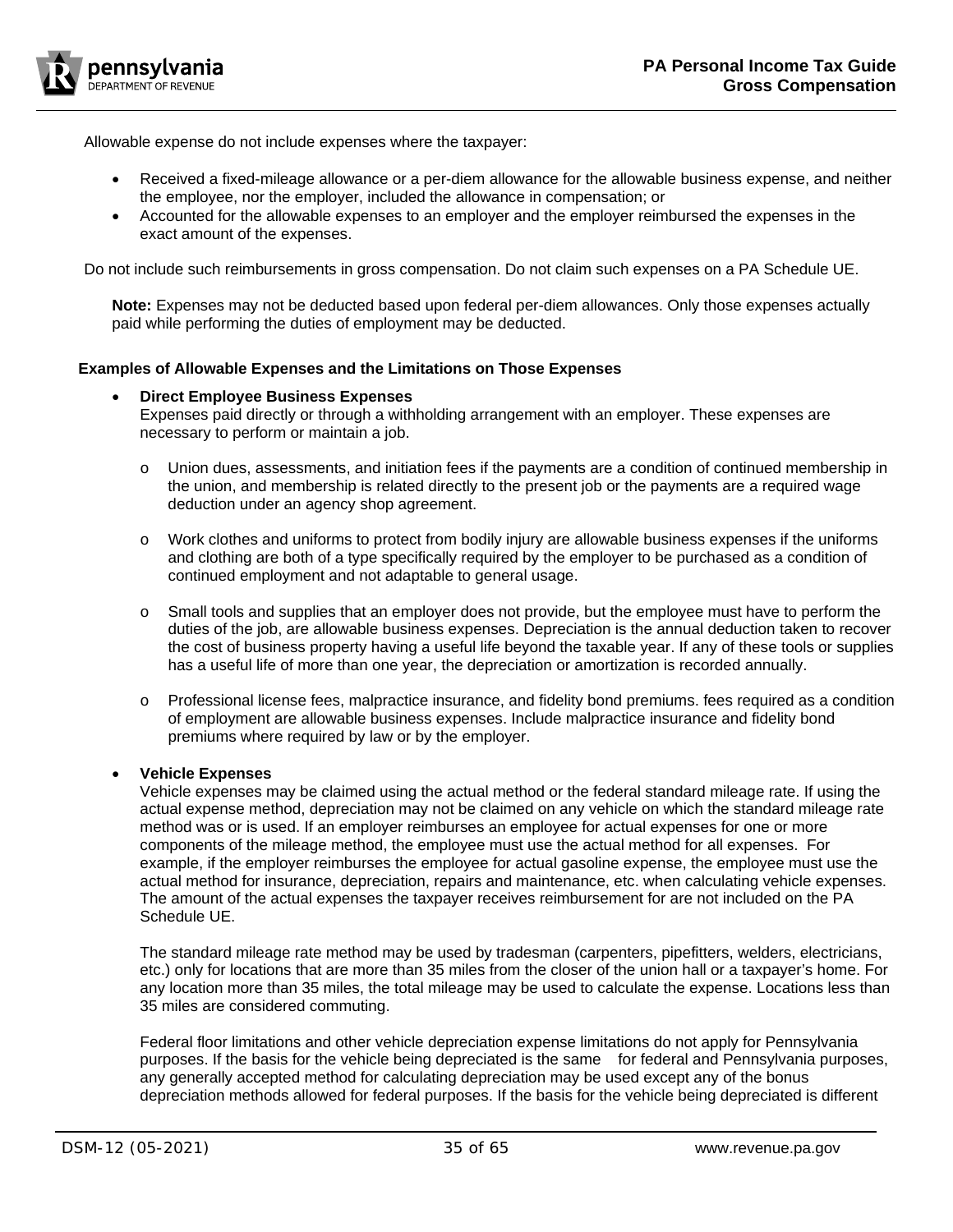

for federal and Pennsylvania purposes, the straight-line depreciation method must be used for Pennsylvania purposes.

## • **Travel Expenses**

Travel expenses are allowable for business if for items such as:

- o Airfare, cabs and other forms of transportation expenses;
- o Overnight accommodations;
- o Tolls for bridges and roadways;
- o Parking fees for overnight or daytime parking; and
- o Pennsylvania allows meals and entertainment or meals and incidental expenses determined using the actual amount of the expense. Federal per diem rates for meals or meals and incidental expenses may not be used to calculate the expenses for Pennsylvania purposes.

# • **Office or Work Area Expenses**

Office or work area expenses are allowable to the extent they are claimed on actual expenses paid by the taxpayer. Pennsylvania does not permit the use of the federal safe harbor deduction for a home office or work area. The expenses may be claimed for an office or work area if all of the following apply:

- $\circ$  The office or work area is required as a condition of employment;<br>  $\circ$  The office or work area is the principal place where the duties of t
- The office or work area is the principal place where the duties of the employment is performed;
- o The office or work area is used regularly to perform the duties of the employment; and
- o The employer does not provide a suitable work area.

**Note:** If utilities expenses are claimed in the calculation of the business use of a home and the taxpayer is not billed as a dual use customer for electricity, natural gas, fuel oil, or kerosene, use tax is due on Line 25 of the PA-40 filed with the department for the prorated utilities expense amount under Title 61 PA Code §32.25.

## • **Education Expenses**

Federal and Pennsylvania rules for educational expenses are similar, but not exactly the same. Unlike federal rules, education expenses may not be deducted that are incurred to maintain or improve skills. For Pennsylvania personal income tax purposes, costs for education expenses paid or incurred are allowable only if:

- o The education is specifically required by law or by the employer to retain an established employment status or rate of compensation; and
- o The education is not part of a program to qualify for a new occupation, trade, or business, even if there is no intent to enter the new occupation, trade, or business.

The costs of travel as educational expenses may not be claimed even by claiming that the travel itself constitutes a form of education. You must answer each question for education expenses on PA Schedule UE if you claim the expense or the department will deny the expense.

**Example:** Anthony is a licensed professional in a position that, by law, requires a specific number of continuing education credits every other year. If Anthony fails to obtain these credits, he will lose his license. Anthony also takes courses in using a computer to improve his job performance. Anthony may claim the cost of his continuing education courses. He may not claim the computer courses.

## • **Moving Expenses**

Moving expense may be deducted if incurred to retain employment. Moving expenses may also be deducted to report to a new location after obtaining employment. Moving expenses may only be deducted if the distance test is met. The distance test requires the new workplace to be at least 35 miles farther from the old residence than the old workplace was.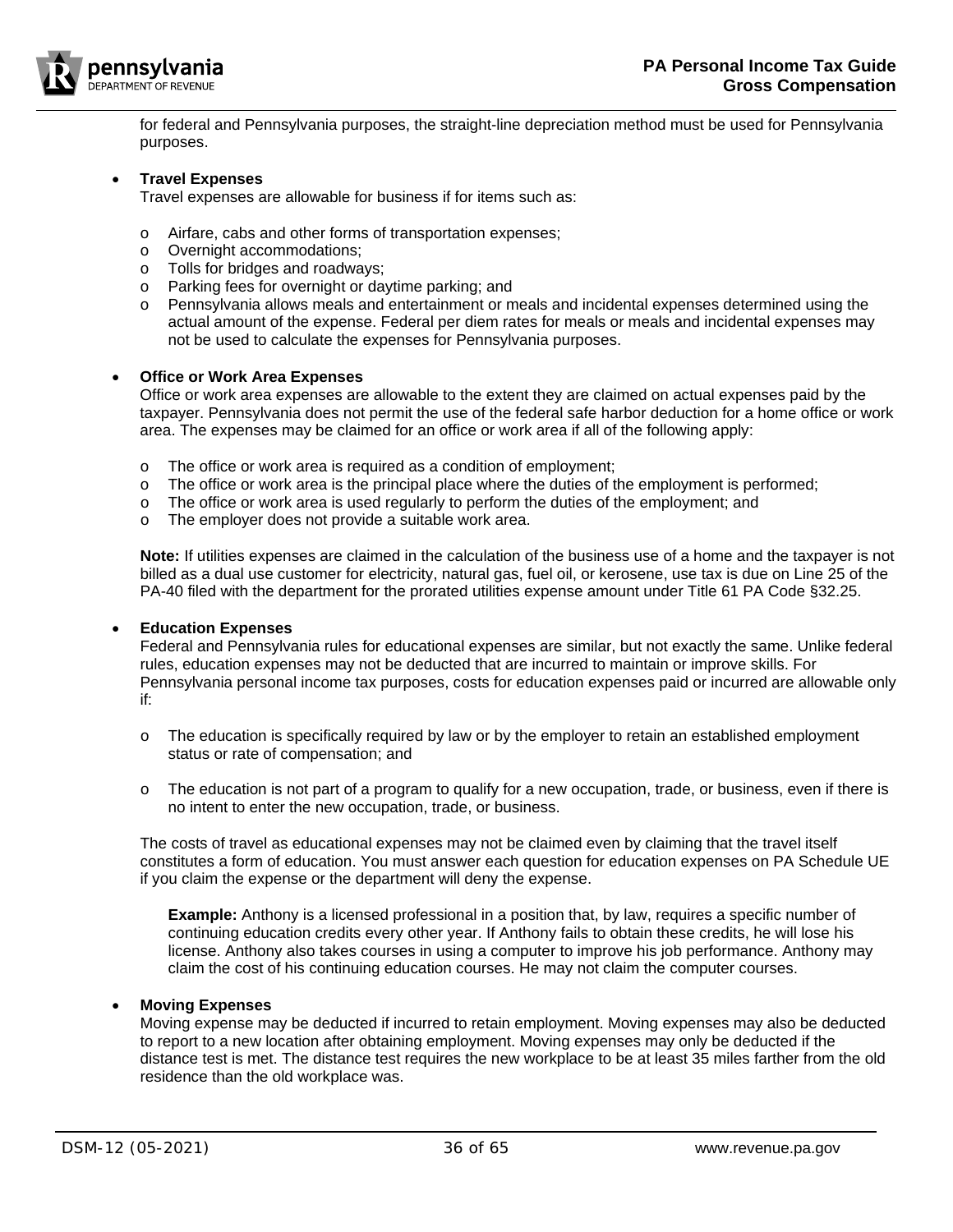

**Example:** If the old workplace was three miles from the old residence, the new workplace must be at least 38 miles from the old residence. Measure the distance using the shortest of the most commonly traveled routes.

Allowable expenses incurred in moving the taxpayer, spouse and/or immediate family, their household goods, and personal belongings, including the cost of transportation to the new home, using the actual out-of-pocket costs or the federal mileage allowance. Expenses for storing household goods, for meals and lodging on the way, including such costs on the day of arrival, and parking fees and tolls may be deducted.

Expenses may not be deducted for:

- o Selling or purchasing a house;<br>o Breaking a lease;
- Breaking a lease;
- o House hunting;
- o Securing lodging prior to moving;
- o Seeking new employment;
- o Moving for the taxpayer's own convenience;
- o Relocating to a new job or workplace less than 35 miles farther than the old commute to work; or
- o Moving anywhere other than within or into Pennsylvania.

**Note:** Military personnel are not required to meet the distance test if the move is a permanent change of duty station. If the taxpayer, spouse, and dependents are moving to the new duty station from different locations, all the allowable expenses may be claimed.

#### • **Depreciation Expense**

Depreciation expense is calculated in three areas on PA Schedule UE. Depreciation is calculated separately for vehicles under vehicle expense and for a taxpayer's home when an office or work area expense is calculated. All other depreciation for assets used in a home office or work area, such as a computer, office furniture and fixtures, printers, copiers, etc., are recorded on Part G of PA Schedule UE.

PA law allows generally accepted depreciation methods and current expensing. However, PA law does not allow federal bonus depreciation. PA law also limits IRC Section 179 expensing to a maximum of \$25,000 per taxpayer or tax return. In addition, if the federal basis of an asset differs from the PA basis, the straightline depreciation method must be use for PA purposes. Once a depreciation method has been elected, it must be consistently used and may not be changed without permission from the PA Department of Revenue. The depreciation method elected and the amount of expense must be included on PA Schedule UE.

When calculating depreciation expense on property used in performing the duties of employment, the expense is allowable if the property:

- o Has a useful life exceeding one year; and
- $\circ$  Is required to be regularly and predominantly used to perform the duties of employment; and
- o Is required and not provided or supplied by the employer.

#### • **Miscellaneous Expenses**

If miscellaneous expenses are claimed on federal Form 2106, the expense may be allowable for PA purposes. However, the expense must be verified that it is not included on the list of nonallowable expense in Part C below.

**Example**: Although the federal rules for Form 2106 allow dues and subscriptions, they are not an allowable expense for PA personal income tax purposes.

A statement that itemizes and describes each expense must be included with PA Schedule UE for all miscellaneous expenses*.* Some types of allowable miscellaneous expenses include:

o Breakage fees or cash shortages required to be paid to the employer;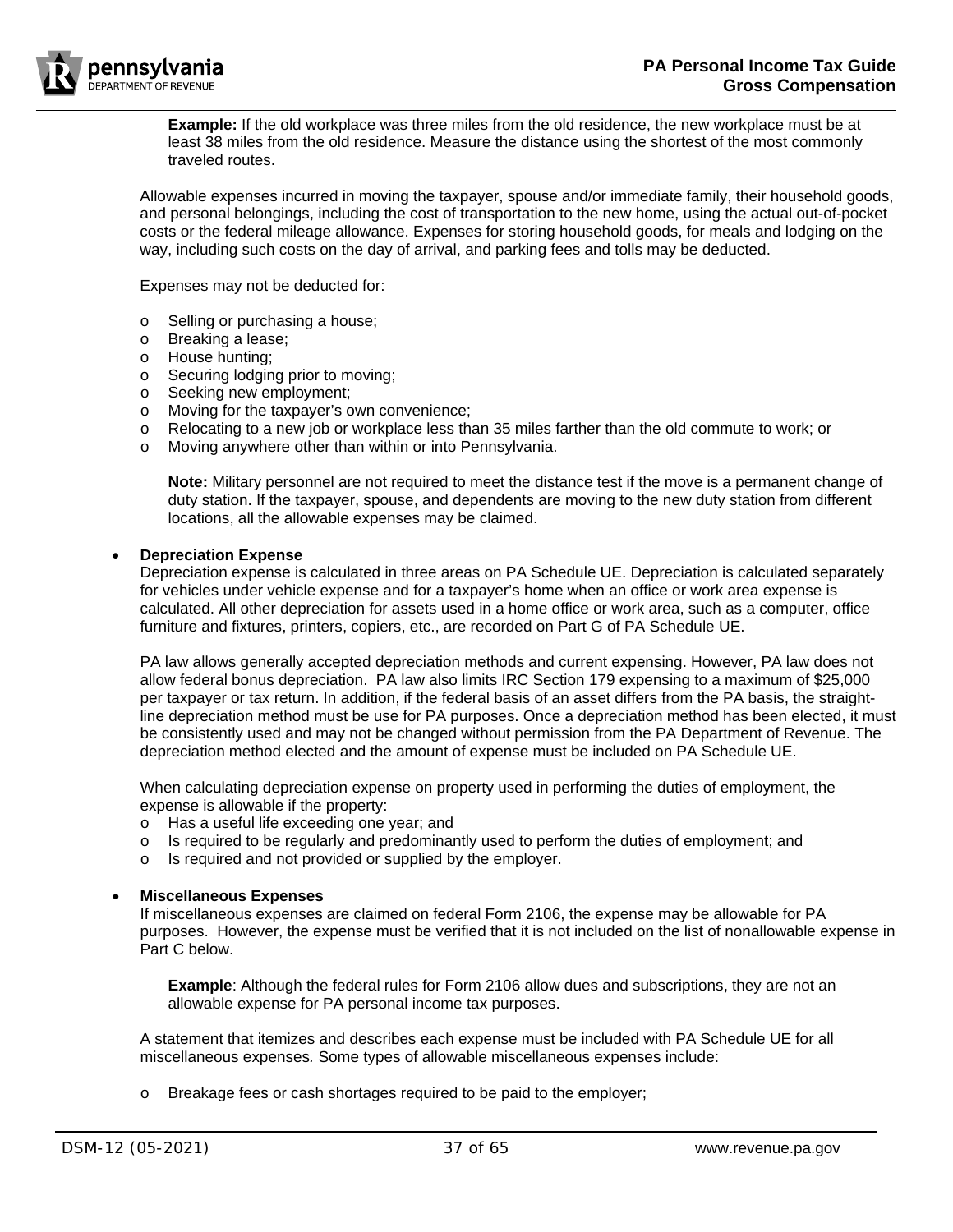

- o Fees or income included in PA-taxable compensation on Form W-2 that are required to be paid to the employer as a condition of employment;
- $\circ$  Costs incurred by blind employees to pay readers who assist them in performing their job duties;
- o Business gifts must be ordinary, necessary, reasonable, and actually incurred for business purposes. Pennsylvania does not follow federal percentage limits on such expenses; or
- $\circ$  Cell phone expense only to the extent used for business. The maximum deduction for cell phone expense cannot exceed 1/3 of the total cost of the phone if a separate cell phone is not available for personal use.

Education expenses should be claimed under the Education Expense category in order to verify the expenses meet Pennsylvania's specific criteria for an allowable education expense. Expenses not properly listed under the Education Expense category will be denied by the department.

## <span id="page-37-0"></span>**Nonallowable Expenses**

Pennsylvania does not allow the following business expenses, even if allowed for federal purposes:

- Personal, living, or family expenses;
- Dues to fraternal organizations, professional societies, Chambers of Commerce, or recreational club memberships;
- Dues and subscriptions to publications, including trade and professional publications;
- Political candidate or campaign contributions;
- Charitable contributions;
- Commuting expenses –the costs of public transportation or driving a car between a taxpayer's home and place of work or between different jobs for different employers are personal commuting expenses no matter how far the home is from the workplace;
- Cost of meals while working late, unless while traveling away from home overnight on business;
- Childcare or elderly care expenses;
- Occupational privilege taxes:
- Life, disability income and health insurance premiums;
- Contributions to deferred compensation plans or other pension or retirement plans;
- Legal fees (except to recover back wages), fines, penalties and bad debts;
- Bribes, kickbacks, or other illegal payments;
- Job hunting or other pursuit of employment expenses;
- Malpractice insurance premiums, except when allowed in Part E, 1, d;
- Moving expenses, except when allowed in Part E, 6;
- Educational expenses, except as allowed in Part E, 5;
- Capital expenditures, except as allowed in Part E, 7;
- Expenses calculated at federal per-diem rates;
- Expenses where the employer reimburses an employee at a fixed-mileage allowance, daily, weekly, monthly or yearly amount where the reimbursement amount is less than the federal mileage allowance or the actual expense and the reimbursement is NOT included in the employee's wages reported on federal Form W-2 by the employer; and /or
- Expenses reimbursed 100% by the employer.

## <span id="page-37-1"></span>**Nonresidents and Part-Year Residents**

Nonresidents must use PA Schedule NRH to apportion expenses for PA personal income tax purposes. A taxpayer may use the working day or business volume method to determine their apportionable expenses for PA personal income tax purposes. Part-year residents may only claim 100 percent of unreimbursed business expenses if the expenses were incurred only while providing services in Pennsylvania or while a PA resident. Include a statement indicating the method used to determine the expenses for the period of residency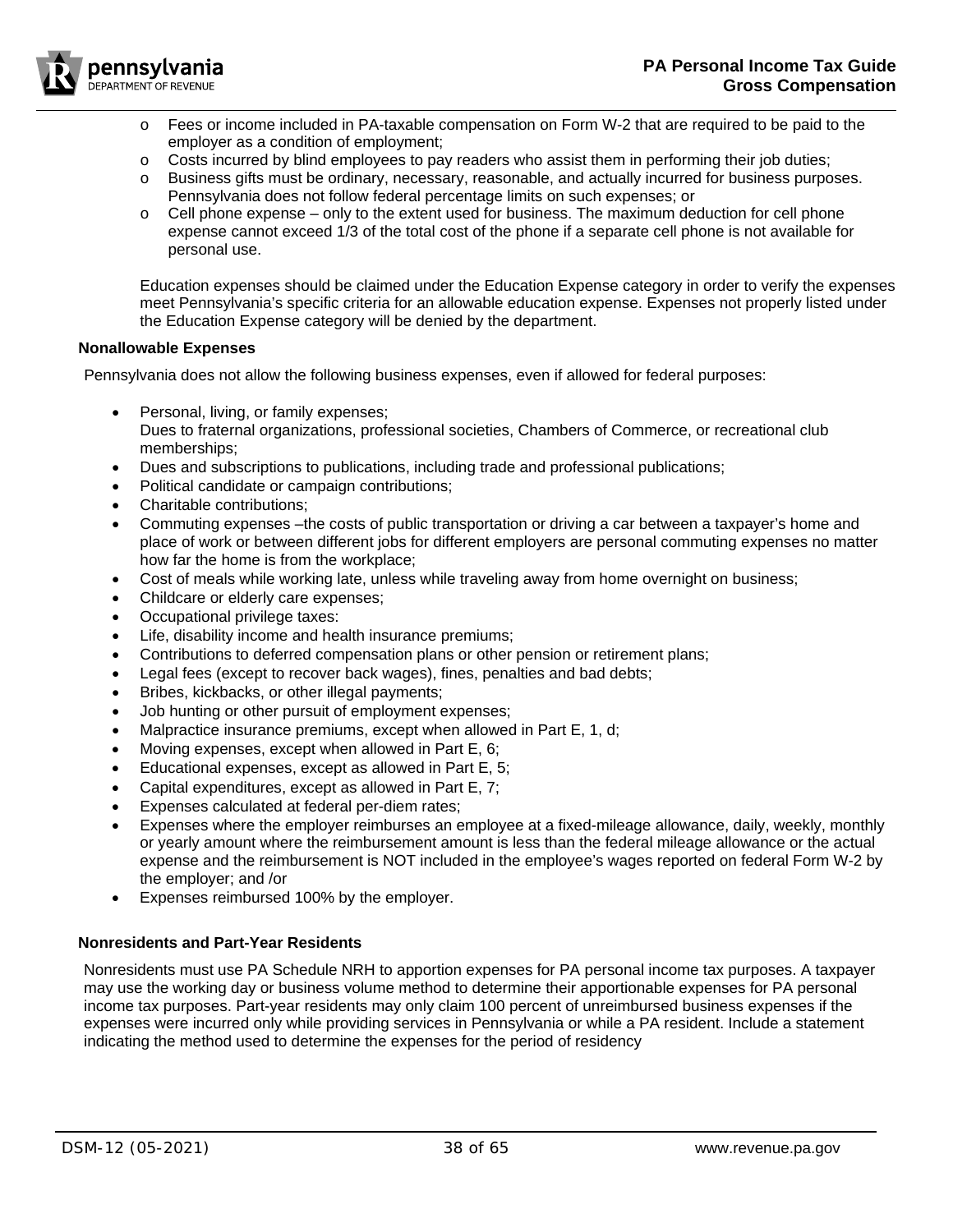

## <span id="page-38-0"></span>**Multiple Employers**

A separate PA Schedule UE must be filed for each employer. Spouses may not report joint expenses on a PA Schedule UE, even if filing jointly. The excess of expenses over compensation for one employer or taxpayer may not be deducted from the compensation earned from another employer or taxpayer.

## <span id="page-38-1"></span>**Reimbursements**

If an employer does not provide reimbursement, an employee may compensation by the allowable expenses actually incurred. If a reimbursement is more than the allowable expenses, the excess must be reported as taxable compensation on Line 1a of the PA-40, Personal Income Tax Return.

**Example:** Dave earned compensation of \$30,000. He incurred allowable vehicle and travel employee business expenses of \$3,000, and was reimbursed \$3,500. He must complete a PA Schedule UE. He includes the excess \$500 as compensation. His total net taxable compensation is \$30,500.

## <span id="page-38-2"></span>**Statutory Employees**

Pennsylvania generally does not recognize statutory employee income as business income if the income is reported on a W-2. A statutory employee must report the income from a W-2 as compensation for PA personal income tax purposes and the business expenses must be included on PA Schedule UE. While most expenses are allowable for reporting purposes on PA Schedule UE, the business expenses included on a federal Schedule C must be examined to determine if there any nonallowable expenses for PA Schedule UE purposes. For example dues to fraternal organizations or professional societies and dues and subscriptions expenses must be removed from the federal expenses. The allowable expenses may then be claimed on PA Schedule UE.

To claim the allowable expenses, it is suggested that the total amount of allowable expenses be claimed as Miscellaneous Expenses in Part C of PA Schedule UE. A breakdown of the expenses must be included by a separate statement showing the description and amount of the expenses or by including a separate PA Schedule C to report the expenses. The description, "See PA Schedule C for List of Expenses" should be included on the Miscellaneous Expenses line in Part C of PA Schedule UE.

If using a PA Schedule C to report the expenses, the PA Schedule C should be completed with the name of the taxpayer in the name of the owner space, the taxpayer's Social Security number and "Statutory Employee Schedule UE Expenses" on Line A. All other information requested on Lines C though I and 1 through 5 in Part I is not required to be included.

Typically with statutory employees, income is reported to them via two methods or documents - a federal Form W-2 and a federal Form 1099-MISC. In some cases, a portion of the income not included on a W-2 is also not reported on a 1099-MISC when the income is below the required federal reporting threshold. However, such income is still required to be included by a taxpayer. If the income is reported to the taxpayer using both methods, the taxpayer may elect to include the income not reported on a W-2 as business income on PA-40 Schedule C or as compensation on Part B of PA Schedule W-2S.

If the income not reported on a W-2 is elected to be reported as business income, the expenses must be reported on a pro-rata basis between the PA Schedule UE (usually on a PA Schedule C) and on a separate PA Schedule C that reports the income not included on the W-2. If the income and expenses for each are not determined using separate accounting, the expenses may be allocated based upon the percentage of the income for each method of income reported to the taxpayer to the total income. In such cases, all expenses included on a federal Schedule C must be allocated between the two reporting methods. If an expense is a nonallowable for PA Schedule UE purposes, it must still be allocated to that portion of the income. However, the expense is not to be included with the total expenses for the income reported as compensation.

The PA Schedule C reporting the income not reported as compensation (and all its related expenses) should have all the lines completed at the top of the schedule (Lines A through I and 1 through 5). The main business activity would be included as the type of business, such as Insurance Sales.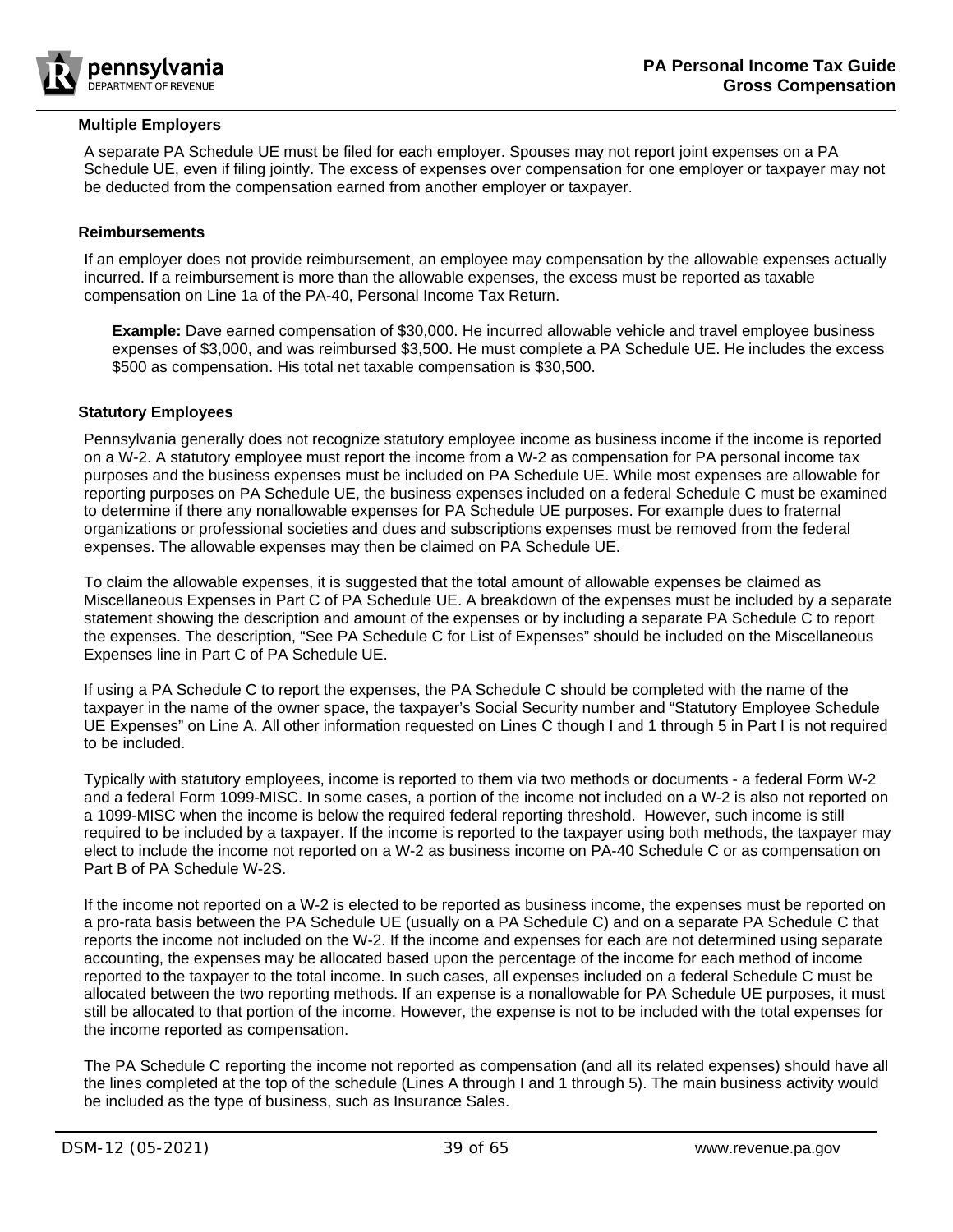

# <span id="page-39-0"></span>**Allowance for Clothing**

The department has determined that an advance or allowance for clothing is subject to tax unless it represents a reimbursement. The employee must report all reimbursements and allowances as compensation unless:

- The expenses for which the employee is reimbursed are allowable business expenses; and
- The employee is required to and does account for the expenses to his employer; and
- The employee is reimbursed by his employer in the exact amount of the allowable business expenses; and
- The employee does not report the expenses on PA-40 Schedule UE, Allowable Employee Business Expenses.

The costs of purchasing and maintaining uniforms and work clothing to protect you from bodily injury are allowable business expenses under Pennsylvania personal income tax law if the uniforms and clothing are both:

- Of a type required by the employer to be purchased as a condition of continued employment; and
- Not adaptable to general usage.

An allowance is considered taxable Pennsylvania income if the employee receiving the allowance can use it at his discretion. An allowance for work clothing is included in Pennsylvania compensation, and, thus, taxed as income. However, a reimbursement paid to the employee for amounts he expended for a particular purpose is not income. Reimbursements for the purchase of work clothing are not income and costs in excess of the reimbursement are deductible to the employee.

Compensation does not include benefits payable by an employer or labor union under a supplemental unemployment benefit plan, whether payable on a periodic basis or in the form of cash, services, or property. *Refer* to 61 Pa. Code §101.6(c)(14).

## <span id="page-39-1"></span>**Examples**

- **Example 1:** The employer provides leased company cars, each with a value of \$200 per month, to its employees. An employee's use of the car is 75 percent business and 25 percent personal. The personal use of the car (\$50 per month) is not taxable Pennsylvania compensation to the employee.
- **Example 2:** The employer provides dependent care for its employees in a facility it leases and pays all the costs. The value of the dependent care is not taxable Pennsylvania compensation to the employees.
- **Example 3:** The employer allows its employees to use the company's plane to go to its recreational property. The value of the use of the plane and the recreational facilities is not taxable Pennsylvania compensation to the employees.
- **Example 4:** An employee leases her own vehicle for \$200 per month. The employer reimburses the employee for the full value of the lease (\$2,400). The employee's use of the car is 75 percent business and 25 percent personal. The \$2,400 is taxable compensation on the employee's W–2 form. The employee may deduct \$1,800 on PA-40 Schedule UE. Her personal use of the car (\$600) is not deductible.
- **Example 5:** The employer reimburses its employees \$50 per month for the dependent care costs they incur. The employer must include \$600 in the employees' W–2 forms as taxable Pennsylvania compensation.
- **Example 6:** The employer rewards the 'employee of the year' with a paid vacation. The value of the vacation is taxable Pennsylvania compensation to the employee.
- **Example 7:** The employee can elect compensation or to receive reimbursement. The amount is taxable for the employee for Pennsylvania personal income tax.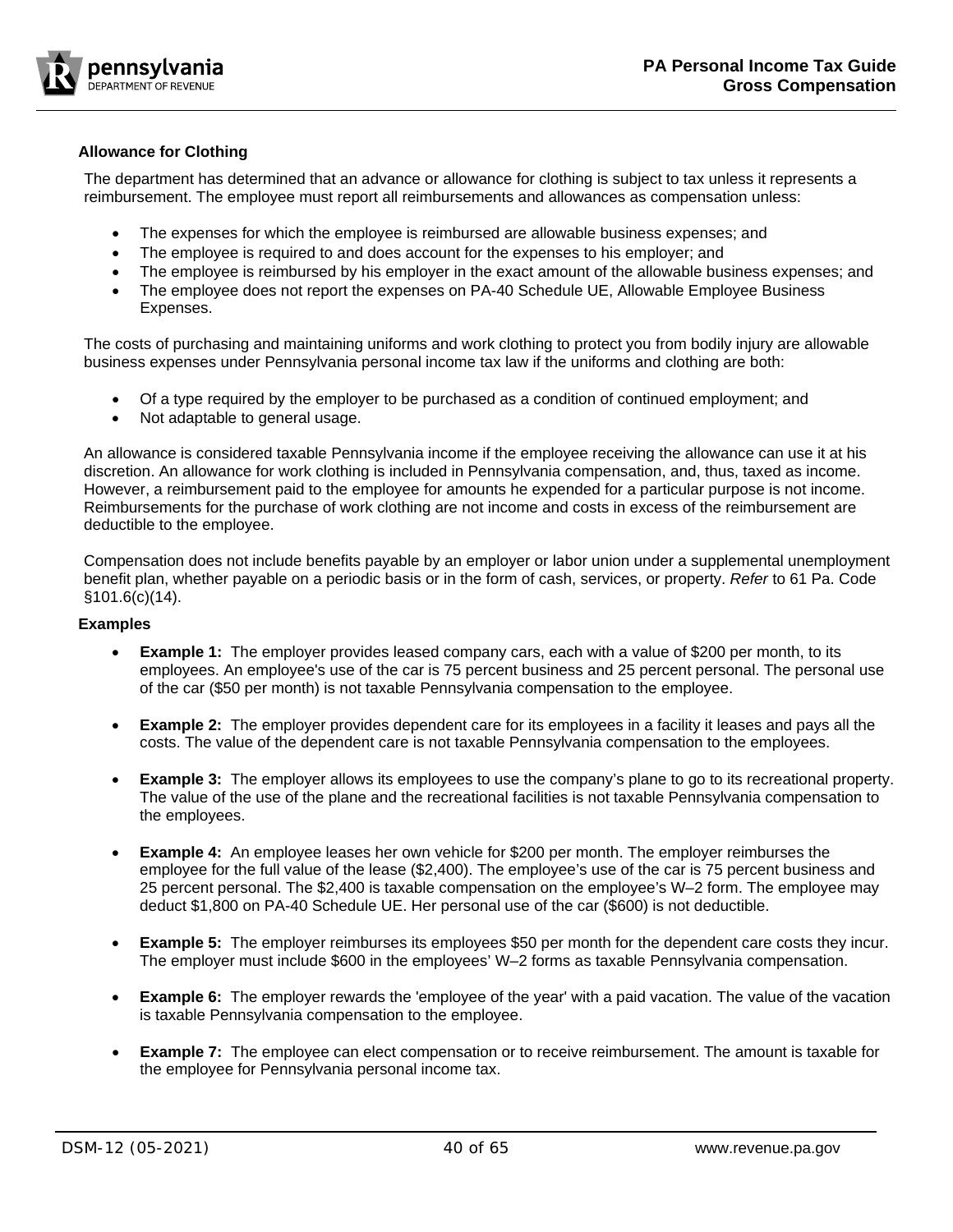

#### <span id="page-40-0"></span>**Critical Information on Schedule UE**

The information listed below is required on Schedule UE. An incomplete schedule may result in delays in the processing of returns and/or denial of the expenses.

- Name of the taxpayer claiming the expenses;
- Social Security number shown first on the return:
- The employer name, address, telephone number; and
- A brief description of the job or position for which the expenses are being claimed.

## <span id="page-40-1"></span>**Records and Records Retention**

Only expenses for which records exist or can be obtained will be allowable for Pennsylvania personal income tax purposes. The department does not permit the use of estimates or federal per diem allowances when calculating expenses. The department has the legal authority to require evidence that the expenses claimed on a PA Schedule UE are allowable for Pennsylvania persona income tax purposes. Keep all necessary documents, receipts, vouchers and other records for at least four years.

## <span id="page-40-2"></span>**DAMAGE AWARDS**

# <span id="page-40-3"></span>**Overview – Federal/Pennsylvania Differences**

Federal courts have held that there are no provisions in either Title VII of the Civil Rights Act of 1964 or the ADEA that provide compensatory damages for pain and suffering or for emotional distress. Refer to Supreme Court Decision in *United States v. Burke*, 112 S.Ct. 1867, 119 L.Ed.2d 34 (1992); *Commissioner v. Schlieier*, 515 U.S. 323 (1995). For federal income tax purposes, one could not exclude the settlement proceeds unless he could demonstrate that the award represents "damages received on account of personal injury or sickness." 26 U.S.C. §104(a)(2).

For Pennsylvania personal income tax purposes, damages for personal injury or sickness are excludable from Pennsylvania compensation. This includes emotional distress as well as physical injury.

If a claim was brought under either Title VII of the Civil Rights Act of 1964 or the ADEA, the amounts received are meant to restore the worker to the wage and employment position that the worker would have occupied prior to the unlawful discrimination. Consequently, the sums received from former employers are considered a form of back wages and are taxable as compensation under Pennsylvania's Tax Reform Code.

As mentioned above, damage awards received for personal injury or sickness are not taxable for Pennsylvania personal income tax. This includes federal taxable punitive damages. Damage award for lost profits or lost capital are taxable for Pennsylvania personal income tax.

## <span id="page-40-4"></span>**Summary of Pennsylvania Personal Income Tax Treatment of Specific Damage Awards**

- **Personal Injury Damage Awards Received, Including Punitive Damage**  Personal injury damage awards, including punitive damages, are not taxable under Pennsylvania personal income tax law.
- **Age Discrimination Under ADEA Damage Awards** Damage Awards received for age discrimination under ADEA are taxable as compensation.
- **Sex Discrimination and Title VII of the Civil Rights Act** Damage Awards received for sex discrimination under Title VII of the Civil Rights Act are taxable as compensation.

## <span id="page-40-5"></span>**Damage Awards for Lost Profits for Pennsylvania Personal Income Tax**

Damage awards for lost profits are taxable under Pennsylvania personal income tax law.

## <span id="page-40-6"></span>**Damage Awards for Return of Capital for Pennsylvania Personal Income Tax**

Damage awards for return of capital are taxable under Pennsylvania personal income tax law.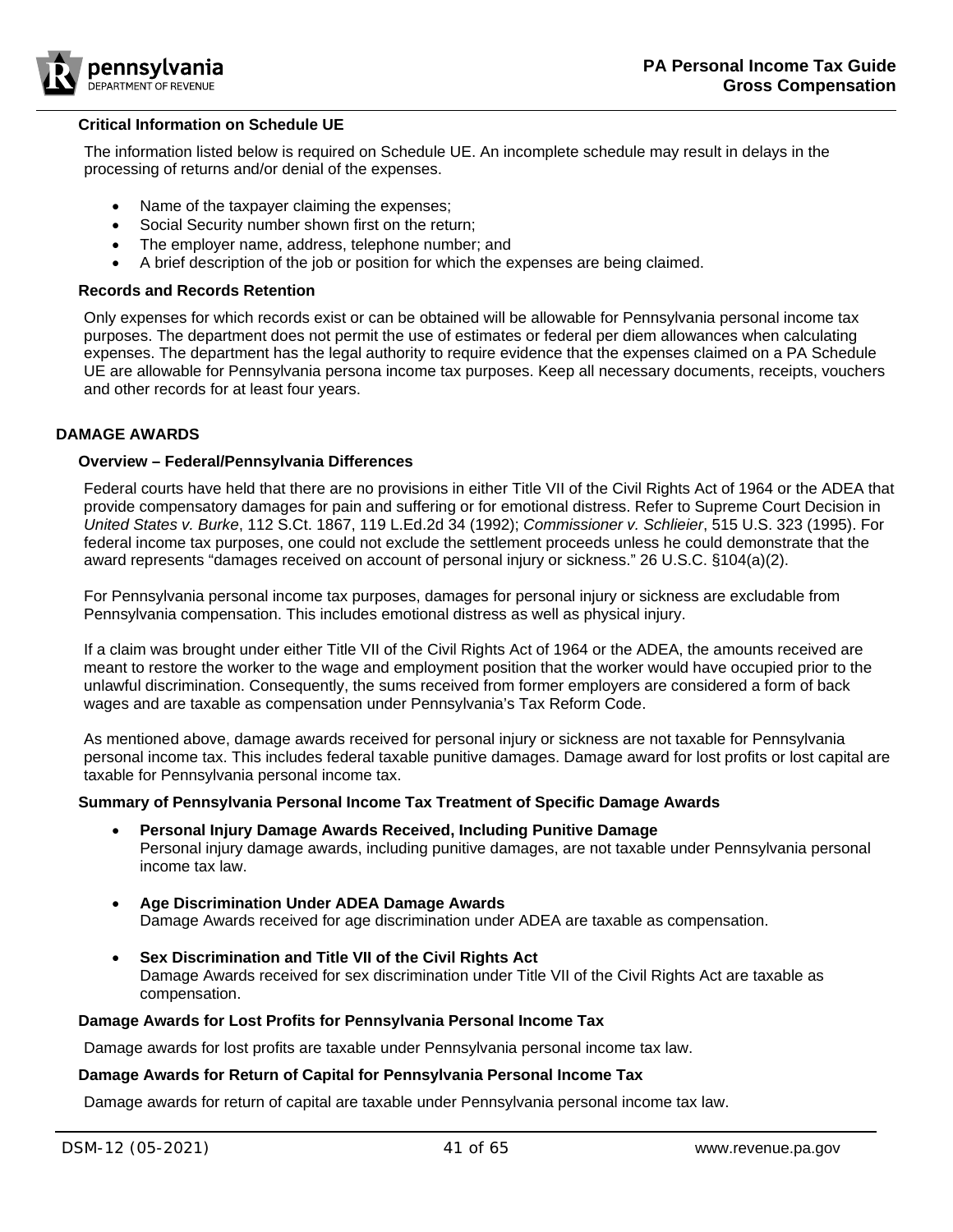

#### <span id="page-41-0"></span>**Pennsylvania Treatment of Legal Expenses**

For Pennsylvania personal income tax purposes, legal fees directly associated with the receipt of a damage award or settlement award are offset against the damage award received. The offset occurs only within the class of income.

## <span id="page-41-1"></span>**GUARANTEED PAYMENTS**

Refer to PA Personal Income Tax Guide - Pass Through Entities.

#### <span id="page-41-2"></span>**GROSS NON-EMPLOYEE COMPENSATION**

<span id="page-41-3"></span>Taxable gross compensation is not limited to employee compensation. It also includes:

#### **Honorarium**

Honoraria are taxable for Pennsylvania personal income tax purposes.

#### <span id="page-41-4"></span>**Executor or Administrator Fees**

Executor fees are taxable as compensation. This includes executor's fees paid to nonresident executors and administrators for estates in Pennsylvania. It is presumed that these fees are received for services performed in Pennsylvania by the executor and/or his or her agent (such as an attorney) and the burden of proof falls upon the taxpayer to prove otherwise. Any apportionment must be reported on PA-40 Schedule NRH, Apportioning Income by Nonresident Individuals.

An executor or executrix for an estate in Pennsylvania would be required to visit Pennsylvania to complete his or her duties. The fact that the executor or executrix may use an agent to do the duties does not take away the fact that they had a presence in Pennsylvania and are subject to tax on that income. The only apportionment to be done is to exclude that portion of the executor fee that represents the services performed outside of Pennsylvania for the convenience of the estate and by necessity out of Pennsylvania. An example would be an appearance in court outside of Pennsylvania involving the estate. The remainder of the fee would be taxable as compensation for Pennsylvania purposes by nonresident executors. Apportionment can only be done by the number of days required out of Pennsylvania over total days spent working on the estate, including the time of the agent. The executor or executrix may be able to get some credit on another state's return for the income taxed by both states.

#### <span id="page-41-5"></span>**Expert Witness Fees**

Expert witness fees are taxable compensation for Pennsylvania personal income tax purposes.

#### <span id="page-41-6"></span>**Jury Fees**

Fees received for participation as a jurist in a civil or criminal trial proceeding or for a grand jury are taxable compensation for Pennsylvania personal income tax purposes.

#### <span id="page-41-7"></span>**Director Fees**

Director fees are taxable compensation for Pennsylvania personal income tax purposes. If expenses are incurred while performing the duties as a director, those expenses that are directly related to that compensation may be claimed on PA-40 Schedule UE, Allowable Employee Business Expenses.

**Important:** Director's fees must often times be reclassified from business income to compensation for Pennsylvania personal income tax purposes. Only individuals who clearly hold themselves out in the market place as a board director to multiple organizations and corporations may report the income and expenses on PA Schedule C, Profit or Loss from Business or Profession.

## <span id="page-41-8"></span>**Foster Care Provider Payments**

For taxable years beginning on or after Jan. 1, 1995, remuneration received by a foster care provider for in-home care of foster children received from an agency of the commonwealth or political subdivision or an organization exempt from federal income tax under IRC Section 501(c)(3) are not compensation subject to Pennsylvania personal income tax, unless the taxpayer is in the business of providing foster care.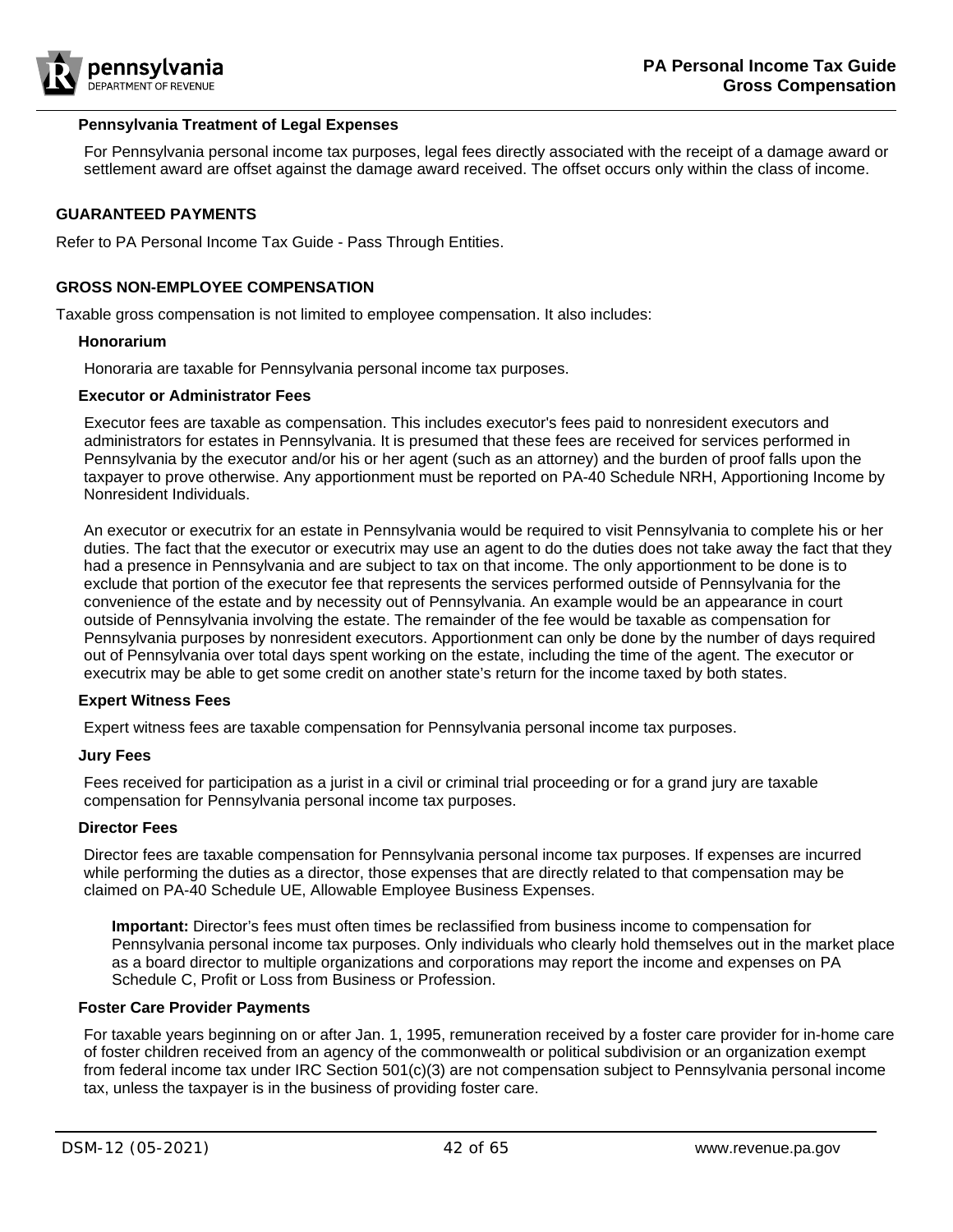

## <span id="page-42-0"></span>**Other Miscellaneous Compensation**

Miscellaneous Compensation also includes nonemployee compensation from sources other than a federal Form W–2 or 1099-MISC. It may include:

- Covenant not–to–compete;
- Damages or settlement for lost wages other than personal injury;
- Early distribution from retirement or pension plan;
- Television Game Show or "Reality" Show winnings;
- Medicare waiver (difficulty of care) payments;
- Whistleblower payments; or
- Other nonemployee compensation (description required).

#### <span id="page-42-1"></span>**Federal Form 1099–MISC Income**

Fees, commissions, rewards, golden parachute payments, damage awards, termination payments, fringe benefits or other items of non-employee compensation reported on federal Form 1099–MISC are taxable as compensation.

#### <span id="page-42-2"></span>**Pennsylvania Personal Income Tax Treatment of Household Employees**

A household employee, who can include babysitters, caretakers, nannies, health aides, private nurses, housekeepers, cleaning people, drivers, and yard workers, is a person hired to do any sort of household work as long as the employer retains the right to control the details of how the work is done. This differs from house workers obtained through an agency or self-employed workers who retain control of how the work is done. Generally, a self-employed worker provides his or her own tools and offers services to the public as an independent business. These individuals must file and report their income through the appropriate business schedule.

Since household employees are not subject to federal income tax withholding (although they may be subject to Social Security withholding), they are not subject to Pennsylvania income tax withholding.

## <span id="page-42-3"></span>**NONRESIDENT – ALLOCATION OF PENNSYLVANIA COMPENSATION**

#### <span id="page-42-4"></span>**Compensation from Sources within Pennsylvania**

If services are performed within Pennsylvania, the compensation for the services constitutes income from Pennsylvania sources, regardless of the following:

- Whether the services were performed as an employee;
- Whether the compensation is received in a taxable year after the year in which the services were performed; and/or
- Whether the compensation is received by someone other than the person who performed the services.

Some items of compensation may be based upon services relating to a single transaction or piece of work while other items may be based upon multiple transactions or piecework. Some may be based upon services of a continuing nature or services that are frequently recurring; and some constitutes prepaid income. Accordingly, different rules for allocating income to Pennsylvania sources may apply. They are explained below.

#### <span id="page-42-5"></span>**Commissions**

If a nonresident traveling salesperson, agent or other employee receives a commission for sales made or the performance of other services based upon the volume of business transacted by him or her, his or her items of income derived from or connected with Commonwealth sources include that proportion of the amount of the items attributable to the business which the volume of business transacted by him within this Commonwealth bears to the total volume of business transacted by him within and without this Commonwealth.

#### <span id="page-42-6"></span>**Compensation Based Upon Years of Continued Service**

If the amount of payment is based upon years of service or the total compensation received by the payee during his years of service, the payment shall be apportioned on the basis of the aggregated total number of working days worked within Pennsylvania during such years. This rule applies where, for example, a plan participant is to receive a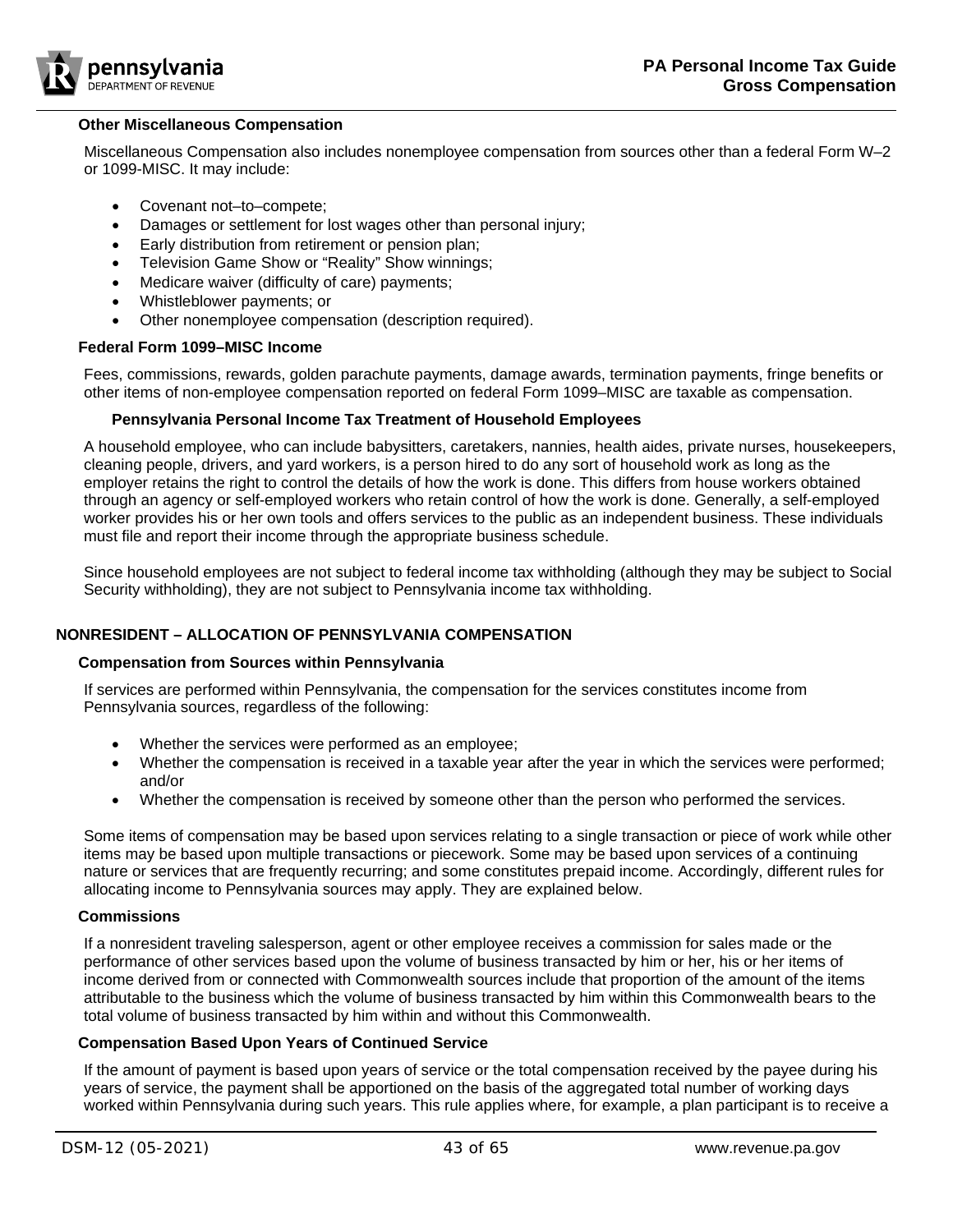

severance benefit of 2 percent of his final year's compensation times the years of service performed or a plan participant is to receive a benefit of 2 percent of the total compensation received during the payee's years of service.

## <span id="page-43-0"></span>**Compensation Paid on a Daily, Weekly, Biweekly, Semimonthly, Monthly, Quarterly, Semiannual or Annual Basis**

Compensation that is earned and paid—or is ordinarily earned and paid—on a weekly, biweekly, semimonthly, monthly, quarterly, semiannual or annual basis shall be allocated to Pennsylvania in the proportion that the total number of working days employed within Pennsylvania during the weekly, biweekly, semimonthly, monthly, quarterly, semiannual or annual period bears to the total number of working days during the period.

## <span id="page-43-1"></span>**Miscellaneous Compensation**

Miscellaneous compensation is compensation other than prepaid compensation, commissions, compensation based upon years of continued service, compensation from casual employments or compensation paid on a daily, weekly, biweekly, semimonthly, monthly, quarterly, semiannual or annual basis. If its payment accrual period is determinable, each payment of miscellaneous compensation shall be allocated to Pennsylvania in the proportion that the total number of working days employed within Pennsylvania during the payment's payment accrual period bears to the total number of working days during the payment's payment accrual period.

If its payment accrual period is not determinable, each payment of miscellaneous compensation shall be allocated to Pennsylvania in the proportion that the total number of working days employed within Pennsylvania during the last period of continuous employment preceding the payment bears to the total number of working days during such period.

## <span id="page-43-2"></span>**Prepaid Compensation**

Even when conditioned, directly or indirectly, on the future performance (or refraining from performance) of substantial services, payments for services not yet rendered are taxable to cash method taxpayers unless the possibility of forfeiture is substantial or they are repaid within the refundable period. Amounts paid exclusively to provide reasonable compensation for future services such as a covenant not to compete, however, cannot be allocated on a working days basis unless and until all services fixing the right to retain the payment have occurred. Accordingly, if the evidence shows that substantially all of the future services would have been performed in PA, then the prepayments are allocable to Pennsylvania. Otherwise, such amounts may be allocated only to the employee, director or officer place of residence at the time of payment.

Amounts that substantially exceed the reasonable value of future services or payments that are intended to provide a "stay bonus" or similar incentive, however, must be treated as compensation for prior and current services. Moreover, if there is no way to determine the portion of a payment attributable to prior or current services and the portion attributable to future services, the entire amount is allocable to prior and current services.

## <span id="page-43-3"></span>**Working Day Explained**

A working day is any calendar day upon which compensable work is done, regardless of how short the time. In determining the number of working days:

- No account whatsoever may be taken of nonworking days, including Saturdays, Sundays, holidays, days of absence because of illness or personal injury, vacation days, days of leave with pay, days of leave without pay, days where a person is on call if needed or days when work could not reasonably be expected to proceed because of strikes, weather conditions or other cause;
- The presence within a state or foreign country shall be disregarded if it is solely for the purpose of boarding a plane, ship, train or bus for travel to a destination outside such state or country or while traveling by motor, plane, or train through a state or foreign country to a destination outside such state or country; and
- Time spent in commuting or in traveling between work sites shall be disregarded.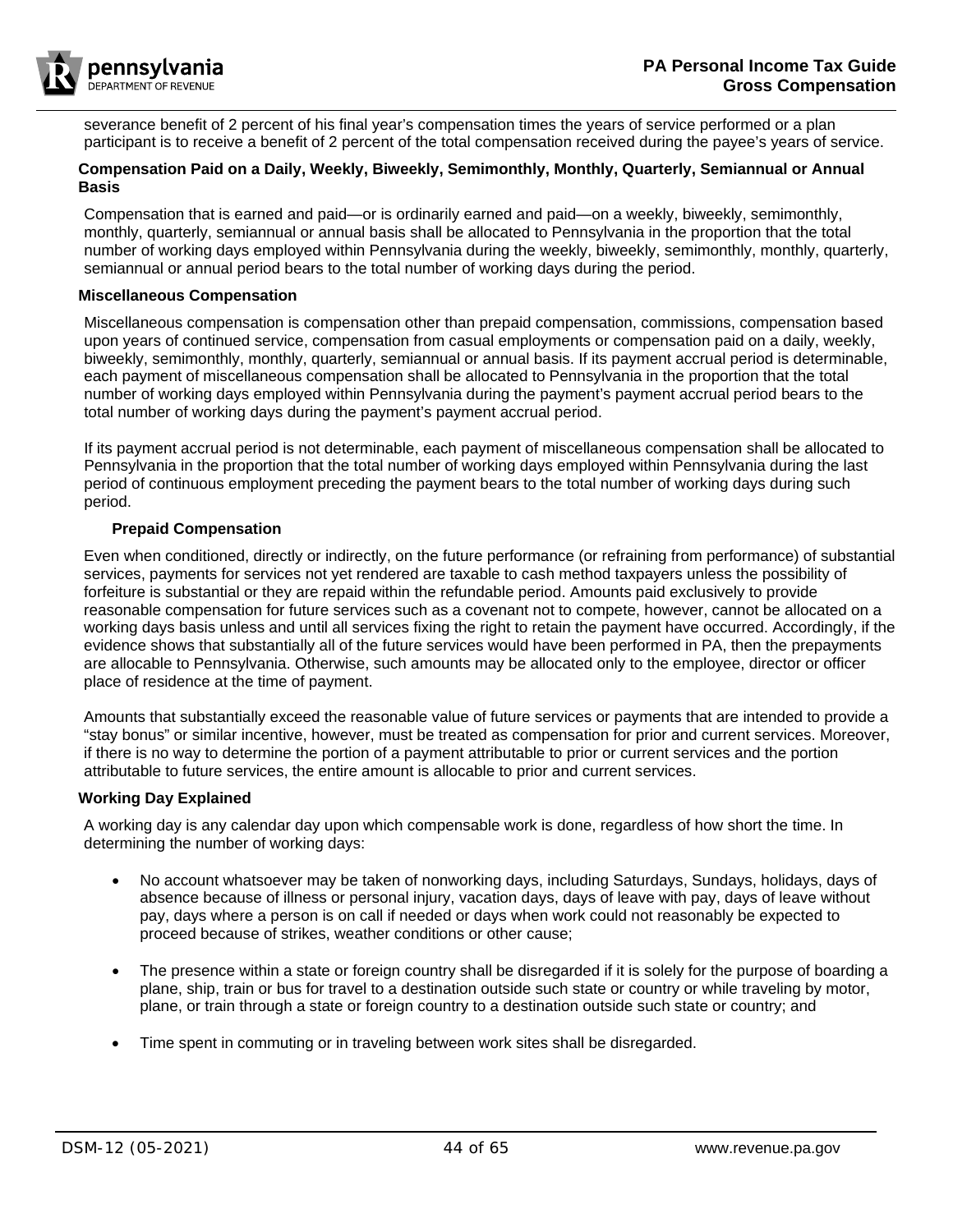

#### <span id="page-44-0"></span>**Working Days Employed within Pennsylvania Explained**

Where a worker is provided with a suitable office or other workplace within Pennsylvania or is maintaining an office-inhome or other workplace within Pennsylvania, a working day is employed within Pennsylvania if either:

- Some of the compensable work done during the calendar day is done in Pennsylvania; or
- All of the work done outside Pennsylvania was done there only for the worker's convenience or was not performed there of necessity in the service of the employer.

Conversely, where a worker is provided with a suitable office or workplace outside PA or is maintaining an office-inhome or other workplace outside Pennsylvania, a working day is employed within Pennsylvania only if some of the compensable work done during the calendar day is done in Pennsylvania for the convenience, and of necessity in the service, of the employer.

Time spent in performing the following services shall be disregarded in determining working days employed in Pennsylvania:

- Services performed by a nonresident individual who performs regularly assigned duties on a railroad in more than one state as an employee of an interstate rail carrier providing transportation;
- Services performed by a nonresident individual who performs regularly assigned duties with respect to a motor vehicle in more than one state as an employee of an interstate motor carrier or private carrier; and
- Services performed by a nonresident individual who performs regularly assigned duties on an aircraft in more than one state as the employee of an interstate air carrier, unless one-half or more of the employee's time in the employ of the employer in the calendar year is spent in performing services in this commonwealth.

#### <span id="page-44-1"></span>**The Convenience of the Employer Doctrine**

Pennsylvania, like many other states, follows the "*convenience-of-the-employer*" doctrine. It provides that compensation for services performed by nonresidents cannot be allocated to the services' actual places of performance if they were performed there only for the employee's convenience or if they were not performed there "of necessity in the service of the employer". In these instances, the compensation must be allocated only to the state (or among the states) where the employee is of necessity performing actual services in the service, and for the convenience, of the employer. The only factors considered under this doctrine are:

- Whether the services performed by an individual outside the taxing jurisdiction were performed in the service, and for the benefit, of the individual's employer; and,
- Whether such services were such that they could have been performed at an office of the employer within the taxing jurisdiction (or could have been performed at an office of the employer within the taxing jurisdiction had the employer made suitable accommodations available to the employee).

Consequently, under the "*convenience-of-the-employer*" doctrine, allocation depends upon whether the services in question are of a character required to be performed away from an office of the employer and outside the taxing jurisdiction or require highly specialized facilities not available at or near an office of the employer.

## <span id="page-44-2"></span>**Payment Accrual Period Explained**

A payment accrual period ends when all services fixing the right to receive, or the duty to pay, the payment have occurred. The period begins when any of the activities that is required to establish that right or duty is begun. In determining payment accrual periods:

- The inability to ascertain the amount of payment with reasonable accuracy or doubts as to ability to collect shall be disregarded; and
- It is immaterial whether an immediate right to receive, or duty to pay, has arisen, whether the payment may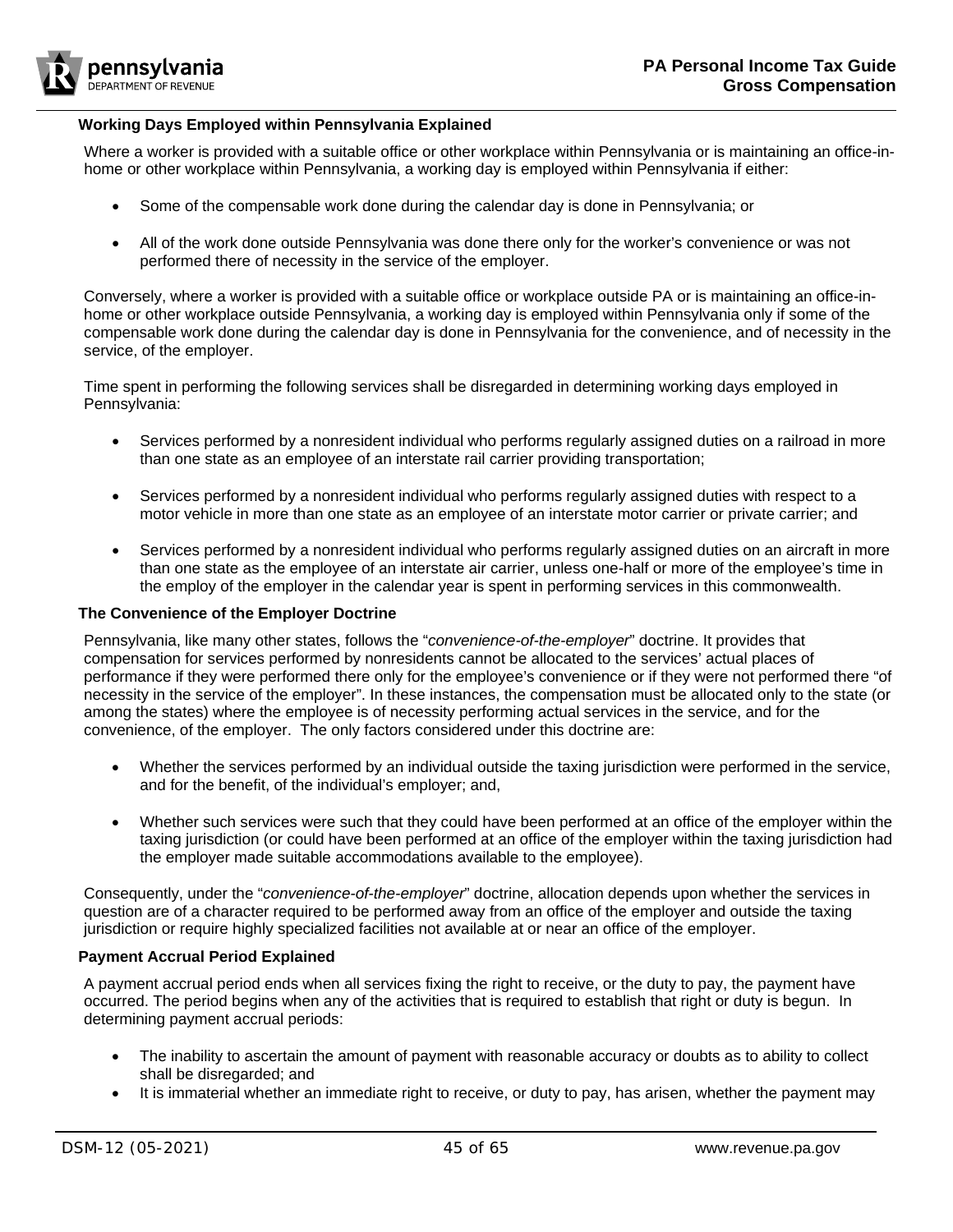

later be repaid or whether the right to receive payment is subject to forfeiture. It is also immaterial whether the right is enforceable at law or in equity or is unenforceable or the duty is a legal or moral duty.

#### <span id="page-45-0"></span>**Retirement Income**

A nonresident's "retirement income" as defined at 4 U.S.C. §114 is not allocable to Pennsylvania if it is part of a series of substantially equal periodic payments made not less frequently than annually for the life or life expectancy of the recipient (or the joint lives or joint life expectancies of the recipient and the designated beneficiary of the recipient), or a period of not less than 10 years.

#### <span id="page-45-1"></span>**DISCHARGE OF INDEBTEDNESS**

#### <span id="page-45-2"></span>**Discharge of Indebtedness Income for Pennsylvania Personal Income Tax**

Refer to the PA Personal Income Tax Guide - Cancellation of Debt for Pennsylvania Personal Income Tax Purposes.

#### • **Insolvent Individuals**

Insolvent individuals not filing for bankruptcy recognize cancellation of debt as income. The reportable amount is the lesser of:

- o The amount of indebtedness forgiven or discharged; or
- o The excess over the taxpayer's net worth as computed using generally accepted accounting principles (GAAP) immediately after the cancellation.

If an insolvent individual is not rendered solvent by the cancellation of debt, no income is recognized.

#### • **Solvent Individuals**

Solvent individuals would report the amount of indebtedness forgiven or discharged as income.

#### • **Individuals filing for Bankruptcy**

Unless the case is dismissed, an individual bankruptcy filed under Chapter 7, 11, or 12 of the Bankruptcy Act leads to the creation of a bankruptcy estate and no income shall be considered to have been realized by reason of discharge of indebtedness under bankruptcy laws.

#### <span id="page-45-3"></span>**When Is It Taxable**

Income from cancellation of debt is taxable in Pennsylvania in only two circumstances:

- Under GAAP, the debt forgiven was considered a liability; and
- Where the debt forgiven constitutes a *quid pro quo* or incentive that would be taxable under Pennsylvania personal income tax law if it had been paid to the debtor in cash or in property. For example, when student loan debt is forgiven or paid by an employer as an incentive for an employee to work for that employer, the debt forgiveness is considered compensation.

#### <span id="page-45-4"></span>**Class of income**

If the debt forgiveness relates to rent, royalty, patent, or copyright income, it is reported in that class.

## <span id="page-45-5"></span>**ANNUITIES**

## <span id="page-45-6"></span>**Employer Annuity Plan**

## • **Features**

An employer-sponsored plan that provides benefits to employees or their beneficiaries without a trust under annuity or endowment contracts which are held by the employer until such time as the employee separates from service by retirement constitute an employer's annuity plan. Under such plans, contributions are paid toward the purchase of the contracts for the exclusive benefit of the employees or their beneficiaries, and there is a definite written arrangement between the employer and insurer that refunds of premiums, if any, will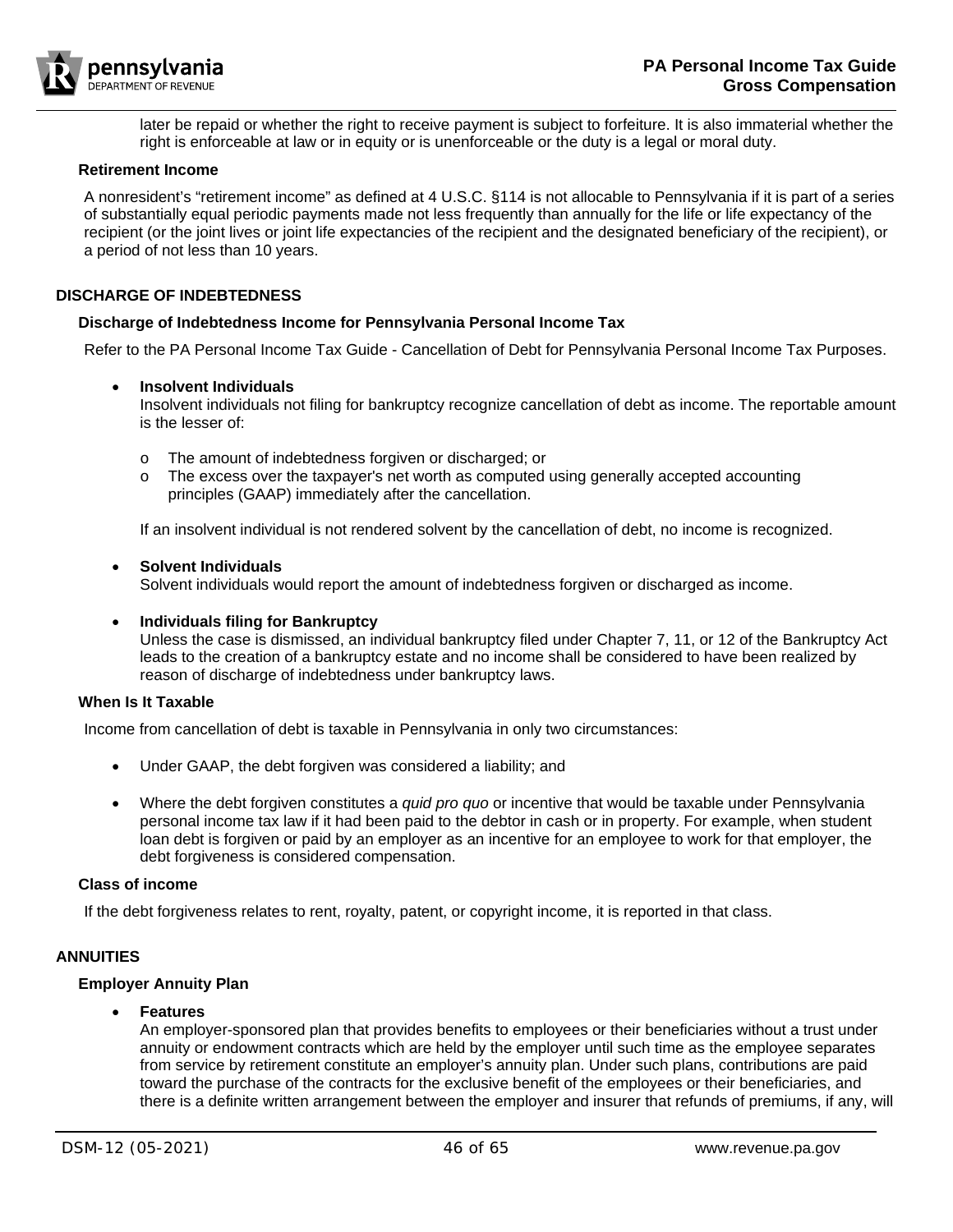

be applied within the taxable year of the employer in which received or within the next succeeding taxable year toward the purchase of annuities or endowments under the plan.

## • **Premium Payments**

The following rules apply to premium payments for employees' annuity or endowment plans:

- o Amounts voluntarily paid by an employee for an insurance contract forming part of a deferred compensation plan for the exclusive benefit of plan participants and their beneficiaries are not deductible. They constitute the employee's cost of investment in the plan contract.
- o Amounts lawfully deducted and withheld from the compensation of an employee and paid for an insurance contract forming part of a deferred compensation plan for the exclusive benefit of plan participants and their beneficiaries are received by the employee as compensation at the time the deduction is made and are treated as amounts voluntarily contributed by the employee.
- $\circ$  Premium payments made under a contributory plan by an employer on behalf of an employee at the election of the employee pursuant to a cash or deferred arrangement or salary reduction agreement are received by the employee as compensation at the time the contribution is made and are treated as amounts voluntarily contributed by the employee.
- $\circ$  Employer premium payments for an insurance contract under a plan are excludible from tax if the plan participant's rights are nontransferable and subject to a substantial risk of forfeiture or penalty.

#### • **Distributions**

- o Distributions are excludible from tax if they constitute a qualified annuity. "Qualified annuity" is defined at 61 PA Code § 101.1 to be an arrangement under which the payee is entitled to equal, or substantially equal periodic payments, paid at least annually, for any of the following periods:
	- The life of the participant, or, if applicable, the joint lives of the recipient and recipient's designated beneficiary;
	- The life expectancy of the participant, or, if applicable, the joint life expectancies of the recipient and recipient's designated beneficiary; or
	- A period of at least 10 years.
- o Withdrawals of employee contributions.
	- Actual or constructive pre-retirement withdrawals of one's own contributions and accumulated plan earnings are taxable only to the extent allocable to the earnings. The extent to which such withdrawals are taxable as compensation shall be determined using the cost recovery method of accounting.
- o Pre-retirement withdrawals of employer contributions. Actual or constructive pre-retirement employee withdrawals upon severance of employment without retiring of employer premiums or earnings constitute taxable severance pay.

## • **Terminated Plan Annuities**

Annuity contracts that are purchased by an employer upon the termination of a deferred compensation plan are taxed the same as employees' annuity or endowment plans.

# <span id="page-46-0"></span>**Nonqualified Annuities**

An annuity that a service provider buys on his own, rather than through a qualified employer sponsored plan or individual retirement arrangement, is a non-qualified annuity. Amounts received under nonqualified annuities are not taxable as compensation. They constitute taxable interest to the extent they are includible in gross income for Federal tax purposes.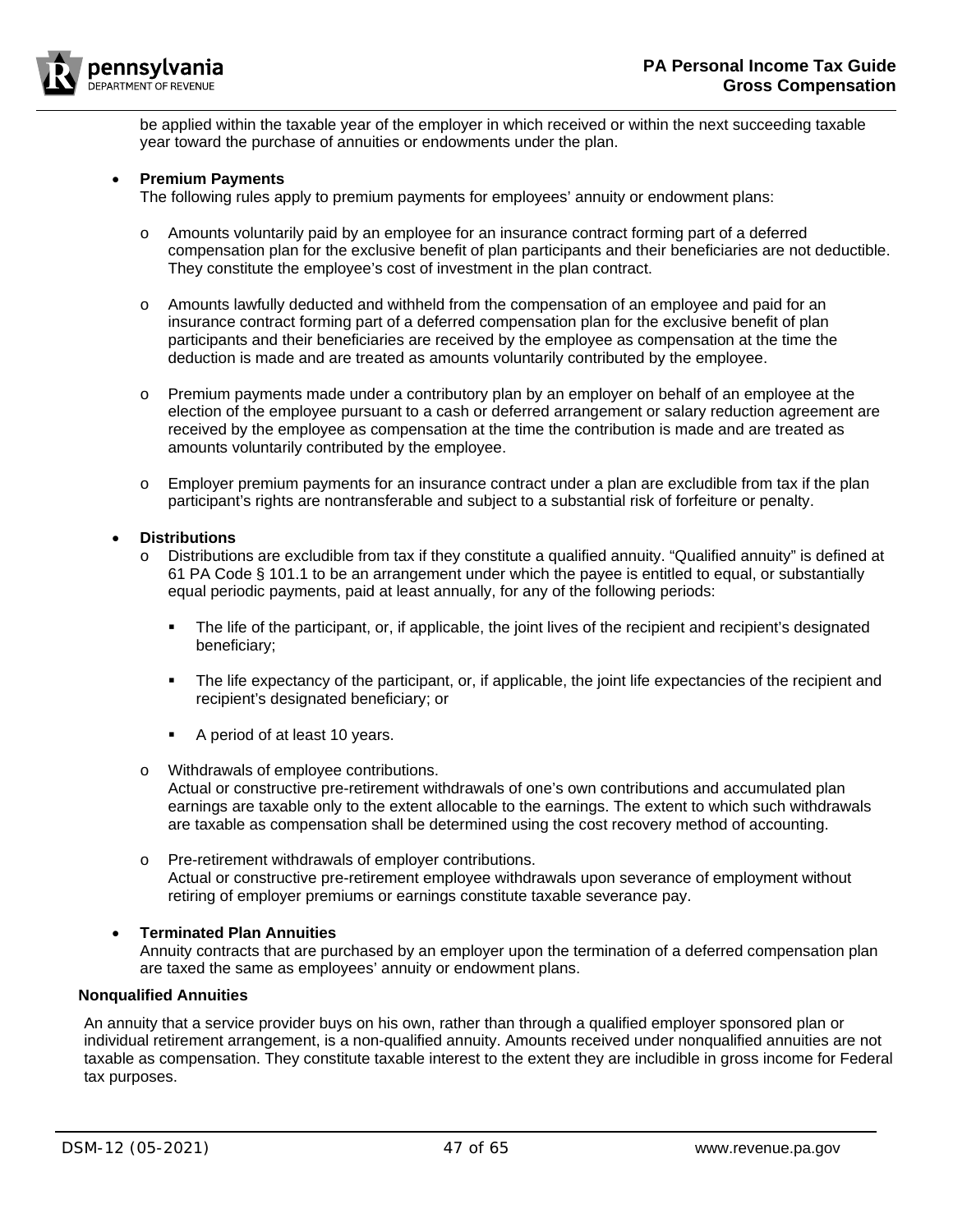

#### <span id="page-47-0"></span>**Non-Employee Benefit Annuities**

If you invested in a retirement annuity that is not part of an employer-sponsored program or a commonly recognized retirement program, you have Pennsylvania-taxable income when you begin receiving annuity payments. You must report the difference between the amount you receive and your previously taxed investment as taxable gain on a PA-40 Schedule D, Sale, Exchange, or Disposition of Property. If you receive periodic payments, you use the costrecovery method to report the taxable gain.

For taxable years beginning after Dec. 31, 2004, income from annuity contracts purchased as retirement annuities that are not from an employer sponsored retirement annuity, or are not part of an employer sponsored program, are now taxable as interest income. Any income from these types of plans that is taxable for federal income tax purposes is now taxable for Pennsylvania personal income tax purposes as interest income as a result of Act 40 of Jul. 7, 2005. Act 40 also provided that that amounts paid under contract of life insurance or endowment, which may be included in gross income for federal income tax purposes, are also subject to Pennsylvania personal income tax as interest income. Previously, the income received from an annuity that you purchased, including a retirement annuity that is not part of an employer-sponsored retirement program was reported as gain on the sale, exchange, or disposition of property. The old rules for annuities are explained in PA Personal Income Tax Guide – Interest, and PA Personal Income Tax Guide - Net Gains (Losses) From the Sale, Exchange or Disposition of Property.

#### <span id="page-47-1"></span>**Life Insurance Annuity Contracts**

Act 2005–40 provides the taxability of an exchange of life insurance annuity contracts will follow the requirements of Section 1035 of the Internal Revenue Code. Therefore, do not report the gain (loss) on the sale, exchange or disposition of any insurance contracts that include:

- An exchange of a life insurance contract for another life insurance contract, an endowment contract, or an annuity contract;
- An exchange of an annuity contract for another annuity contract;
- An exchange of an endowment contract for an annuity contract; or
- An exchange of one endowment contract for another endowment contract if the dates for payments begin on or before the original contract's payment dates.

If the exchange of contracts has the effect of transferring property to a non-U.S. person, the gain or loss is not tax exempt. If cash or other boot is involved with the exchange of the contracts, the gain or loss is also not tax-exempt.

Under these rules, if there is no cash involved, the exchange will be tax-free. If the exchange involves cash, the amount of cash received will be taxable as interest income. This shall apply to taxable years beginning after Dec. 31, 2004.

## <span id="page-47-3"></span><span id="page-47-2"></span>**PENNSYLVANIA ELIGIBLE RETIREMENT PLANS**

## **Criteria for A Plan to Qualify as an Eligible Pennsylvania Retirement Plan**

A plan is considered an eligible Pennsylvania retirement plan if, at a minimum, the plan has four characteristics:

- The plan is reduced to writing and has been communicated to the participants;
- The plan establishes eligibility requirements for separation of service or a combination of old age or infirmity, and long-continued service;
- The plan provides for payments to be made at regularly recurring intervals after their separation from service by retirement which continues at least until death. An option for a lump sum payments or payments does not disqualify the retirement nature of the plan as long as the other provisions are provided; and
- The plan does not permit the distribution of program benefits to any employee until termination of employment except for incidental disability benefits or the return of the employee's previously taxed contributions and income or gains if the employee is required to contribute to the pension plan.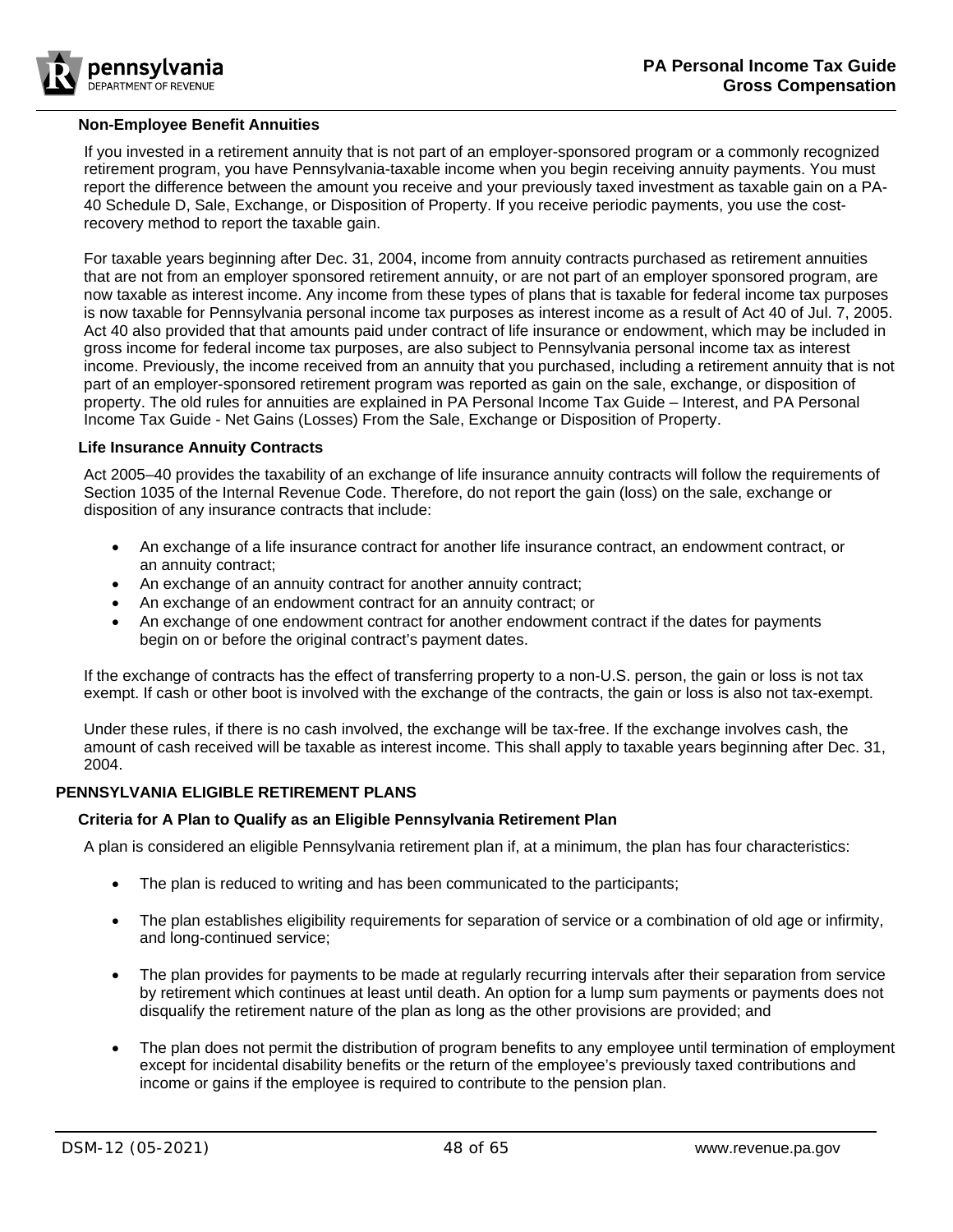

Generally, eligible Pennsylvania retirement plans include qualified pension plans under Section 401(a) of the Internal Revenue Code (defined benefit plans and defined contributions plans), IRAs (individual retirement accounts and annuities), Roth IRAs, Simplified Employee Pension Plans (SEPs), and Keogh plans.

For a plan that is not an employer provided plan and has no specific retirement criteria, such as an IRA, the qualifying retirement age is the period after which a distribution will not be subject to penalty for early withdrawal for Federal Income tax purposes (such as age 59 ½, death, disability).

#### <span id="page-48-0"></span>**Contributions to a Retirement Plan**

Employee contributions to any retirement plan are always taxable as compensation.

Employer contributions on behalf of an employee to a retirement plan are not considered received at the time of contribution and are not included in the employee's compensation at the time of contribution.

A self-employed individual or a partner in a partnership is not an employee. Therefore, contributions to a retirement plan by a self-employed individual or by a partnership on behalf of a partner are included in the individual or partner's income and are not deductible as a business expense.

#### <span id="page-48-1"></span>**Exempt Distributions from an Employer Provided Retirement Plan**

Under Pennsylvania law, payments commonly recognized as old age or retirement benefits are not subject to tax. In order to be considered exempt retirement benefits, the payments must come from an eligible Pennsylvania retirement plan and must be paid to persons retired from service after reaching a specific age or after a stated period of employment.

#### <span id="page-48-2"></span>**Plan other than Employer Provided Retirement Plan**

If a taxpayer receives distributions from a plan that is not an employer provided plan, such as an Individual Retirement Arrangement (IRA), the department will consider the distributions exempt retirement income so long as the taxpayer is not required to pay a penalty for early withdrawal. For example, if a taxpayer received a distribution from an IRA after retirement, death, disability, separation from service unforeseeable emergency or attaining the age of 59½ and a penalty is not paid, the distribution is not included in the taxpayer's compensation.

For additional information regarding IRAs, refer to Personal Income Tax Bulletin 2008-01.

## <span id="page-48-3"></span>**Early Distributions from an Eligible Pennsylvania Retirement Plan**

Distributions from an eligible Pennsylvania retirement plan before retirement age or years of service are taxable in the year received to the extent that the distributions exceed previously taxed contributions. Early distributions are deemed to come from previously taxed contributions first (cost recovery method).

# <span id="page-48-4"></span>**Distributions to Beneficiaries and Rollovers**

Payments paid to the estate or designated beneficiary of a participant by reason of the participant's death are not subject to PA PIT.

Payments received from an eligible Pennsylvania retirement plan which are rolled over into another plan, where the transferred amounts are not includable in income for federal income tax purposes are not included in the plan participant's taxable compensation.

## <span id="page-48-5"></span>**TREATMENT OF INVESTMENT EARNINGS BY AN ELIGIBLE PENNSYLVANIA RETIREMENT TRUST FUND**

Investment earnings on funds deposited into an eligible Pennsylvania retirement trust fund are not taxable to the employee when earned provided that the employee has not constructively received the earnings. Investment earnings on funds held in an eligible PA retirement plan trust fund that are received at retirement age are not taxable retirement income.

## <span id="page-48-6"></span>**Employee Stock Ownership Plans**

Employee Stock Ownership Plans are not eligible retirement plans for Pennsylvania personal income tax purposes;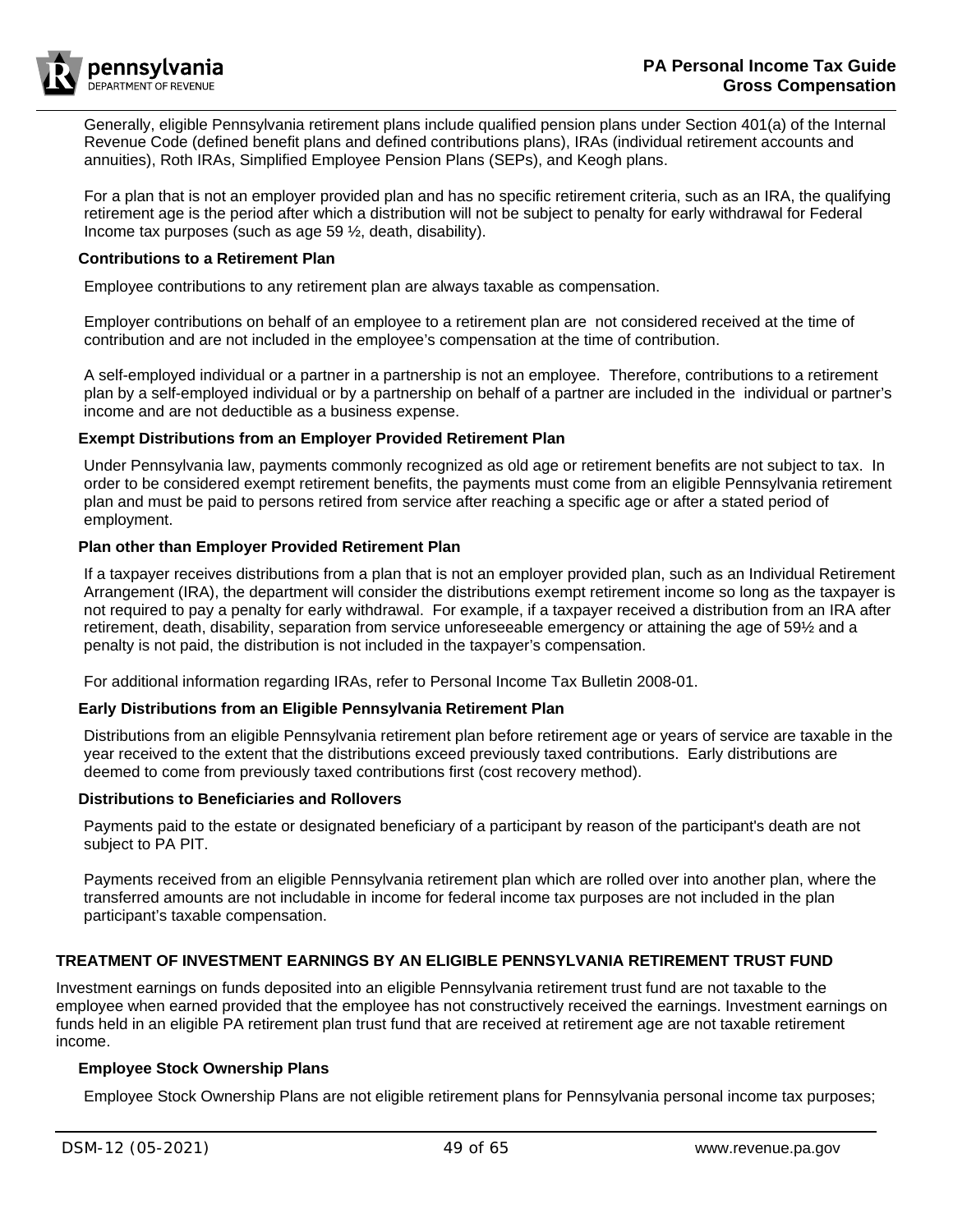

therefore, all distributions in excess of previously taxed employee contributions are taxable.

## <span id="page-49-0"></span>**NONQUALIFIED DEFERRED COMPENSATION PLANS**

Pennsylvania follows many of the provisions established by the Internal Revenue Code with respect to when to include certain deferrals of compensation as income for Pennsylvania personal income tax purposes. For purposes of determining when deferred compensation of employees (other than employees of exempt organizations and State and local governments) is required to be included in income, the rules of sections 83, 409A and 451 of the Internal Revenue Code apply. For purposes of determining when deferred compensation of employees of exempt organizations and State and local governments is required to be included in income, the rules of sections 83, 409A, 451 and 457 of the Internal Revenue Code apply. Distributions from nonqualified deferred compensation plans attributable to elective deferrals and earnings thereon are taxable at the time of the distributions irrespective of retirement.

For additional information regarding nonqualified deferred compensation plans, refer to Personal Income Tax Bulletin 2005-03.

# <span id="page-49-1"></span>**PROFIT-SHARING PLANS**

Under Pennsylvania case law, including Gosewisch v. Commonwealth, 40 Pa Commw. 565, 397 A2d 1288 (1979), profitsharing plans are taxable as Pennsylvania compensation. In Gosewisch, a distribution was made to the taxpayer from the "Profit-sharing Trust" and was considered to be remuneration received for services rendered. Since it was a severance, not a retirement benefit, the court held that the payment was compensation as defined in the Code and the regulations.

Pursuant to the *Gosewisch* case, during 2001, the department adopted provisions in Regulation Section 1.101 which provide that "Severance Pay" under Pennsylvania personal income tax law is defined as follows:

#### <span id="page-49-2"></span>**Severance Pay**

A payment made upon separation from employment under a plan, including a stock bonus or profits sharing plan formed by a trust that meets the requirements for qualification described in section 401 of the IRC (26 U.S.C.A. §401) or employee stock ownership plan, with one or more of the following attributes:

- The amount of earnings on contributions or allocations of contributions or earnings and the amount of benefits are determined with regard to the current or accumulated profits or losses of the employer;
- The employer can contribute only in those years when it has current or accumulated profits;
- The employer's contributions can fluctuate depending on the level of its profits;
- The employer's contributions are made out of current or accumulated profits;
- Distributions are paid with respect to stock of a corporation that is held by an employee stock ownership plan.

## <span id="page-49-3"></span>**Taxable Employee Contributions**

Employee contributions are taxable in the year of contributions or deferral.

## <span id="page-49-4"></span>**Non-Taxable Employer Contributions**

Employee contributions are not taxable if held in trust and no there is constructive receipt.

## <span id="page-49-5"></span>**Distributions**

All distributions in excess of previously taxed employee contributions are taxable.

# <span id="page-49-6"></span>**EMPLOYER WELFARE PLANS**

Employee welfare benefit programs are established by employers to provide welfare benefits to employees or their beneficiaries, such as dependent care assistance; life-; accident- or health insurance coverage; local services; medical benefits; supplemental unemployment compensation (SUB); tuition reductions; disability benefits; strike benefits and dismissal pay.

## <span id="page-49-7"></span>**Taxation of Certain Benefits for Pennsylvania Personal Income Tax**

## • **Employee Welfare Benefit Program Benefits**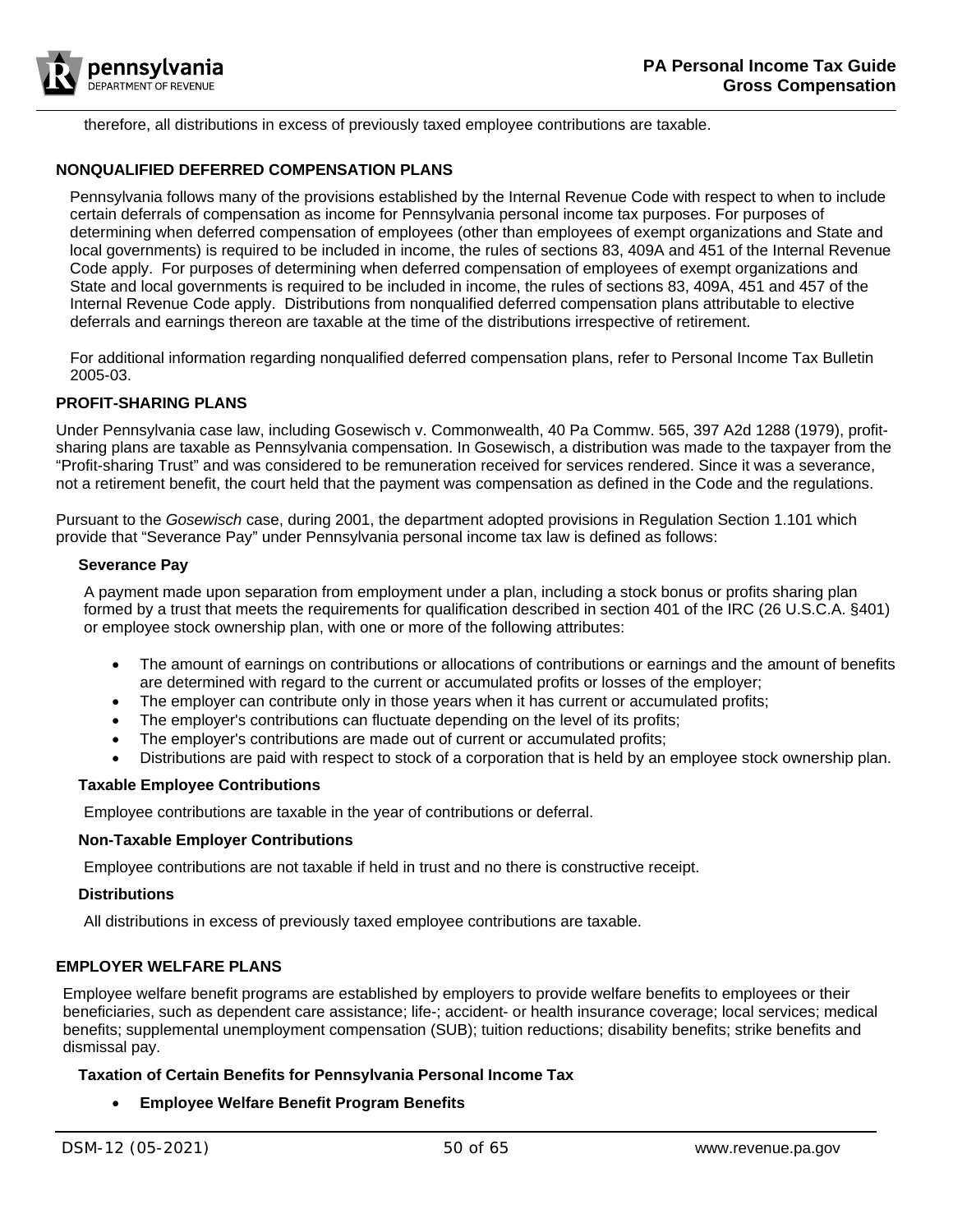

All welfare benefit program benefits are taxable in the year received to the extent they are attributable to contributions by the employer that were not includable in the income of the employee or were paid by the employer except:

- o Amounts received for the permanent loss or loss of use of a part or function of the body or permanent disfigurement or in reimbursement of expenses incurred for medical care;
- o Amounts which are computed with reference to the nature of a sickness or injury and without regard to the period the employee is absent from work;
- o Amounts (other than regular wages or sick-leave pay) which are computed with record to the period that the employee is absent from work due to sickness or disability;
- o Strike benefits;
- o Supplemental Unemployment Compensation (SUB). For a payment to qualify as SUB pay, it must be made periodically during the period of actual unemployment and must continue only for the period of actual unemployment. Lump sum payments are taxable;
- o Amounts paid to the beneficiaries or the estate of an employee by reason of the death of the employee; or
- o The fair market value of employer-provided dependent care facilities.
- **Plan Requirements for Qualifying as an Eligible Pennsylvania Welfare and Benefit Plan** Employers establish and maintain employee welfare benefit plans to provide miscellaneous benefits to eligible employees or their beneficiaries. Unless specifically excluded, Box 16 of federal Form W–2 includes the cost of the Pennsylvania-taxable benefits that your employer provides. Your employer must include the value of these benefits, regardless of the type of plan your employer has.

# <span id="page-50-0"></span>**Employee Contributions – Taxable**

Deferred-payment program or welfare benefit program contributions deducted from the compensation of an employee; voluntary employee contributions; and contributions made by an employer pursuant to a cash or deferred arrangement under which the employee may unilaterally elect to have the employer either make the payments as contributions to the profit-sharing or stock bonus plan, money purchase plan, Federal Employee's Thrift Savings Plan or 401(k) Plan or 403(b) plan or other program on behalf of the employee or to the employee directly in cash, are not excludable from the employee's Pennsylvania income.

| <b>Type of Compensation</b><br><b>Employer contributions to -</b>                                                                                                                  | Taxable<br><b>Description</b>                                                                    | <b>Nontaxable</b><br><b>Description</b>                                                                                                                          |
|------------------------------------------------------------------------------------------------------------------------------------------------------------------------------------|--------------------------------------------------------------------------------------------------|------------------------------------------------------------------------------------------------------------------------------------------------------------------|
| Employer-sponsored eligible<br>Pennsylvania retirement plans; and or                                                                                                               | Employer contributions to plans<br>or trust s are taxable if<br>constructive receipt by employee | Employer contributions are not taxable<br>when contributed, provided there is no<br>constructive receipt under Pennsylvania<br>personal income tax rules.        |
| Nonqualified deferred compensation<br>plans that are non-eligible Pennsylvania<br>retirement plans and/or                                                                          | Employer contributions to plans<br>or trust s are taxable if<br>constructive receipt by employee | Employer contributions are not taxable<br>when contributed, provided there is no<br>constructive receipt under the<br>Pennsylvania personal income tax<br>rules. |
| Federal qualified plans that are not<br>eligible Pennsylvania retirement plans                                                                                                     | Treated as a nonqualified<br>deferred compensation plan                                          | Employer contributions are not taxable<br>when contributed, provided there is no<br>constructive receipt under the<br>Pennsylvania personal income tax rules     |
| Distributions of employer contributions<br>and investment earnings on non-eligible<br>employer contributions from employer<br>sponsored nonqualified deferred<br>compensation plan | Always taxable as compensation                                                                   |                                                                                                                                                                  |

# <span id="page-50-1"></span>**Pennsylvania Taxation of Contributions to and Distributions from Eligible Pennsylvania Retirement Plans**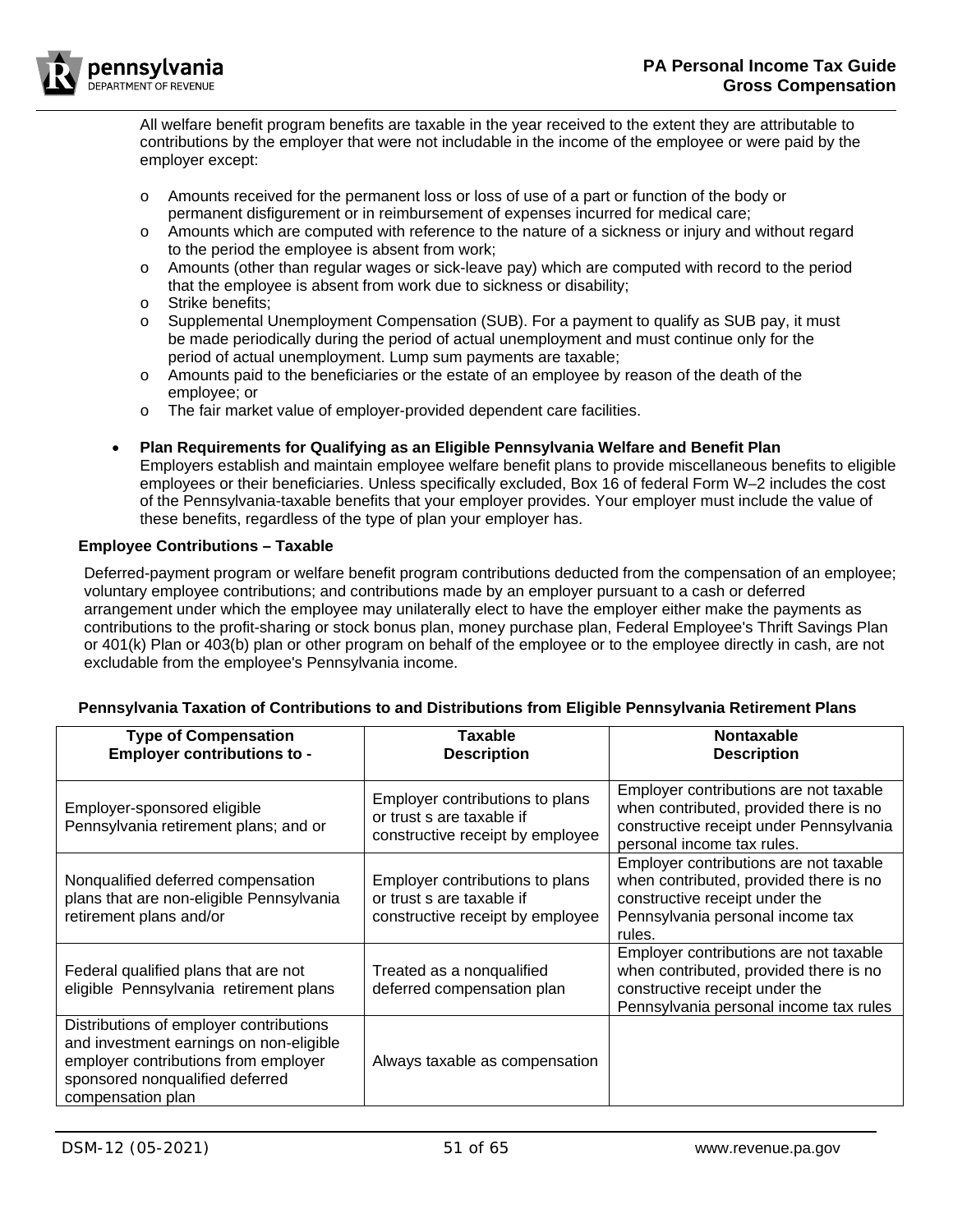

 $\Gamma$ 

| Distributions of employer contributions<br>and investment earnings on employee<br>contributions from employer sponsored<br>nonqualified deferred compensation plan<br>meeting the requirements of an eligible<br>Pennsylvania retirement plan                                     | Any payment of employer<br>contribution and investment<br>earnings prior to retirement age<br>are taxable PA compensation                                                                                                                                                                                                                                                                                                                                                                                                                            | Not taxable if the amounts are received<br>at or after retirement age and after<br>retirement from service with the<br>employer.                        |
|-----------------------------------------------------------------------------------------------------------------------------------------------------------------------------------------------------------------------------------------------------------------------------------|------------------------------------------------------------------------------------------------------------------------------------------------------------------------------------------------------------------------------------------------------------------------------------------------------------------------------------------------------------------------------------------------------------------------------------------------------------------------------------------------------------------------------------------------------|---------------------------------------------------------------------------------------------------------------------------------------------------------|
| Distributions of employer contributions<br>from employer- sponsored qualified<br>federal retirement plan that is non-eligible<br>Pennsylvania retirement plan (e.g., profit-<br>sharing plan providing no option to<br>receive an annuity or an employee stock<br>ownership plan) | Taxable as compensation. The<br>fact that the plan is a qualified<br>plan for federal income<br>taxpayers is not controlling.<br>The plan is not an eligible<br>Pennsylvania retirement plan.<br>ESOPs may be qualified federal<br>plans, but they are non-eligible<br>Pennsylvania retirement plans.                                                                                                                                                                                                                                                |                                                                                                                                                         |
| Distributions of employee contributions<br>and investment earnings on employee<br>contributions                                                                                                                                                                                   | Distributions received before<br>retirement age                                                                                                                                                                                                                                                                                                                                                                                                                                                                                                      |                                                                                                                                                         |
| Distributions of employee contributions<br>from an eligible Pennsylvania retirement<br>plan                                                                                                                                                                                       | Taxable to extent of excess<br>determined under the cost<br>recovery method for amounts<br>received prior to retirement                                                                                                                                                                                                                                                                                                                                                                                                                              | After retirement age, not taxable                                                                                                                       |
| Distribution of employee contribution from<br>a nonqualified deferred compensation<br>plan that is not an eligible Pennsylvania<br>retirement plan                                                                                                                                | Taxable to extent of excess<br>determined under the cost<br>recovery method                                                                                                                                                                                                                                                                                                                                                                                                                                                                          | Not taxable - only to extent of amounts<br>previously included in income on prior<br>PA-40, Individual Income Tax Returns<br>and/or amounts contributed |
| Distribution of employee contributions<br>from a qualified federal plan which is not<br>an eligible Pennsylvania retirement plan<br>e.g. profit-sharing plan not providing an<br>option for an annuity of ESOP employee<br>stock ownership plan                                   | Taxable to extent of excess<br>determined under the cost<br>recovery method                                                                                                                                                                                                                                                                                                                                                                                                                                                                          | Not taxable - only to extent of amounts<br>previously included in income on prior<br>PA-40, Individual Income Tax Returns<br>and/or amounts contributed |
|                                                                                                                                                                                                                                                                                   | If you invested in a retirement<br>annuity that is not part of an<br>employer-sponsored program or<br>a commonly recognized<br>retirement program, you have<br>PA-taxable income when you<br>begin receiving annuity<br>payments. You must report the<br>difference between the amount<br>you receive and your previously<br>taxed investment as taxable gain<br>on a PA-40 Schedule D, Sale,<br>Exchange, or Disposition of<br>Property. (If you receive periodic<br>payments, you use the cost-<br>recovery method to report the<br>taxable gain.) |                                                                                                                                                         |
| Annuities (other than employer sponsored<br>retirement plan annuities)                                                                                                                                                                                                            |                                                                                                                                                                                                                                                                                                                                                                                                                                                                                                                                                      | To the extent of previously taxed<br>investment                                                                                                         |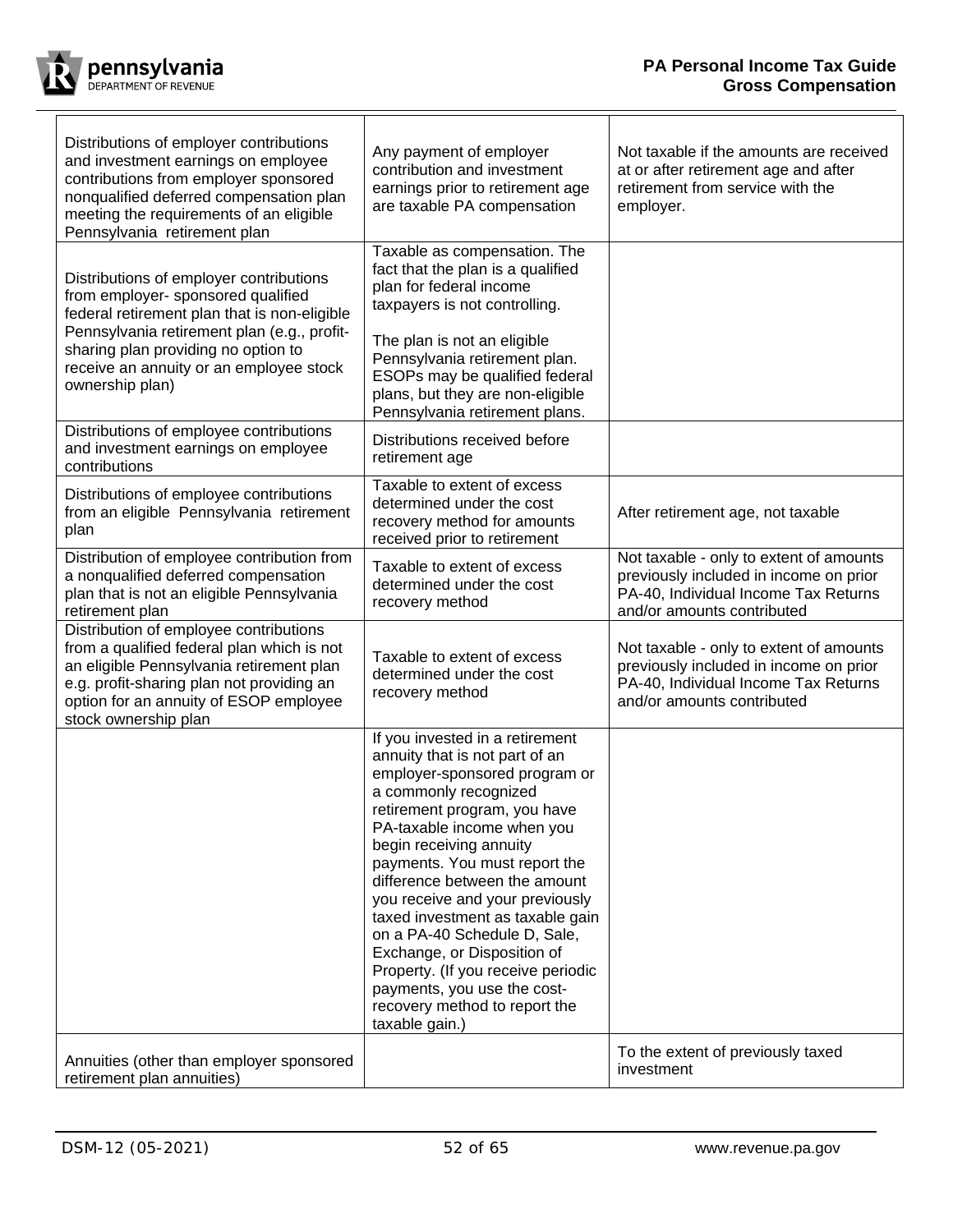

| Roth IRA - Federal          | Contributions not deductible | Distributions are includable in income to<br>the extent that contributions were not<br>previously included if made before the<br>individual for whom the account is<br>maintained obtains age 591/2 and retires<br>from service or if the plan makes no<br>provision for payments at regularly<br>recurring intervals continuing at least<br>until the participant's death. |
|-----------------------------|------------------------------|-----------------------------------------------------------------------------------------------------------------------------------------------------------------------------------------------------------------------------------------------------------------------------------------------------------------------------------------------------------------------------|
| Traditional IRA - Federal   | Contributions not deductible | Amounts withdrawn from an IRA are<br>includable in income to the extent that<br>contributions and income earned on<br>such contributions were not taxed<br>previously except -                                                                                                                                                                                              |
|                             |                              | Payments, including lump sum<br>distributions, made on or after<br>retirement and reaching the age of 591/2<br>years;                                                                                                                                                                                                                                                       |
|                             |                              | Payments received at regularly<br>recurring intervals during periods of<br>disability by reason of disability;                                                                                                                                                                                                                                                              |
|                             |                              | Payments paid to the estate or<br>designated beneficiary of the participant<br>by reason of the participant's death;                                                                                                                                                                                                                                                        |
|                             |                              | Payments that are rolled over into<br>another IRA or into a qualifying old age<br>or retirement benefit program where the<br>transferred amounts are not includable<br>in income for federal income tax<br>purposes.                                                                                                                                                        |
| Nondeductible IRA - Federal |                              |                                                                                                                                                                                                                                                                                                                                                                             |

# <span id="page-52-0"></span>**FEDERAL FORM 1099-R RECONCILIATION FOR PENNSYLVANIA PERSONAL INCOME TAX**

Federal Form 1099R is used to report income received from pensions, annuities, profit sharing plans, IRAs, insurance contracts, *etc.* The 1099R designates the taxable amount for federal purposes but not for Pennsylvania. You have to apply Pennsylvania rules described in Table - Form 1099R Reconciliation [for Pennsylvania Personal Income Tax](#page-54-0) to determine what portion, if any, is taxable for Pennsylvania. Pennsylvania law does not follow federal law concerning early retirement options for IRAs, IRC Section 401 plans, 403 plans, and other federally-qualified plans. To determine if the amount you received is taxable in Pennsylvania, review Boxes 1 through 3 (the amount you received or your distributions) and the Pennsylvania tax treatment of Box 7 (the codes that will help determine the taxability of your distribution). The federal codes contained in Box 7 of federal Form 1099R include:

# <span id="page-52-1"></span>**Code 1 & 2 Early Distribution**

This distribution is taxable for Pennsylvania purposes, unless - (1) your pension or retirement plan was an eligible plan for Pennsylvania tax purposes, and (2) you retired after meeting the age conditions of the plan or years of service conditions of the plan. If your plan was not an eligible plan, or if you have not attained the age or years of service required under the plan to retire, you must determine the Pennsylvania taxable amount of your distribution. You must use the cost recovery method to determine this amount.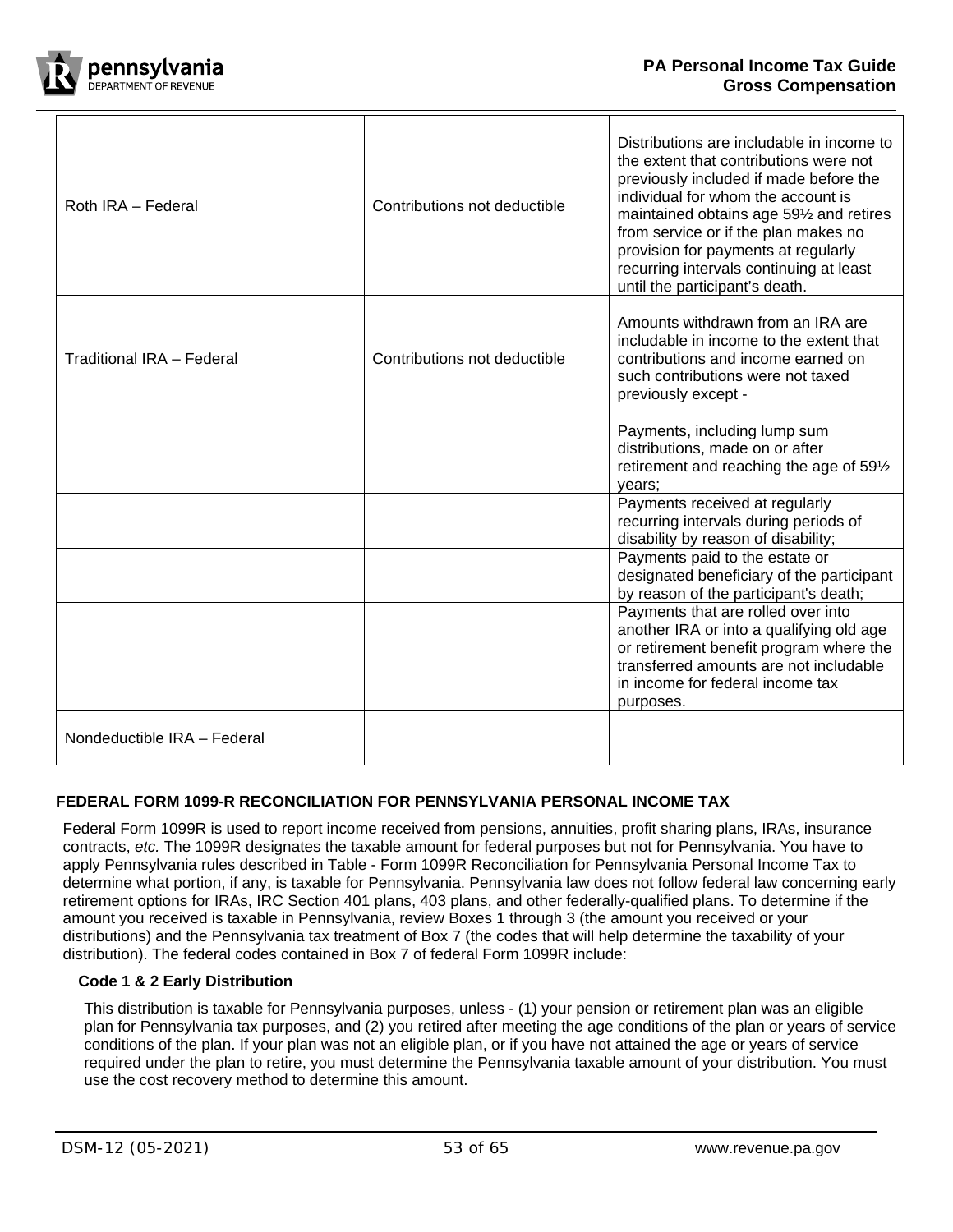

**Important:** If you are not sure whether your plan was an eligible retirement plan under Pennsylvania tax law, ask your plan administrator.

#### <span id="page-53-0"></span>**Code 3 or 4 Death/Disability Distribution**

This is a distribution due to death and/or disability. A distribution due to death is not taxable for Pennsylvania purposes. A distribution due to disability generally is not taxable for Pennsylvania purposes.

#### <span id="page-53-1"></span>**Code 7 Normal Distribution**

This distribution from an eligible Pennsylvania retirement plan is not taxable if you met the plan requirements (the age and/or years of service required by the plan) for retirement, and retired after meeting those requirements.

**Caution:** The distributions taken from annuities are taxable for Pennsylvania tax purposes. If taking distributions from annuities for which a federal Form 1099R was received, refer to PA-40IN, Instruction Booklet (no forms included) for reporting Pennsylvania-taxable income.

The State Employees' Retirement System, the Pennsylvania School Employees' Retirement System, the Pennsylvania Municipal Employees Retirement System, and the U.S. Civil Service Commission Retirement Disability Plan are eligible Pennsylvania Retirement Plans and all distributions are exempt from Pennsylvania personal income tax.

Retired or retainer pay of a member or former member of a uniform service computed under Chapter 71 of Title 10, U.S. Code as amended is also exempt from Pennsylvania personal income tax.

#### <span id="page-53-2"></span>**Code G or H Rollover**

This is a rollover from one qualified fund to another and is not taxable for Pennsylvania purposes. Refer to IRA Distributions below.

#### <span id="page-53-3"></span>**Boxes 8 or 9b**

Distributions listed in these boxes are distributions from an insurance policy or annuity purchased for retirement. Such distributions are not taxable if:

- The insurance policy or annuity was from an eligible plan for Pennsylvania tax purposes; and
- Retired after meeting the age or years of service conditions of such eligible plan.

If these requirements are not met, the taxation of distributions must be determined under the cost recovery method. This distribution is taxable as a gain on a PA-40 Schedule D, Sale, Exchange, or Disposition of Property, not as compensation on Line 1a.

#### <span id="page-53-4"></span>**Boxes 10 and 11**

If there is state withholding in Box 10 of the federal Form 1099R and the state indicated in Box 11 is Pennsylvania, please include a copy of the federal Form 1099R with the tax return.

#### <span id="page-53-5"></span>**IRA Distributions (60 day Rollover Rule)**

If a distribution from an IRA was received before age 59½ and retiring, and rolled the entire distribution (100 percent) into a Roth IRA directly or within 60 days, the distribution is not taxable income for Pennsylvania purposes. If the entire distribution was not rolled into another IRA, Pennsylvania-taxable income must be reported to the extent the distribution exceeds your contributions.

**Important:** If 59½ years of age, but did not retire, IRA distributions must be reported on a cost recovery basis until retirement. If retired, but did not reach age 59½, distributions must be reported on a cost recovery basis until age 59½ is reached.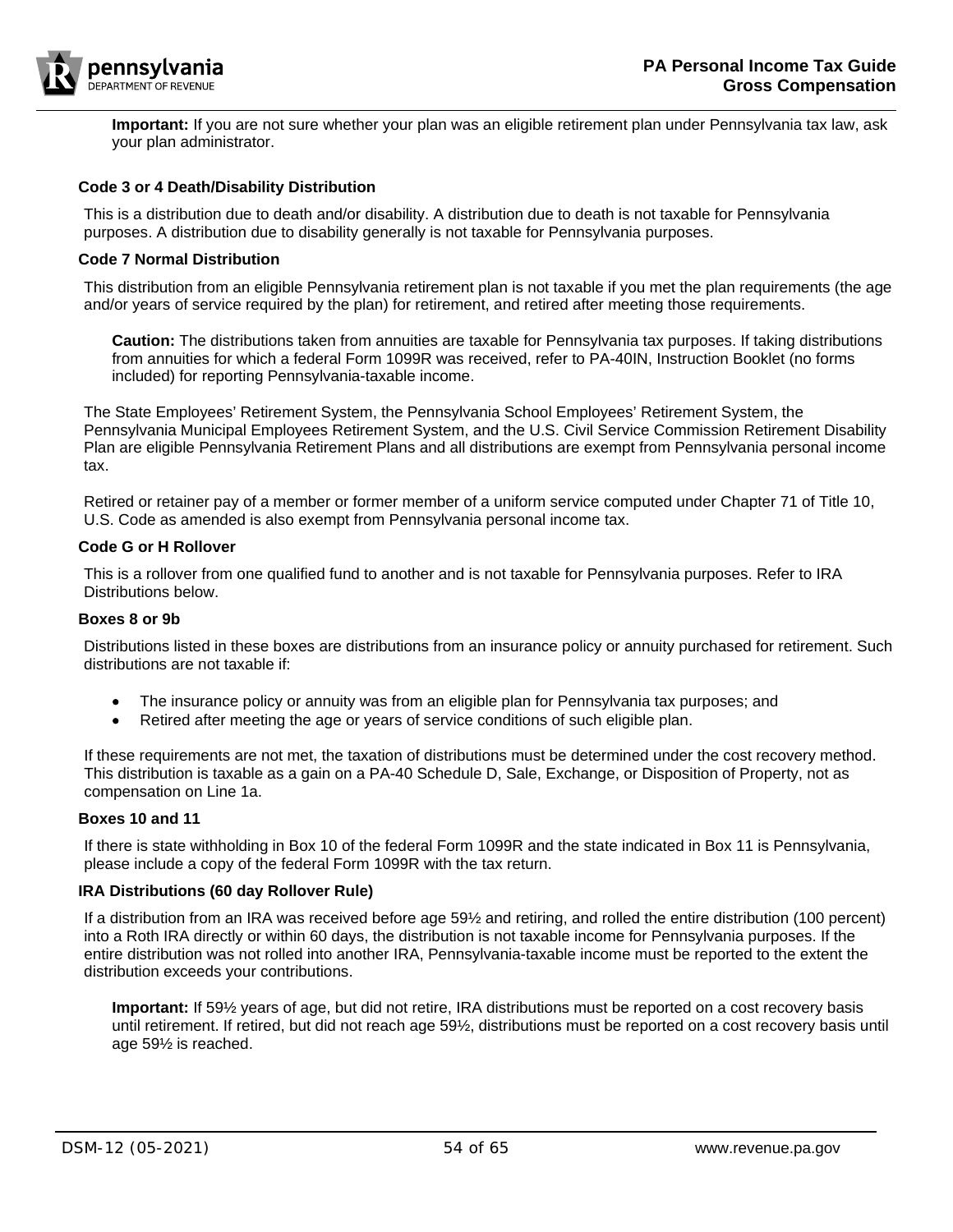

<span id="page-54-0"></span>

| <b>FederalForm</b><br>1099R<br><b>Box Number</b> | <b>Federal Treatment</b>                                                                                                                                                                                                                                                                                                                                                                                                                                                                                                                                                                                                                                                                                                                                                                                                                                                                                                                                                                                                                                                                                                                                                                                                | Pennsylvania Personal Income Tax Treatment                                                                                                                                                                                                                                                                                                                                                                                                                                                                                                                                                                                                                                                                                                                                                                                                                                                                                                                                                                                                                                                                                                                                                                                                                                                                                                                                                                                                                                                                                                                                                                                                                                                                                                      |
|--------------------------------------------------|-------------------------------------------------------------------------------------------------------------------------------------------------------------------------------------------------------------------------------------------------------------------------------------------------------------------------------------------------------------------------------------------------------------------------------------------------------------------------------------------------------------------------------------------------------------------------------------------------------------------------------------------------------------------------------------------------------------------------------------------------------------------------------------------------------------------------------------------------------------------------------------------------------------------------------------------------------------------------------------------------------------------------------------------------------------------------------------------------------------------------------------------------------------------------------------------------------------------------|-------------------------------------------------------------------------------------------------------------------------------------------------------------------------------------------------------------------------------------------------------------------------------------------------------------------------------------------------------------------------------------------------------------------------------------------------------------------------------------------------------------------------------------------------------------------------------------------------------------------------------------------------------------------------------------------------------------------------------------------------------------------------------------------------------------------------------------------------------------------------------------------------------------------------------------------------------------------------------------------------------------------------------------------------------------------------------------------------------------------------------------------------------------------------------------------------------------------------------------------------------------------------------------------------------------------------------------------------------------------------------------------------------------------------------------------------------------------------------------------------------------------------------------------------------------------------------------------------------------------------------------------------------------------------------------------------------------------------------------------------|
|                                                  | Shows the total amount you received this<br>year. The amount may have been a direct<br>rollover, a transfer, or conversion to a Roth<br>IRA, a recharacterized IRA contribution; or<br>you may have received it as periodic<br>payments, as non-periodic payments, or as<br>a total distribution.<br>Unless this amount is from a Coverdell<br>Education Savings Account, report it on<br>Form 1040 or 1040A on the line for "IRA<br>distributions" or "Pensions and annuities"<br>(or the line for "Taxable amount"), and on<br>Form 8606, whichever applies.<br>However, if this is a lump-sum distribution,<br>report it on federal Form 4972, Tax on<br>Lump-Sum Distribution. If you have not<br>reached minimum retirement age, report<br>your disability payments on the line for<br>"Wages, salaries, tips, etc."<br>Also report on that line corrective<br>distribution of excess deferrals, excess<br>contributions, or excess aggregate<br>contributions.<br>If a life insurance, annuity, or endowment<br>contract was transferred tax-free to another<br>trustee or contract issuer, an amount will be<br>shown in this Box and Code 6 will be shown<br>in Box 7. Do not report this on the tax<br>return. | Under Pennsylvania personal income tax law, this<br>distribution is taxable for Pennsylvania purposes if:<br>• the pension or retirement plan was NOT an<br>eligible plan for Pennsylvania personal income tax<br>purposes; or<br>• you retired before meeting the age conditions of<br>the plan or years of service conditions of the plan.<br>If this distribution is taxable to you under either of the<br>two rules above, then you may use the cost recovery<br>method to determine the taxable portion of this<br>distribution.<br><b>Cost Recovery Method - Residents</b><br>The "cost recovery method" provides for tax-free<br>distribution of all prior employee contributions (since<br>they were previously taxed) before distribution of<br>employer contributions and investment appreciation<br>(which are subject to tax).<br><b>Cost Recovery Method - Non-Residents</b><br>Persons who reside outside of Pennsylvania but<br>have worked in Pennsylvania and receive<br>retirement benefits from such Pennsylvania<br>employer must use the "cost recovery method" as<br>indicated under "Cost Recovery Method -<br>Residents" above.<br>Persons who contributed to a retirement plan<br>$\bullet$<br>while a Pennsylvania resident, but have moved<br>out of Pennsylvania, are subject to tax on the<br>income allocable to Pennsylvania over and<br>above their contributions.<br>Residents who contributed to a retirement plan<br>$\bullet$<br>while a nonresident are subject to tax only on the<br>amount received over and above their<br>contributions, regardless of whether tax was paid<br>to another state on the retirement income.<br><b>Cost Recovery Method - Annuities and Insurance</b><br><b>Contracts</b> |
|                                                  |                                                                                                                                                                                                                                                                                                                                                                                                                                                                                                                                                                                                                                                                                                                                                                                                                                                                                                                                                                                                                                                                                                                                                                                                                         | To determine prior employee contributions paid on<br>annuities or insurance contracts, consult your plan<br>administrator as to your full cost of the annuity.                                                                                                                                                                                                                                                                                                                                                                                                                                                                                                                                                                                                                                                                                                                                                                                                                                                                                                                                                                                                                                                                                                                                                                                                                                                                                                                                                                                                                                                                                                                                                                                  |
| 2a                                               | This part of the distribution is generally<br>taxable.<br>If there is no entry in this Box, the payer<br>may not have all the facts needed to figure<br>the taxable amount. In that case, the first<br>Box in Box 2b should be checked.                                                                                                                                                                                                                                                                                                                                                                                                                                                                                                                                                                                                                                                                                                                                                                                                                                                                                                                                                                                 | Not applicable to Pennsylvania personal income tax.<br>Refer to Pennsylvania personal income tax treatment in<br>Box 1 above.                                                                                                                                                                                                                                                                                                                                                                                                                                                                                                                                                                                                                                                                                                                                                                                                                                                                                                                                                                                                                                                                                                                                                                                                                                                                                                                                                                                                                                                                                                                                                                                                                   |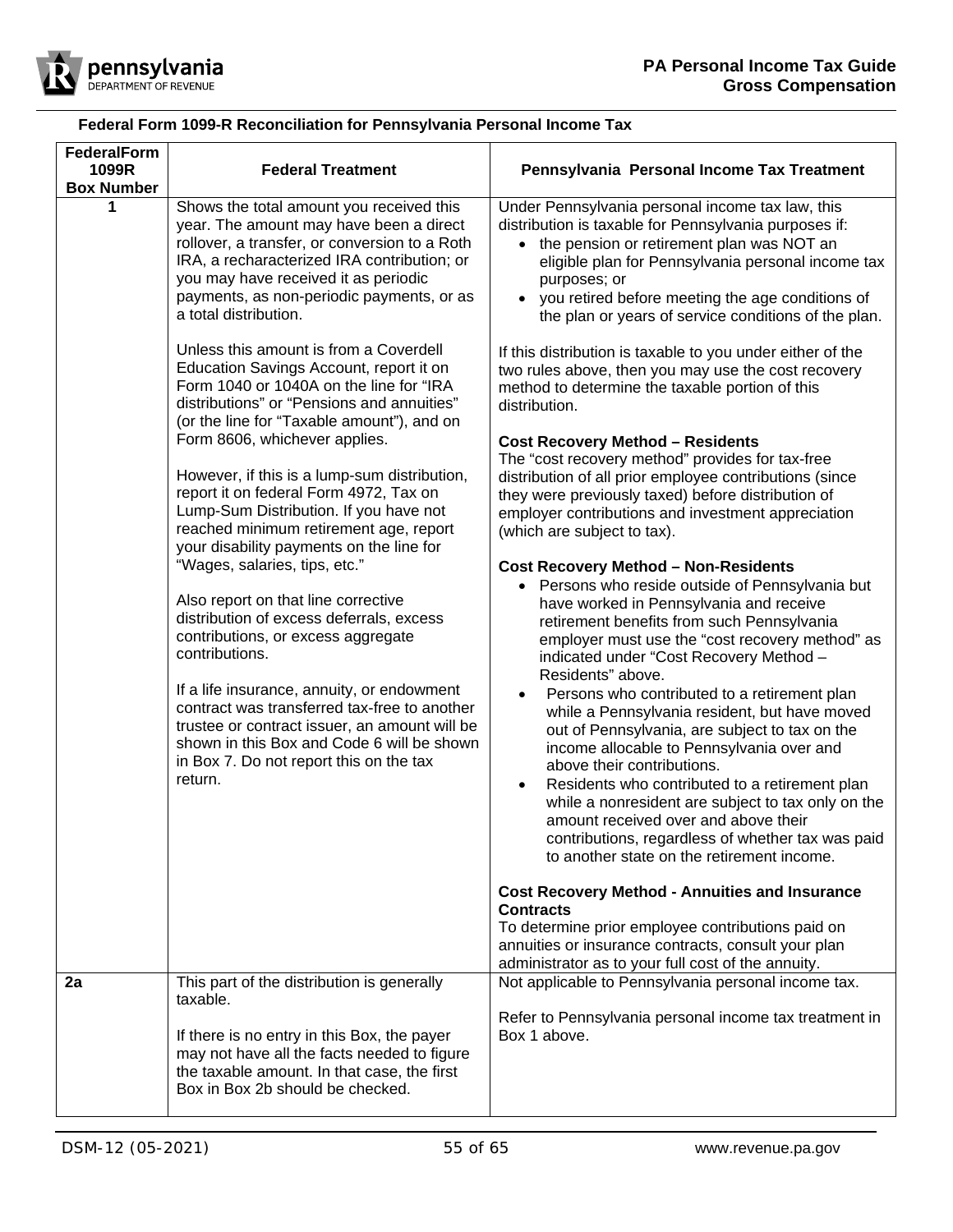

| You may want to get one of the following<br>publications from the IRS to help you figure<br>the taxable amount - Pub. 560, Pub. 571,<br>Tax-Sheltered Annuity Plans (403(b) Plans)<br>for Employees of Public Schools and<br>Certain Tax-Exempt Organizations, Pub.<br>575, Pub. 590, Pub. 721, Tax Guide to U.S.<br>Civil Service Retirement Benefits, or Pub.<br>939, General Rule for Pensions and<br>Annuities.<br>For an IRA distribution, refer to IRAs and<br>Roth IRAs above.                                                                                                                                                                                                                                                                                                                                                                                                                                                                                                                              |
|--------------------------------------------------------------------------------------------------------------------------------------------------------------------------------------------------------------------------------------------------------------------------------------------------------------------------------------------------------------------------------------------------------------------------------------------------------------------------------------------------------------------------------------------------------------------------------------------------------------------------------------------------------------------------------------------------------------------------------------------------------------------------------------------------------------------------------------------------------------------------------------------------------------------------------------------------------------------------------------------------------------------|
| For a direct rollover, zero should be shown,<br>and you must enter zero (-0-) on the<br>"Taxable amount" line of your tax return.<br>If this is a total distribution from a qualified<br>plan (other than an IRA or tax-sheltered<br>annuity) and you were born before 1936 (or<br>you are the beneficiary of someone born<br>before 1936), you may be eligible for the<br>10-year tax option. Refer to the Instructions<br>for federal Form 4972 for more information.<br>If the first checkbox is checked, the payer<br>Not applicable to Pennsylvania personal income tax.<br>2 <sub>b</sub><br>was unable to determine the taxable<br>amount, and Box 2a should be blank.<br>Refer to Pennsylvania personal income tax treatment in<br>Box 1 above.<br>However, if this is a traditional IRA, SEP, or<br>SIMPLE distribution, then refer to IRAs<br>above.<br>If the second checkbox is checked, the                                                                                                           |
| distribution was a total distribution that<br>closed out your account.                                                                                                                                                                                                                                                                                                                                                                                                                                                                                                                                                                                                                                                                                                                                                                                                                                                                                                                                             |
| 3<br>If a lump-sum distribution was received from<br>Under Pennsylvania personal income tax law, a lump<br>sum distribution is taxable if-<br>a qualified plan and the taxpayer was born<br>before 1936 (or is a beneficiary of someone<br>born before 1936), you may be able to elect<br>Your pension or retirement plan was NOT an<br>to treat this amount as a capital gain on<br>"eligible Pennsylvania retirement plan," or<br>federal Form 4972 (not on Schedule D<br>(federal Form 1040)).<br>You retired before meeting the age conditions of the<br>plan or years of service conditions of the plan.<br>Refer to the Instructions for federal Form<br>4972. For a charitable gift annuity, report as<br>If this distribution is taxable under either of the two rules<br>a long-term capital gain on Schedule D<br>above, then you may use the "cost recovery method" to<br>(federal Form 1040).<br>report the taxable portion of this distribution.<br>For Pennsylvania personal income tax there are no |
| provisions for capital gain. The distribution is reported<br>as gross compensation not as sale, exchange, or<br>disposition of property.<br>This is the amount of federal income tax<br>Not applicable to Pennsylvania personal income tax<br>4                                                                                                                                                                                                                                                                                                                                                                                                                                                                                                                                                                                                                                                                                                                                                                    |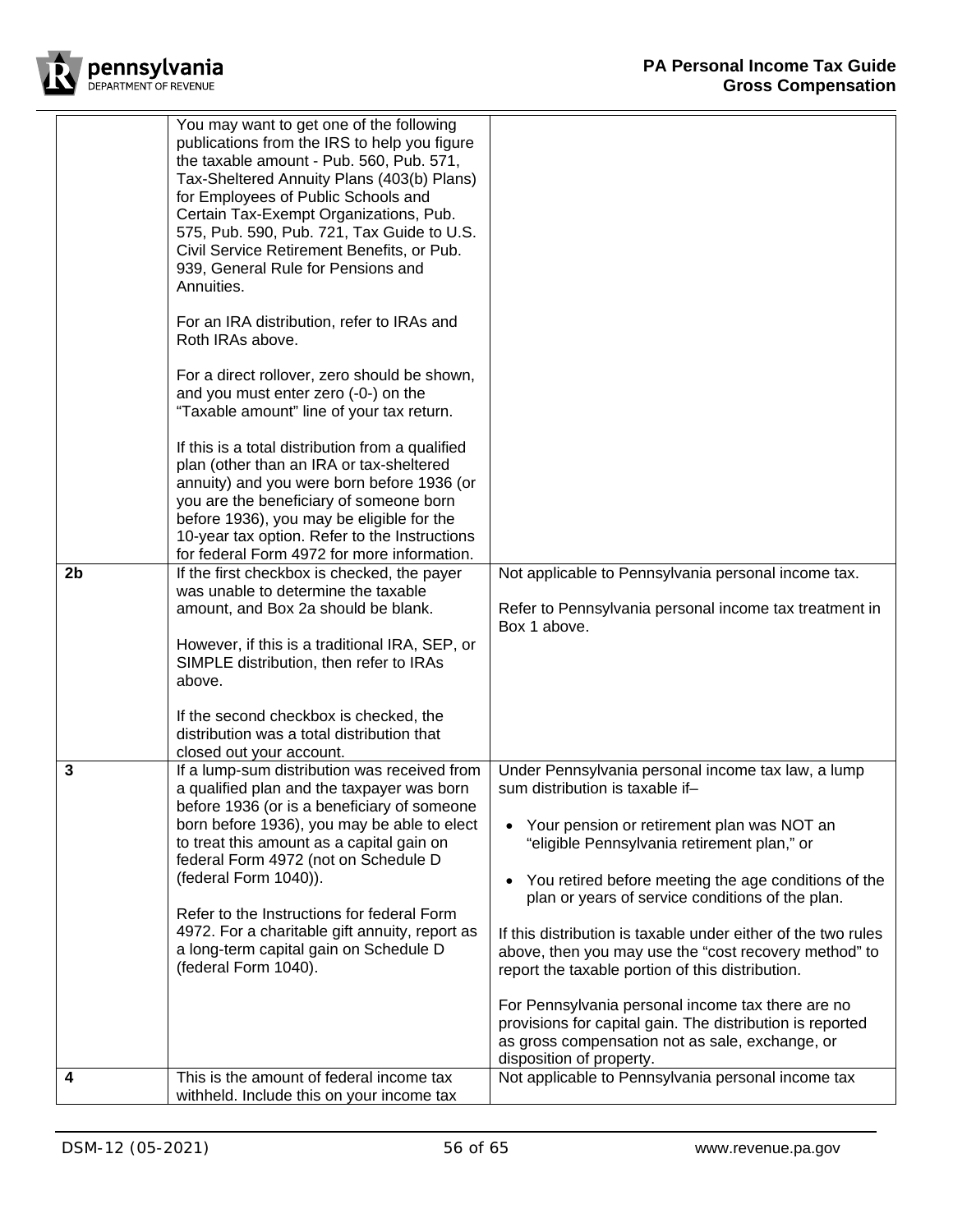

|   | return as tax withheld, and if Box 4 shows<br>an amount (other than zero), attach Copy B<br>to your return.<br>Generally, if you will receive payments next<br>year that are not eligible rollover<br>distributions, you can change your<br>withholding or elect not to have income tax<br>withheld by giving the payer Form W-4P,<br>Withholding Certificate for Pension or<br>Annuity Payments.                                                           | Refer to Pennsylvania personal income tax treatment in<br>Box 1 above                                                                                                                                                                                                                                                                                                                                                                                                                                                                                                                                                                                                                                                                                                                                                        |
|---|-------------------------------------------------------------------------------------------------------------------------------------------------------------------------------------------------------------------------------------------------------------------------------------------------------------------------------------------------------------------------------------------------------------------------------------------------------------|------------------------------------------------------------------------------------------------------------------------------------------------------------------------------------------------------------------------------------------------------------------------------------------------------------------------------------------------------------------------------------------------------------------------------------------------------------------------------------------------------------------------------------------------------------------------------------------------------------------------------------------------------------------------------------------------------------------------------------------------------------------------------------------------------------------------------|
| 5 | Generally, this shows the employee's<br>investment in contract (after-tax<br>contributions), if any, recovered tax free this<br>year; the part of premiums paid on<br>commercial annuities or insurance contracts<br>recovered tax free; or the nontaxable part of<br>a charitable gift annuity.<br>This Box does not show any IRA                                                                                                                          | Generally, this shows the employee's investment in an<br>annuity contract. Refer below for after-tax contributions.<br>if any, recovered tax free this year; the part of premiums<br>paid on commercial annuities or insurance contracts<br>recovered tax free; or the nontaxable part of a charitable<br>gift annuity. This Box does not show any IRA<br>contributions.<br><b>Cost Recovery Method of Taxation of Retirement</b>                                                                                                                                                                                                                                                                                                                                                                                            |
|   | contributions.                                                                                                                                                                                                                                                                                                                                                                                                                                              | <b>Distributions</b> (if applicable)<br>Pennsylvania personal income tax law provides for the<br>cost recovery method of taxation of retirement<br>distributions if such distributions are -<br>From a non-eligible retirement plan, and<br>Distributed prior to the participant meeting the:<br>Retirement age or<br>$\circ$<br>Years of service, requirements under the<br>$\circ$<br>plan. The cost recovery method provides for<br>recovery of all prior employee contributions<br>prior to taxation of distributions.<br>To determine prior employee contributions consult your<br>plan administrator as to your full cost of the annuity.<br>"After-tax contributions" employee means contributions<br>(usually deducted from pay) that the employee makes to<br>his or her plan, annuity, etc. Since the employee has |
|   |                                                                                                                                                                                                                                                                                                                                                                                                                                                             | already been subject to tax on his or her contributions,<br>these contributions are referred to as after tax<br>contributions.                                                                                                                                                                                                                                                                                                                                                                                                                                                                                                                                                                                                                                                                                               |
| 6 | If you received a lump-sum distribution from<br>a qualified plan that includes securities of<br>the employer's company, the net unrealized<br>appreciation (NUA) (any increase in value<br>of such securities while in the trust) is taxed<br>only when you sell the securities unless you<br>choose to include it in your gross income<br>this year. Refer to Pub. 575 and the<br>Instructions for federal Form 4972.<br>If you did not receive a lump-sum | Under Pennsylvania personal income tax law, provided<br>there is no constructive receipt, unrealized appreciation<br>from securities held in trust is not taxable unless the<br>securities are sold.                                                                                                                                                                                                                                                                                                                                                                                                                                                                                                                                                                                                                         |
|   | distribution, the amount shown is the NUA<br>attributable to employee contributions,<br>which is not taxed until you sell the<br>securities.                                                                                                                                                                                                                                                                                                                |                                                                                                                                                                                                                                                                                                                                                                                                                                                                                                                                                                                                                                                                                                                                                                                                                              |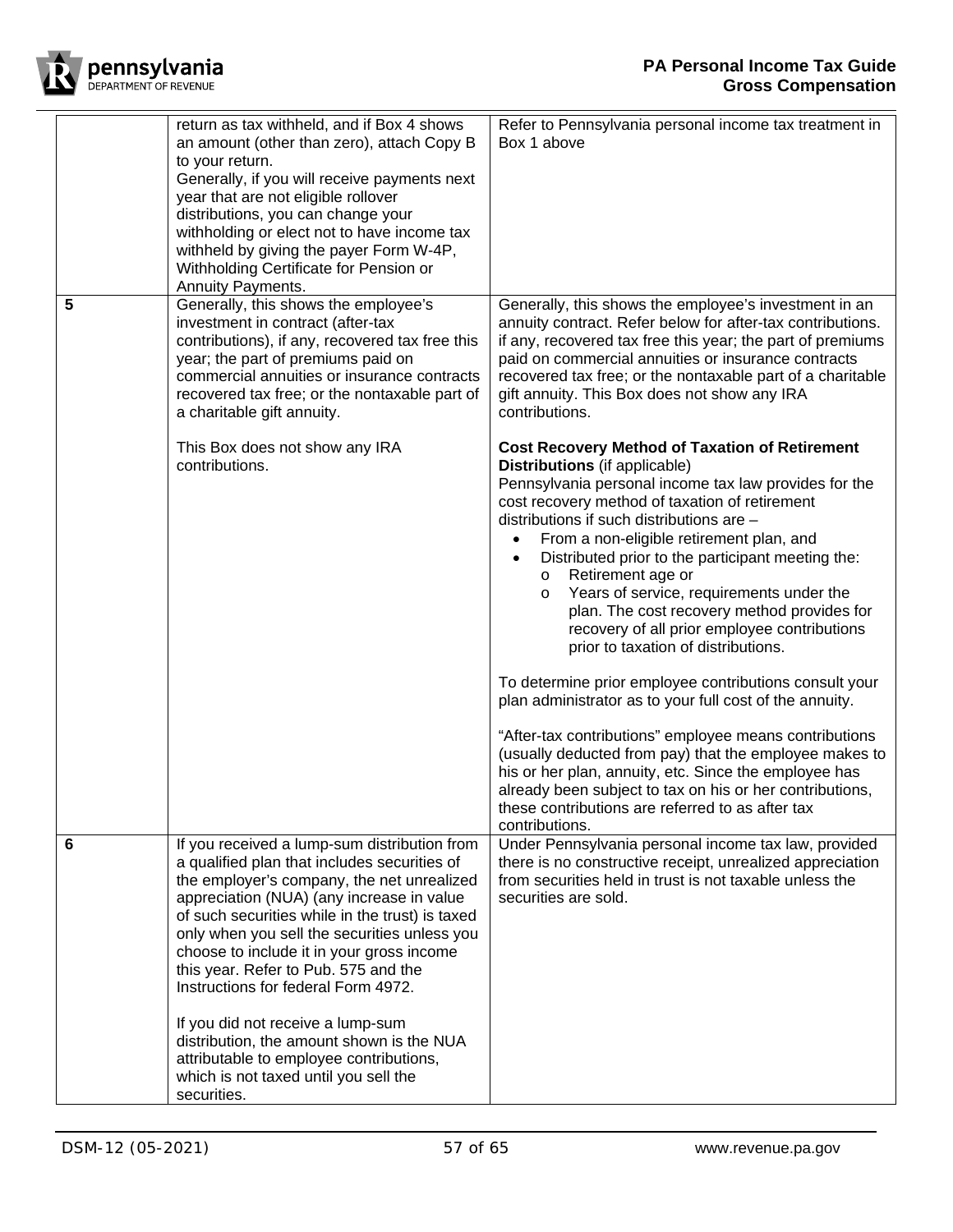

| $\overline{7}$ | The following codes identify the                                                                                                                                                                                                                                                                                                                                                           | The following codes identify the distribution you                                                                                                                                                                                                                                                                                                                                                                                                                                                                                                                                                                                                                                                                                                                                          |
|----------------|--------------------------------------------------------------------------------------------------------------------------------------------------------------------------------------------------------------------------------------------------------------------------------------------------------------------------------------------------------------------------------------------|--------------------------------------------------------------------------------------------------------------------------------------------------------------------------------------------------------------------------------------------------------------------------------------------------------------------------------------------------------------------------------------------------------------------------------------------------------------------------------------------------------------------------------------------------------------------------------------------------------------------------------------------------------------------------------------------------------------------------------------------------------------------------------------------|
|                | distribution you received                                                                                                                                                                                                                                                                                                                                                                  | received                                                                                                                                                                                                                                                                                                                                                                                                                                                                                                                                                                                                                                                                                                                                                                                   |
|                | 1- Early distribution, no known exception (in<br>most cases, under age 591/2).<br>Refer to federal Form 5329, Additional<br>Taxes on Qualified Plans (Including IRAs)<br>and Other Tax-Favored Accounts.<br>For a rollover to a traditional IRA of the<br>entire taxable part of the distribution, do not<br>file federal Form 5329. Refer to the federal<br>Form 1040/1040A instructions. | 1- Under Pennsylvania personal income tax law, this<br>distribution is taxable for PA purposes if -<br>Your pension or retirement plan was not an<br>eligible plan for Pennsylvania personal income tax<br>purposes or<br>You retired before meeting the age conditions of<br>the plan or years of service conditions of the plan.<br>If this distribution is taxable to you under either of the<br>two rules above, then you may use the cost recovery<br>method to determine the taxable portion of this<br>distribution.                                                                                                                                                                                                                                                                |
|                |                                                                                                                                                                                                                                                                                                                                                                                            | <b>Cost Recovery Method - Residents</b><br>The "cost recovery method" provides for tax-free<br>distribution of all prior employee contributions (since<br>they were previously taxed) before distribution of<br>employer contributions and investment appreciation<br>(which are subject to tax).                                                                                                                                                                                                                                                                                                                                                                                                                                                                                          |
|                |                                                                                                                                                                                                                                                                                                                                                                                            | <b>Cost Recovery Method - Non-Residents</b><br>Persons who reside outside of Pennsylvania but<br>have worked in Pennsylvania and receive<br>retirement benefits from such Pennsylvania<br>employer must use the "cost recovery method" as<br>indicated under "Cost Recovery Method -<br>Residents" above.<br>Persons who contributed to a retirement plan<br>while a Pennsylvania resident, but have moved<br>out of Pennsylvania, are subject to tax on the<br>income allocable to Pennsylvania over and above<br>their contributions.<br>Residents who contributed to a retirement plan<br>while a nonresident are subject to tax only on the<br>amount received over and above their<br>contributions, regardless of whether tax was paid<br>to another state on the retirement income. |
|                |                                                                                                                                                                                                                                                                                                                                                                                            | <b>Cost Recovery Method - Annuities and Insurance</b><br><b>Contracts</b><br>To determine prior employee contributions or amounts<br>paid on annuities or insurance contracts, consult your<br>plan administrator as to your full cost of the annuity.                                                                                                                                                                                                                                                                                                                                                                                                                                                                                                                                     |
|                | 2 - Early distribution, exception applies<br>(under age $59\frac{1}{2}$ ).                                                                                                                                                                                                                                                                                                                 | 2 - Under Pennsylvania personal income tax law, this<br>distribution is taxable for PA purposes if -<br>Your pension or retirement plan was NOT an<br>eligible plan for Pennsylvania personal income tax<br>purposes or<br>You retired before meeting the age conditions of<br>the plan or years of service conditions of the plan.<br>If this distribution is taxable to you under either of the<br>two rules above, then you may use the cost recovery<br>method to determine the taxable portion of this<br>distribution.                                                                                                                                                                                                                                                               |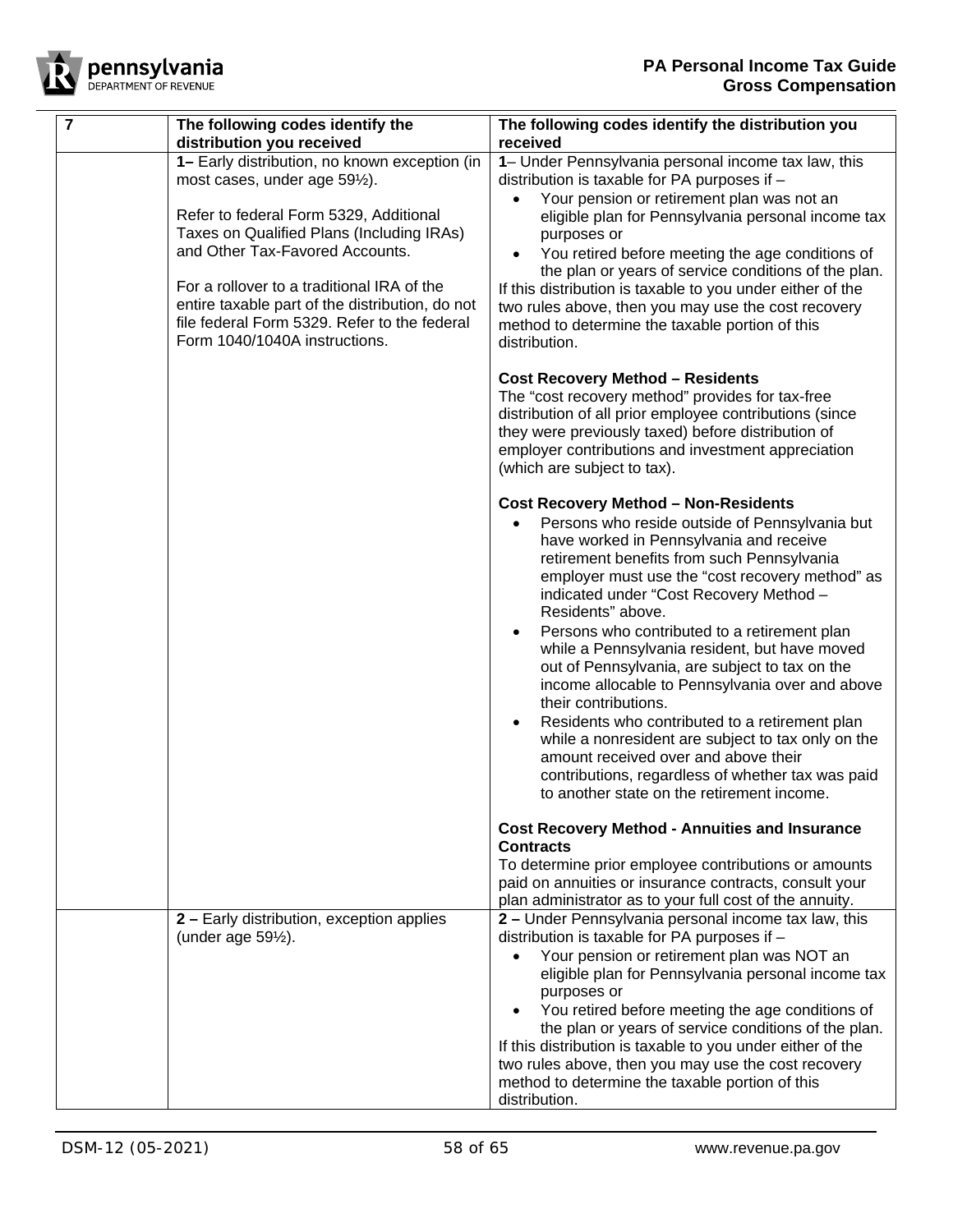

| $3 -$ Disability.                                                                                                                                                         | 3 – Under Pennsylvania personal income tax law, a<br>distribution due to disability generally is not taxable.                                                                                                                                                                                                                                                                                                                                                                                                                                                                                                                                                                                                                                                                                                                                                                                                                                                                                      |
|---------------------------------------------------------------------------------------------------------------------------------------------------------------------------|----------------------------------------------------------------------------------------------------------------------------------------------------------------------------------------------------------------------------------------------------------------------------------------------------------------------------------------------------------------------------------------------------------------------------------------------------------------------------------------------------------------------------------------------------------------------------------------------------------------------------------------------------------------------------------------------------------------------------------------------------------------------------------------------------------------------------------------------------------------------------------------------------------------------------------------------------------------------------------------------------|
| $4 - Death.$                                                                                                                                                              | 4 – Under Pennsylvania personal income tax law, a<br>distribution due to death is not taxable.                                                                                                                                                                                                                                                                                                                                                                                                                                                                                                                                                                                                                                                                                                                                                                                                                                                                                                     |
| 5 - Prohibited transaction.                                                                                                                                               | 5 – Not applicable - Pennsylvania personal income tax                                                                                                                                                                                                                                                                                                                                                                                                                                                                                                                                                                                                                                                                                                                                                                                                                                                                                                                                              |
| 6 – Section 1035 exchange (a tax-free<br>exchange of life insurance, annuity, or<br>endowment contracts).                                                                 | has no provisions for prohibited transactions.<br>6 – For taxable years beginning after Dec. 31, 2004, Act<br>40 of Jul. 7, 2005 provides that exchanges of insurance<br>contracts listed under IRC Section 1035 that are tax<br>exempt for federal income tax purposes are also tax<br>exempt for Pennsylvania personal income tax purposes.<br>Therefore, do not report the gain (loss) on the sale,<br>exchange or disposition of any insurance contracts that<br>include:<br>An exchange of a life insurance contract for<br>$\bullet$<br>another life insurance contract, an endowment<br>contract, or an annuity contract;<br>An exchange of an annuity contract for another<br>annuity contract;<br>An exchange of an endowment contract for an<br>annuity contract;<br>An exchange of one endowment contract for<br>another endowment contract if the dates for<br>payments begin on or before the original<br>contract's payment dates.<br>If the exchange of contracts has the effect of |
|                                                                                                                                                                           | transferring property to a non-US person, the gain or<br>loss is not tax exempt. If cash or other boot is involved<br>with the exchange of the contracts, the gain or loss is<br>also not tax exempt. The amount of cash or other boot<br>received will be taxable as interest income. For<br>additional information, refer to PA Personal Income Tax<br>Guide - Interest.                                                                                                                                                                                                                                                                                                                                                                                                                                                                                                                                                                                                                         |
| 7 - Normal Distribution.                                                                                                                                                  | 7 - Under Pennsylvania personal income tax law, a<br>normal distribution is not taxable if an only if -<br>Your pension or retirement plan was an "eligible<br>Pennsylvania retirement plan";<br>You have met the retirement age or years of<br>service requirement (as applicable) under such<br>plan; and<br>You have retired from service with that employer.<br>If you or your plan does not meet the three requirements<br>above, the taxation of this distribution is determined<br>under the cost recovery method.                                                                                                                                                                                                                                                                                                                                                                                                                                                                          |
| 8 - Excess contributions plus<br>earnings/excess deferrals (and/or earnings)<br>taxable in 20XX.                                                                          | 8 - Under Pennsylvania personal income tax law, an<br>excess contribution is taxable to the extent there are<br>any earnings on the excess contributions or the<br>employer did not include the contributions in taxable<br>compensation. Otherwise, not taxable.                                                                                                                                                                                                                                                                                                                                                                                                                                                                                                                                                                                                                                                                                                                                  |
| 9 – Cost of current life insurance protections<br>(PS 58 costs/premiums paid by a trustee or<br>custodian for current insurance protection,<br>taxable to you currently). | 9 - Under Pennsylvania personal income tax law, PS 58<br>costs are taxable.                                                                                                                                                                                                                                                                                                                                                                                                                                                                                                                                                                                                                                                                                                                                                                                                                                                                                                                        |
| A - May be eligible for 10-year tax option.                                                                                                                               | A - Under Pennsylvania personal income tax law, there<br>is no provision for 10-year tax options.                                                                                                                                                                                                                                                                                                                                                                                                                                                                                                                                                                                                                                                                                                                                                                                                                                                                                                  |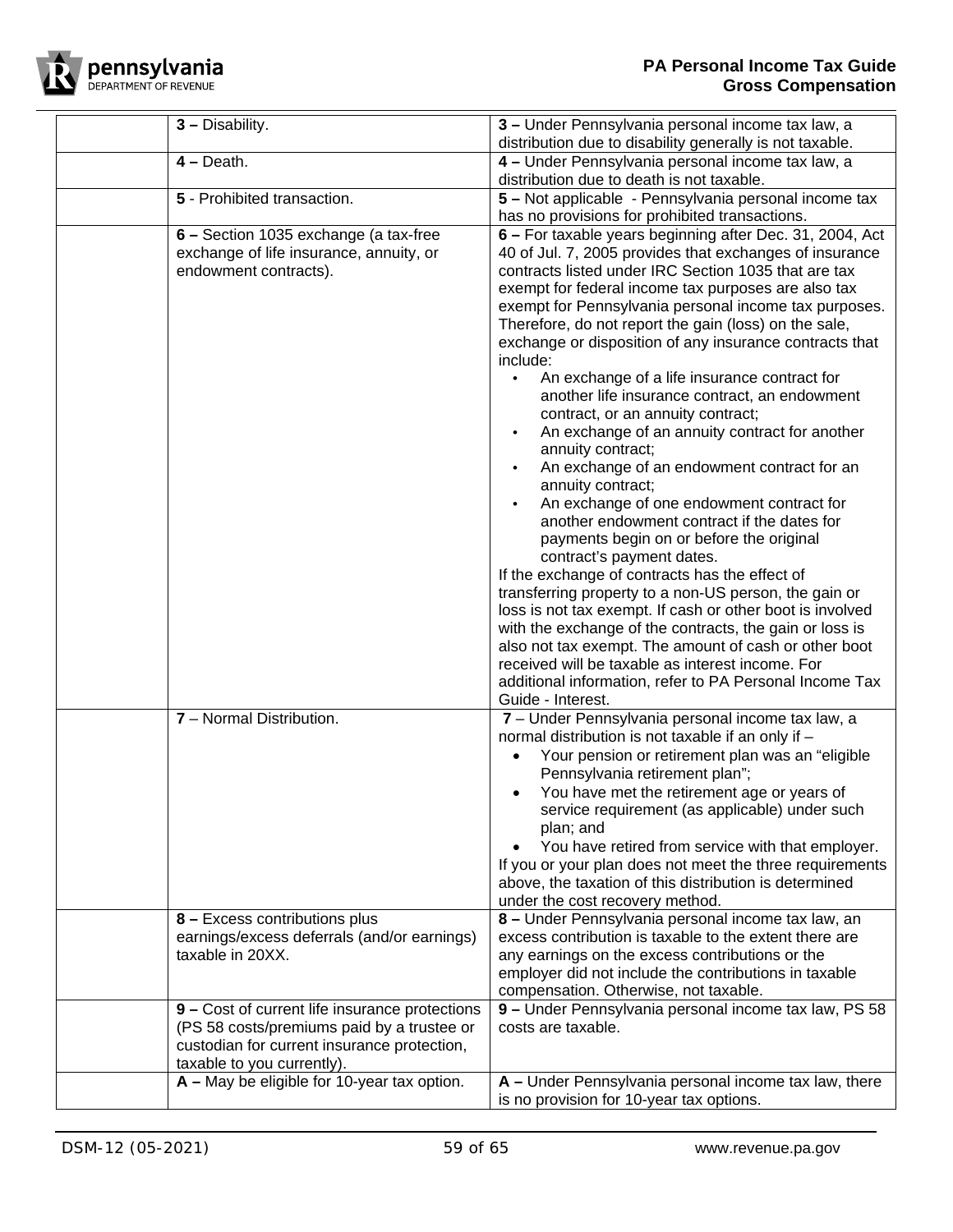

| <b>D</b> - Annuity payments from nonqualified<br>annuities and distributions from life<br>insurance contracts that may be subject to<br>tax under section 1411.                                    | D - Under Pennsylvania personal income tax law,<br>taxable to the extent distributions exceed contributions<br>as determined using the cost recovery method.                                                                                                                                                                                                                                                                                                                                                                             |
|----------------------------------------------------------------------------------------------------------------------------------------------------------------------------------------------------|------------------------------------------------------------------------------------------------------------------------------------------------------------------------------------------------------------------------------------------------------------------------------------------------------------------------------------------------------------------------------------------------------------------------------------------------------------------------------------------------------------------------------------------|
| E - Distributions under Employee Plans<br>Compliance Resolution System (EPCRS).                                                                                                                    | E - Under Pennsylvania personal income tax law, not<br>taxable.                                                                                                                                                                                                                                                                                                                                                                                                                                                                          |
| $F$ – Charitable gift annuity.                                                                                                                                                                     | F - Under Pennsylvania personal income tax law,<br>charitable gift annuities from retirement plans are not<br>taxable to the extent that such amounts are distributed<br>after retirement under the retirement plan.                                                                                                                                                                                                                                                                                                                     |
| G - Direct rollover and direct payment.                                                                                                                                                            | G - Under Pennsylvania personal income tax law, direct<br>rollovers are not taxable.                                                                                                                                                                                                                                                                                                                                                                                                                                                     |
| H - Direct rollover of a designtated ROTH<br>account distribution to a ROTH IRA.                                                                                                                   | H - Under Pennsylvania personal income tax law, direct<br>rollovers are not taxable.                                                                                                                                                                                                                                                                                                                                                                                                                                                     |
| J - Early distribution from a Roth IRA, no<br>known exception (in most cases, under age<br>591/2). Report on federal Forms 1040 and<br>8606 and refer to federal Form 5329.                        | J - Under Pennsylvania personal income tax law, the<br>taxation of a distribution from a Roth IRA prior to<br>reaching 591/2 is determined under the cost recovery<br>method.                                                                                                                                                                                                                                                                                                                                                            |
| $L$ – Loans treated as distributions                                                                                                                                                               | L - Under Pennsylvania personal income tax law, this<br>distribution is taxable for Pennsylvania purposes if-<br>Your pension or retirement plan was not an<br>eligible plan for Pennsylvania personal income<br>tax purposes or<br>You retired before meeting the age conditions of<br>the plan or years of service conditions of the<br>plan.<br>If this distribution is taxable to you under either of the<br>two rules above, then you may use the cost recovery<br>method to determine the taxable portion of this<br>distribution. |
| K - Distribution of traditional IRA assets not<br>having a readily available FMV.                                                                                                                  | K - Under Pennsylvania personal income tax law, this<br>distribution is taxable for Pennsylvania purposes if<br>included with Code 1 or 2 when those distibutions are<br>taxable.                                                                                                                                                                                                                                                                                                                                                        |
| N - Re-characterized IRA contribution<br>made for current tax year (20XX). Report on<br>20XX federal Form 1040/1040A and federal<br>Form 8606, if applicable.                                      | N - Under Pennsylvania personal income tax law, not<br>taxable.                                                                                                                                                                                                                                                                                                                                                                                                                                                                          |
| $P$ – Excess contributions plus<br>earnings/excess deferrals taxable in 20XX                                                                                                                       | <b>P</b> – Under Pennsylvania personal income tax law, an<br>excess contribution is taxable if not already taxed by<br>employer.<br>Employee contributions to an eligible retirement plan are<br>always taxable.                                                                                                                                                                                                                                                                                                                         |
| $R - Re$ -characterized IRA contribution<br>made for previous tax year (20XX). Report<br>on 20XX federal Form 1040/1040A and<br>federal Form 8606, if applicable.                                  | R - Under Pennsylvania personal income tax law, not<br>taxable.                                                                                                                                                                                                                                                                                                                                                                                                                                                                          |
| S - Early distribution from a SIMPLE IRA in<br>first 2 years, no known exception (under<br>age 591/ <sub>2</sub> ). May be subject to an additional<br>25 percent tax. Refer to federal Form 5329. | S - Under Pennsylvania personal income tax law, an<br>early distribution from a SIMPLE IRA is taxable under<br>the cost recovery method.                                                                                                                                                                                                                                                                                                                                                                                                 |
| T - Roth IRA distribution, exception applies.                                                                                                                                                      | T - Under Pennsylvania personal income tax law, not<br>taxable to the extent you are over 591/2. Taxable if under<br>591/2.to the extent using the cost recovery method.                                                                                                                                                                                                                                                                                                                                                                 |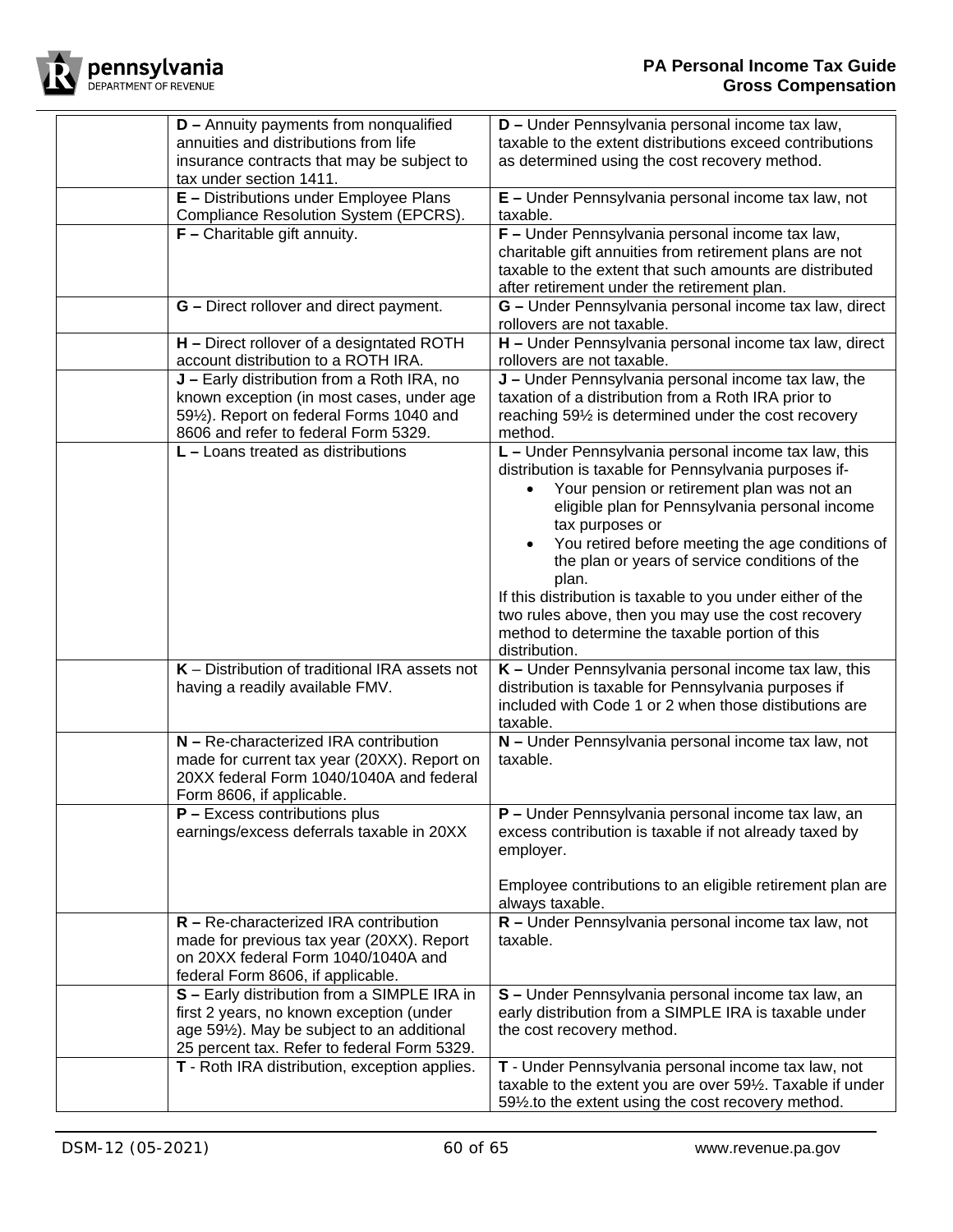

|    | U - Dividens distributed from and ESOP<br>under section 404(k).<br>W - Charges or payments for purchas-ing                                                                                                                                                                                                                                                                                                                                                                                                                               | U - Under Pennsylvania personal income tax law,<br>taxable. If the stock in the ESOP has not been allocated<br>to the participants, the distribution is taxable as<br>compensation. If the stock in the ESOP has been<br>allocated to the participants, the distribution is taxable<br>as dividend income.<br>Under Pennsylvania personal income tax law, taxable to                                                                                                                                                                                                                      |
|----|------------------------------------------------------------------------------------------------------------------------------------------------------------------------------------------------------------------------------------------------------------------------------------------------------------------------------------------------------------------------------------------------------------------------------------------------------------------------------------------------------------------------------------------|-------------------------------------------------------------------------------------------------------------------------------------------------------------------------------------------------------------------------------------------------------------------------------------------------------------------------------------------------------------------------------------------------------------------------------------------------------------------------------------------------------------------------------------------------------------------------------------------|
|    | qualified long-term care insurance contracts<br>under combined arrangements.                                                                                                                                                                                                                                                                                                                                                                                                                                                             | the extent using the cost recovery method.                                                                                                                                                                                                                                                                                                                                                                                                                                                                                                                                                |
|    | T - Roth IRA distribution, exception applies.<br>Report on Forms 1040/1040A and 8606.<br>You are either age 591/2 or over or an<br>exception (code 2, 3, or 4) applies                                                                                                                                                                                                                                                                                                                                                                   | T - Under Pennsylvania personal income tax law a Roth<br>IRA distribution is not taxable if you are at least 591/2 so<br>long as the Roth IRA is considered an "eligible"<br>retirement plan." If you are not $\frac{1}{2}$ , the taxation of this<br>distribution is determined under the cost recovery<br>method.                                                                                                                                                                                                                                                                       |
|    | If the IRA/SEP/SIMPLE Box is checked, you<br>have received a traditional IRA, SEP, or<br>SIMPLE distribution                                                                                                                                                                                                                                                                                                                                                                                                                             |                                                                                                                                                                                                                                                                                                                                                                                                                                                                                                                                                                                           |
| 8  | If you received an annuity contract as part<br>of a distribution, the value of the contract is<br>shown. It is not taxable when you receive it<br>and should not be included in Boxes 1 and<br>2a. When you receive periodic payments<br>from the annuity contract, they are taxable<br>at that time. If the distribution is made to<br>more than one person, the percentage of<br>the annuity contract distributed to you is<br>also shown. You will need this information if<br>you use the special 10-year tax option<br>(Form 4972). | This is a distribution from an insurance policy or annuity<br>purchased for your retirement. Such distributions are not<br>taxable if-<br>Your insurance policy or annuity was an eligible<br>$\bullet$<br>plan for Pennsylvania personal income tax<br>purposes, and<br>You retired after meeting the age or years of<br>service conditions of the insurance policy or<br>annuity. If you do not meet these requirements, a<br>distribution may be taxable as a gain on Schedule<br>D, not compensation on Line 1a.<br>Consult you plan administrator as to your cost in the<br>annuity. |
| 9a | If a total distribution was made to more than<br>one person, the percentage you received is<br>shown.                                                                                                                                                                                                                                                                                                                                                                                                                                    | This box is your percentage of the total distribution<br>listed.                                                                                                                                                                                                                                                                                                                                                                                                                                                                                                                          |
| 9b | For a life annuity from a qualified plan or<br>from a tax-sheltered annuity (with after-tax<br>contributions), an amount may be shown for<br>the employee's total investment in the<br>contract. It is used to compute the taxable<br>part of the distribution. Refer to Pub. 575.                                                                                                                                                                                                                                                       | Under Pennsylvania personal income tax law, this<br>distribution is taxable for PA purposes if-<br>Your pension or retirement plan was NOT an<br>eligible plan for Pennsylvania personal income tax<br>purposes; or<br>You retired before meeting the age conditions of<br>the plan or years of service conditions of the plan.<br>If this distribution is taxable to you under either of the<br>two rules above, then this distribution may be taxable as<br>a gain on Schedule D, not compensation on Line 1a.<br>Consult you plan advisor as to your cost of the annuity.              |
| 10 | State tax withheld                                                                                                                                                                                                                                                                                                                                                                                                                                                                                                                       | This box lists the amount of withholdings applicable to<br>Pennsylvania personal income tax. This amount should<br>be added to any other withholdings and listed on your<br>PA-40, Individual Income Tax Return. A copy of the<br>1099-R must be included with the return.                                                                                                                                                                                                                                                                                                                |
| 11 | State/Payer's state no.                                                                                                                                                                                                                                                                                                                                                                                                                                                                                                                  | Employer identification number or Revenue ID (Box<br>number) of payee.                                                                                                                                                                                                                                                                                                                                                                                                                                                                                                                    |
| 12 | State distribution                                                                                                                                                                                                                                                                                                                                                                                                                                                                                                                       | Not applicable for Pennsylvania personal income tax.                                                                                                                                                                                                                                                                                                                                                                                                                                                                                                                                      |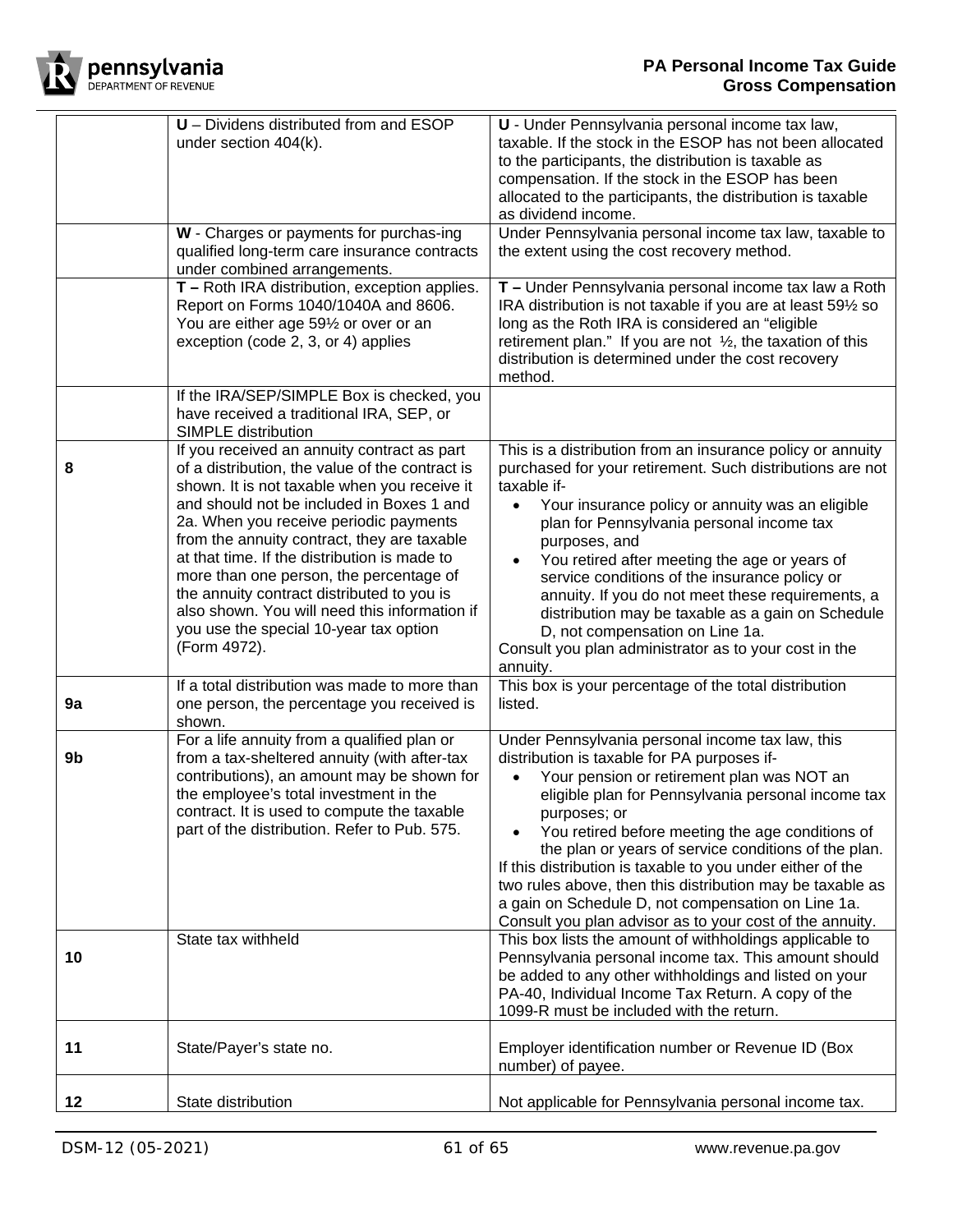

|    | Local tax withheld | Not applicable for Pennsylvania personal income tax. |
|----|--------------------|------------------------------------------------------|
| 14 | Name of locality   | Not applicable for Pennsylvania personal income tax. |
| 15 | Local distribution | Not applicable for Pennsylvania personal income tax. |
|    |                    |                                                      |

# <span id="page-61-0"></span>**PROPERTY TRANSFERRED IN CONNECTION WITH THE PERFORMANCE OF SERVICES**

The Pennsylvania personal income tax was amended in order to make, with certain exceptions, section 83 of the Internal Revenue Code of 1986 and the regulations thereunder ("Section 83") applicable for taxable years beginning after December 31, 2004, with respect to property transferred to a service provider (or beneficiary thereof) in connection with the performance of services by such service provider. Those exceptions to the applicability of Section 83 are explained in this subchapter.

## <span id="page-61-1"></span>**Certain Transfers upon Death**

For PA PIT purposes, if substantially non-vested property has been transferred in connection with the performance of services and the person who performed such services dies while the property is still substantially non-vested, any income realized on or after such death by reason of such death with respect to such property under IRC §§ 83 and 691 is excludible from tax. The personal income tax has no provisions corresponding to IRC § 691.

# <span id="page-61-2"></span>**Forfeiture after Substantial Vesting**

For Federal tax purposes, If a person is taxable under IRC § 83(a) when the property transferred becomes substantially vested and thereafter the person's beneficial interest in such property is nevertheless forfeited pursuant to a lapse restriction, any loss incurred by such person (but not by a beneficiary of such person) upon such forfeiture shall be an ordinary loss. For personal income tax purposes, the loss is reportable as a loss from the disposition of property to the extent the basis in such property has been increased as a result of the recognition of income by such person under IRC § 83(a) with respect to such property.

# <span id="page-61-3"></span>**Election to Include in Gross Income in Year of Transfer**

• **In General**

Under Treasury Regulation §1.83.2, If property is transferred (within the meaning of Section 83(a)) in connection with the performance of services, the person performing such services may elect for Federal tax purposes to include in gross income under IRC § 83(b) the excess (if any) of the fair market value of the property at the time of transfer (determined without regard to any lapse restriction, as defined in Section 4(i)) over the amount (if any) paid for such property, as compensation for services. If this election is made, the substantial vesting rules of section 83(a) and the regulations thereunder do not apply with respect to such property, and except as otherwise provided in section IRC § 83(d)(2) and the regulations thereunder (relating to the cancellation of a non-lapse restriction), any subsequent appreciation in the value of the property is not taxable as compensation to the person who performed the services. Thus, property with respect to which this election is made shall be includible in gross income as of the time of transfer, even though such property is substantially non-vested (as defined in Section 4(b)) at the time of transfer, and no compensation will be includible in gross income when such property becomes substantially vested (as defined in Section 4(b)). In computing the gain or loss from the subsequent sale or exchange of such property, its basis shall be the amount paid for the property increased by the amount included in gross income under IRC § 83(b).

## • **Deemed Personal Income Tax Election**

An election under section 83(b) for Federal tax purposes shall be deemed an election for PA PIT purposes unless revoked with the consent of the Commissioner of the Internal Revenue Service. The PA election is made by making the Federal election. No separate filing of the election is required to be made to the department. A copy of the election filed with the IRS need not be included with the PA personal income tax return for the person making the election for the period related to the services.

## • **No Separate PA Election**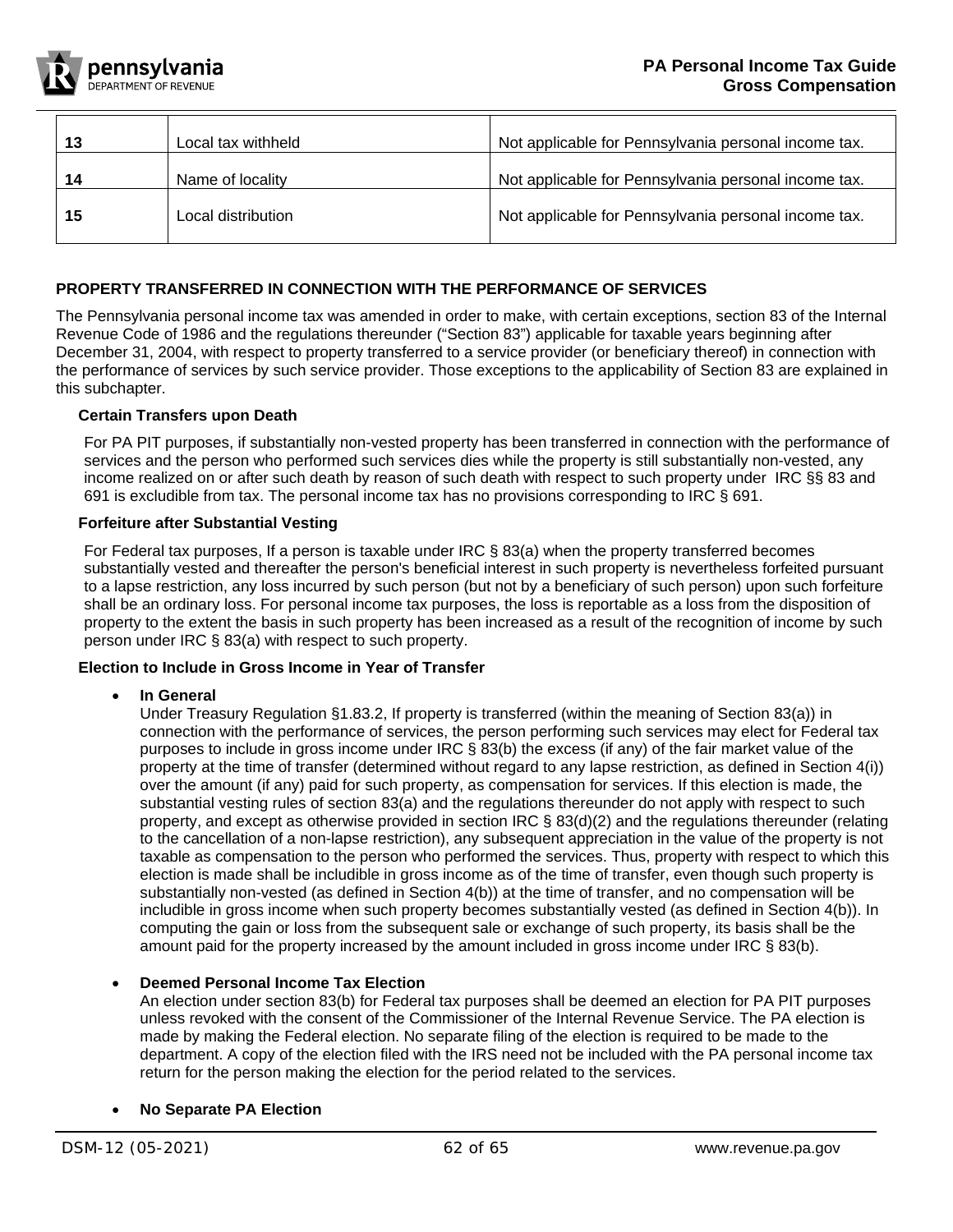

A separate PA election is not permitted if no election is made for Federal tax purposes.

• **Forfeitures**

If property for which a section 83(b) election is in effect is forfeited while substantially non-vested, such forfeiture shall be treated as a disposition of property for PA PIT purposes upon which there is realized a loss equal to the excess (if any) of:

- o The amount paid (if any) for such property, over,
- o The amount realized (if any) upon such forfeiture. A sale or other disposition of the property that is in substance a forfeiture, or is made in contemplation of a forfeiture, shall be treated as a forfeiture under the immediately preceding sentence.

## <span id="page-62-0"></span>**Unstated Interest Payments**

For Federal tax purposes, the term "amount paid" refers to the value of any money or property paid for the transfer of property to which section 83 applies. Such value does not include any unstated interest payments. For PA PIT rules regarding the calculation of the amount of unstated interest payments, see Treasury Regulation §1.483-1(c).

#### <span id="page-62-1"></span>**Sales which May Give Rise to Suit under Section 16(b) of the Securities Exchange Act of 1934**

• **In General**

For Federal tax purposes, when the sale of property at a profit within six months after the purchase of the property could subject a person to suit under section 16(b) of the Securities Exchange Act of 1934, the person's rights in the property are treated as subject to a substantial risk of forfeiture and as not transferable until the earlier of (i) the expiration of such six-month period, or (ii) the first day on which the sale of such property at a profit will not subject the person to suit under section 16(b) of the Securities Exchange Act of 1934.

#### • **Effective Date** For personal income tax purposes, this paragraph applies to property transferred after December 31, 2004.

## <span id="page-62-2"></span>**Special Rule for Certain Accounting Rules**

## • **"Pooling-of-Interests Accounting" Rules**

For Federal tax purposes, property is subject to substantial risk of forfeiture and is not transferable so long as the property is subject to a restriction on transfer to comply with the "Pooling-of-Interests Accounting" rules set forth in *Accounting Series Release Numbered 130* ((10/5/72) 37 FR 20937; 17 CFR 211.130) and *Accounting Series Release Numbered 135* ((1/18/73) 38 FR 1734; 17 CFR 211.135).

• **Effective Date**

For personal income tax purposes, this paragraph applies to property transferred after December 31, 2004.

#### <span id="page-62-3"></span>**Taxation of Nonqualified Stock Options**

For PA personal income tax purposes, If, after December 31, 2004, there is granted to an employee or independent contractor (or beneficiary thereof) in connection with the performance of services, an option which has a readily ascertainable fair market value at the time the option is granted and to which IRC § 421 (relating generally to certain qualified and other options) does not apply, the person who performed such services realizes compensation upon such grant at the time and in the amount determined under section 83(a).

If section 83(a) does not apply to the grant of such an option because the option does not have a readily ascertainable fair market value at the time of grant, sections 83(a) and 83(b) shall apply at the time the option is exercised or otherwise disposed of, even though the fair market value of such option may have become readily ascertainable before such time. If the option is exercised, sections 83(a) and 83(b) apply to the transfer of property pursuant to such exercise, and the employee or independent contractor realizes compensation upon such transfer at the time and in the amount determined under section 83(a) or 83(b).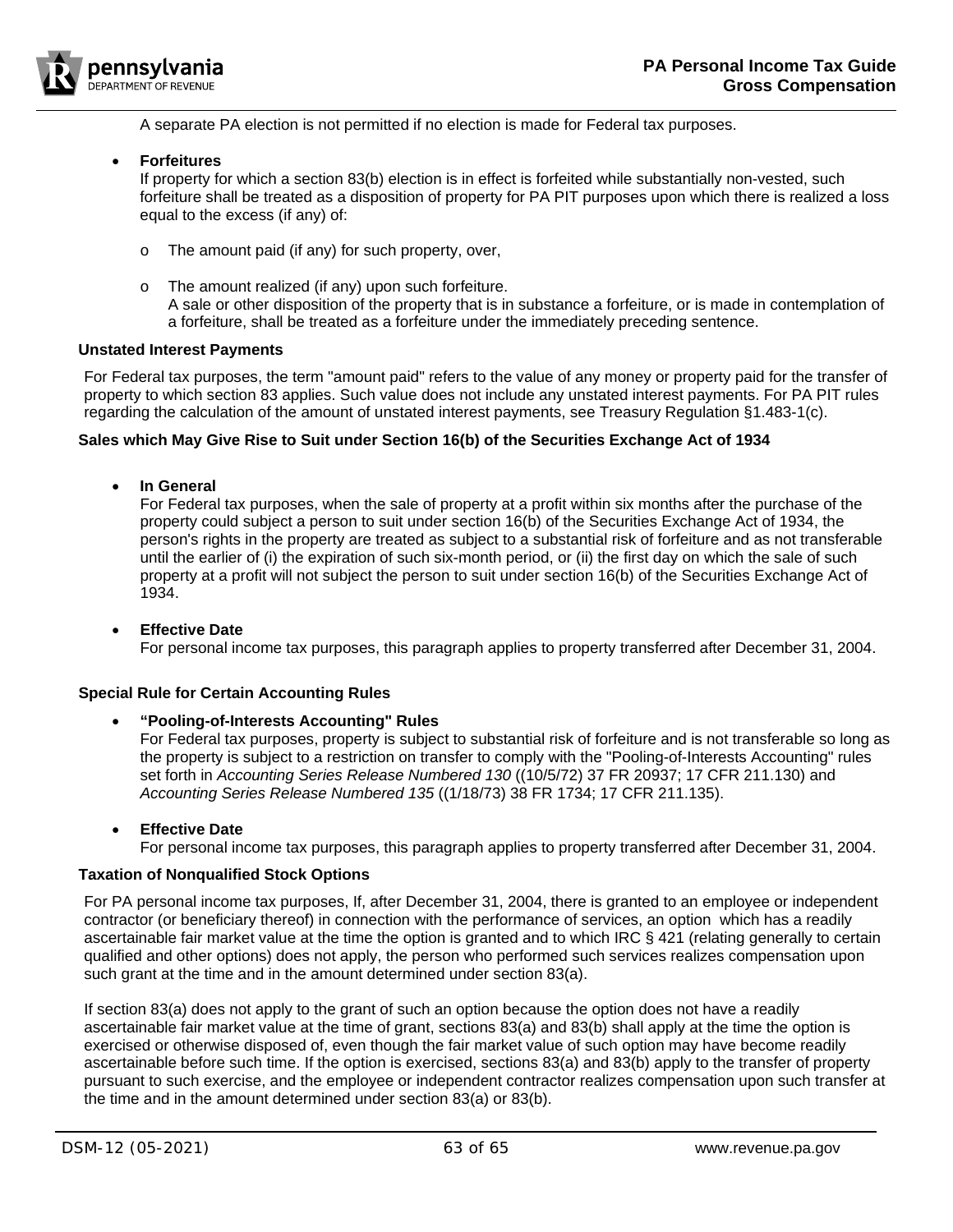

## <span id="page-63-0"></span>**Applicability of Section and Transitional Rules**

## • **Scope of Section 83**

- Section 83 is not applicable to employer payments described in Section 11(b)(1)(B).
- **Transitional Rules**

#### o **In General**

Except as otherwise provided in subsection (b), these rules shall apply to property transferred after December 31, 2004.

#### o **Binding written contracts**

These rules shall not apply to property transferred pursuant to a binding written contract entered into before January 1, 2005. For purposes of this paragraph, a binding written contract means only a written contract under which the employee or independent contractor has an enforceable right to compel the transfer of property or to obtain damages upon the breach of such contract. A contract which provides that a person's right to such property is contingent upon the happening of an event (including the passage of time) may satisfy the requirements of this paragraph. However, if the event itself, or the determination of whether the event has occurred, rests with the board of directors or any other individual or group acting on behalf of the employer (other than an arbitrator), the contract will not be treated as giving the person an enforceable right for purposes of this paragraph. The fact that the board of directors has the power (either expressly or impliedly) to terminate employment of an officer pursuant to a contract that contemplates the completion of services over a fixed or ascertainable period does not negate the existence of a binding written contract. Nor will the binding nature of the contract be negated by a provision in such contract which allows the employee or independent contractor to terminate the contract for any year and receive cash instead of property if such election would cause a substantial penalty, such as a forfeiture of part or all of the property received in connection with the performance of services in an earlier year.

#### <span id="page-63-1"></span>**Statutory Stock Options**

## **Statutory Stock Option Defined**

The term "statutory stock option" describes stock option arrangements with particular Federal tax benefits made available under IRC § 421. Such arrangements include the transfer of a share of stock to an individual pursuant to his exercise of an incentive stock option in respect of which the requirements of IRC § 422(a) are met. It also includes transfers pursuant to the exercise of an option under an employee stock purchase plan in respect of which the requirements of IRC § 423(a) are met.

## • **PA PIT Treatment**

Compensation in the form of statutory stock options is taxable as personal income when:

- $\circ$  The option is exercised if the stock subject to the option is free from any restrictions having a significant effect on its market value;
- $\circ$  The restrictions lapse if the stock subject to the option is subject to restrictions having a significant effect on its market value; or
- o Exchanged, sold or otherwise converted into cash or other property.

IRC §§ 421, 421, 422, 423 and 424 have no application for PIT purposes.

## <span id="page-63-2"></span>**Secular Trust Arrangements**

## • **Secular Trust Defined**

A secular trust is a nonqualified deferred compensation arrangement that immediately and substantially vests plan participants with a beneficial interest in assets (including money) which are transferred or set aside from the claims of creditors of the transferor and/or service recipient, for example, in a trust, escrow account or other means that is treated as a grantor trust for Federal tax purposes. Accordingly, for Federal tax purposes, the amounts transferred or set aside and trust income are currently taxable to the plan participant.